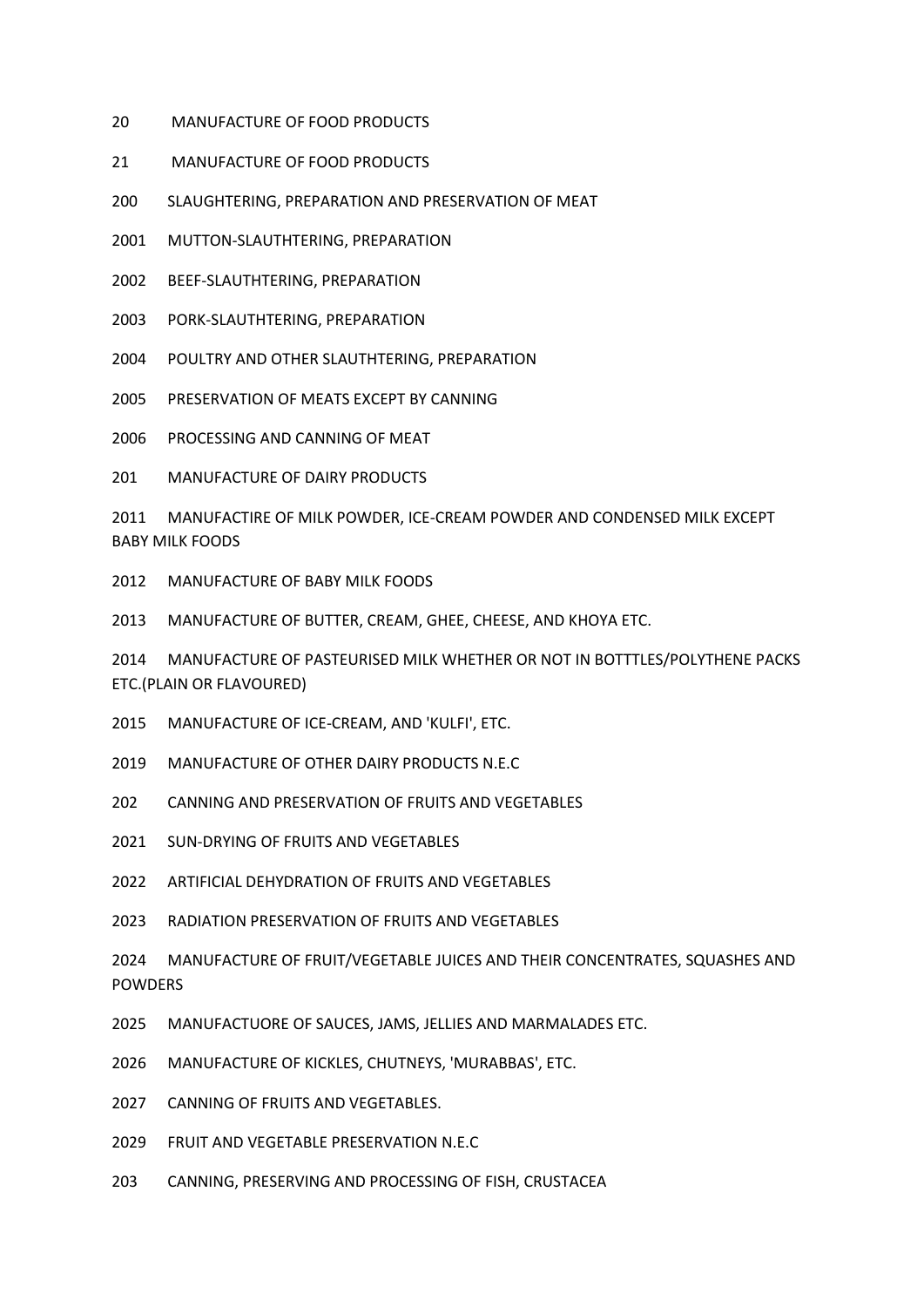- SUN-DRYING OF FISH
- ARTIFICIAL DEHYDRATION OF FISH AND SEA FOODS
- RADIATION PRESERVATION OF FISH AND SIMILAR FOODS
- PROCESSING AND CANNING OF FISH
- MANUFACTURE OF FISH MEAL
- PROCESSING AND CANNING OF FROGLEGS.
- PROCESSING AND PRESERVING OF FISH CRUSTACEA AND SIMILAR FOODS N.E.C
- 204 GRAIN MILL PRODUCTS
- FLOUR MILLING (BY POWER MACHINE)
- RICE MILLING (BY POWER MACHINE)
- DAL MILLING (BY POWER MACHINE)
- PROCESSING AND GRINDING OF CEREALS AND GRAIN MANUALLY
- OTHER GRAIN MILLING AND PROCESSING ACTIVITIES
- 205 MANUFACTURE OF BAKERY PRODUCTS
- FLOUR MILLING BY POWER MACHINE
- MANUFACTURE OF BISCUITS, CAKES AND PASTRIES
- MANUFACTURE OF OTHER BAKERY PRODUCTS NEC
- MANUFACTURE AND REFINING OF SUGAR (VACUUM PAN SUGAR FACTORIES)
- PRODUCTION OF INDIGENOUS, SUGAR, FROM SUGAR CANE, PALM JUICE, ETC.
- MANUFACTURE OF BOORA AND CANDY
- MANUFACTURE OF KHANDASARI SUGAR
- MANUFACTURE OF GUR
- MANUFACTURE OF BOORA AND CANDY, KHANDSARI SUGAR AND OTHERS
- MANUFACTURE 'BOORA'AND CANDY FROM SUGARCANE
- MANUFACTURE OF 'BOORA' AND CANDY OTHER THAN FROM SUGAR-CANE
- MANUFACTURE OF OTHER INDIGENOUS SUGAR-CANE/SUGARBEET PALM JUICE PRODUCTS N.E.C
- PRODUCTION OF COMMON SALT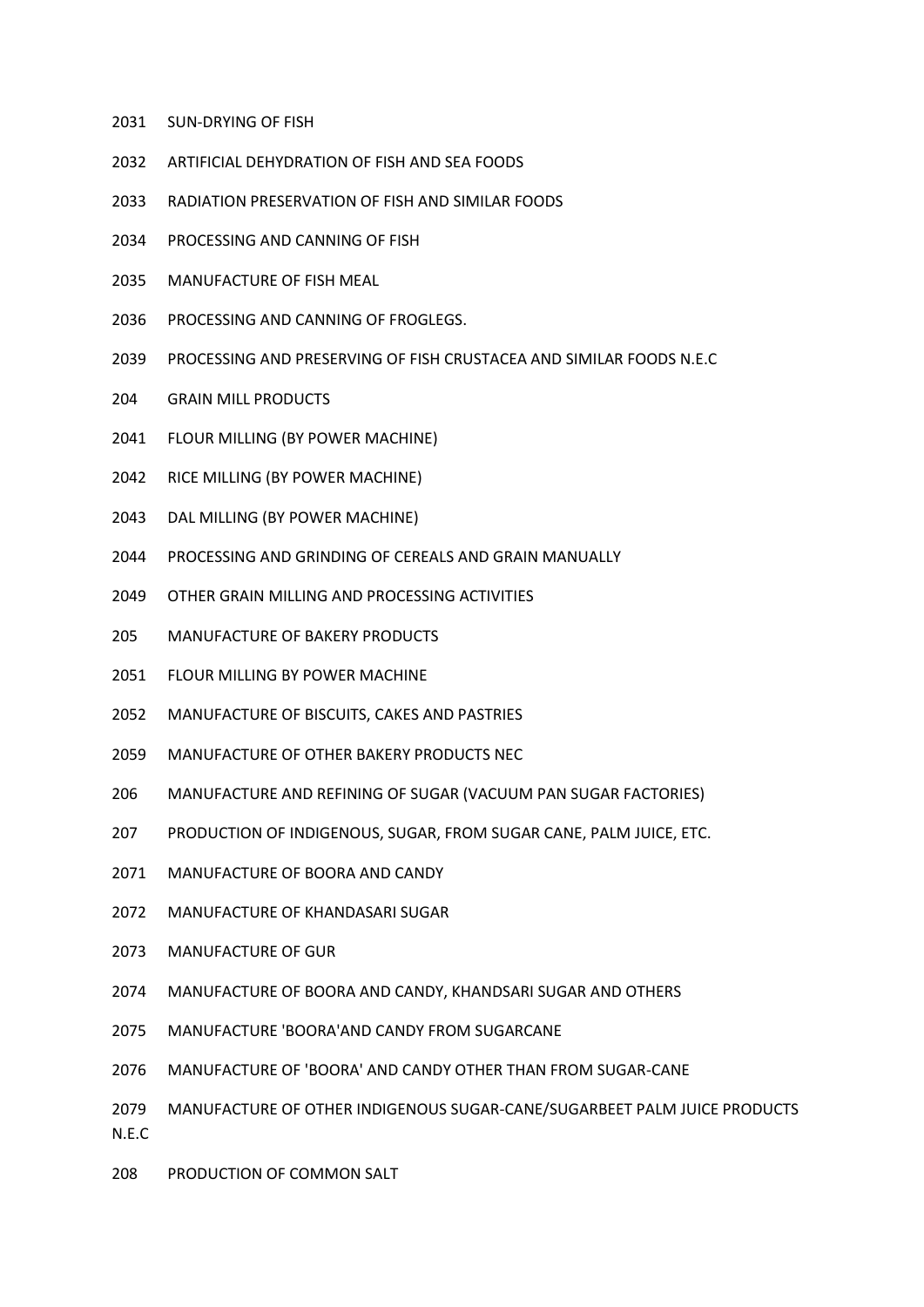- MANUFACTURE OF COCOA, CHOCOLATE AND SUGAR CONFACTIONARY
- MANUFACTURE OF COCOA PRODUCTS
- MANUFACTURE OF SUGAR CONFECTIONERY(EXCEPT SWEETMEATS)
- MANUFACTURE OF SWEETMEATS
- MANUFACTURE OF HYDROGENATED OILS, VANASPATI GHEE, ETC.
- MANUFACTURE OF EDIBLE OILS, FATS, MUSTARD OIL, GROUND NUT OIL, ETC.
- MANUFACTURE OF VEGETABLE OILS AND FATS THROUGH 'GHANIS'
- MANUFACTURE OF VEGETABLE OILS AND FATS THROUGH EXPELLERS
- MANUFACTURE OF VEGETABLE OIL AND FATS THROUGH SOLVENT EXTRACTION PROCESS
- TEA PROCESSING

 MANUFACTURE OF ANIMAL OILS AND FATS(RENDERING AND REFINING OF LARD AND OTHER EDIBLE ANIMAL FATS IS CLASSIFIED IN GROUP 200)

- MANUFACTURE OF FISH OIL
- COFFEE CURING, ROASTING AND GRINDING
- PROCESSING AND BLENDING OF TEA
- MANUFACTURE OF INSTANT TEA
- CASHEWNUT PROCESSING LIKE DRYING, SHELLING, ROASTING, SALTING ETC.
- COFFEE CURING
- COFFEE ROASTING, GRINDING, BLENDING, ETC.
- MANUFACTURE OF INSTANT COFFEE.
- 215 PROCESSING OF EDIBLE NUTS

 PROCESSING OF CASHEWNUT(ACTIVITIES INCLUSDED ARE DRYING SHELLING, ROASTING, FRYING AND SALTING ETC.)

- PROCESSING OF GROUNDNUT(SEE NOTE FOR 215.1)
- PROCESSING OF OTHER EDIBLE NUTS N.E.C.(SEE NOTE FOR 215.1)
- 216 MANUFACTURE OF ICE
- 217 MANUFACTURE OF PREPARED ANIMAL AND BIRD FEED
- MANUFACTURE OF CATTLE FEED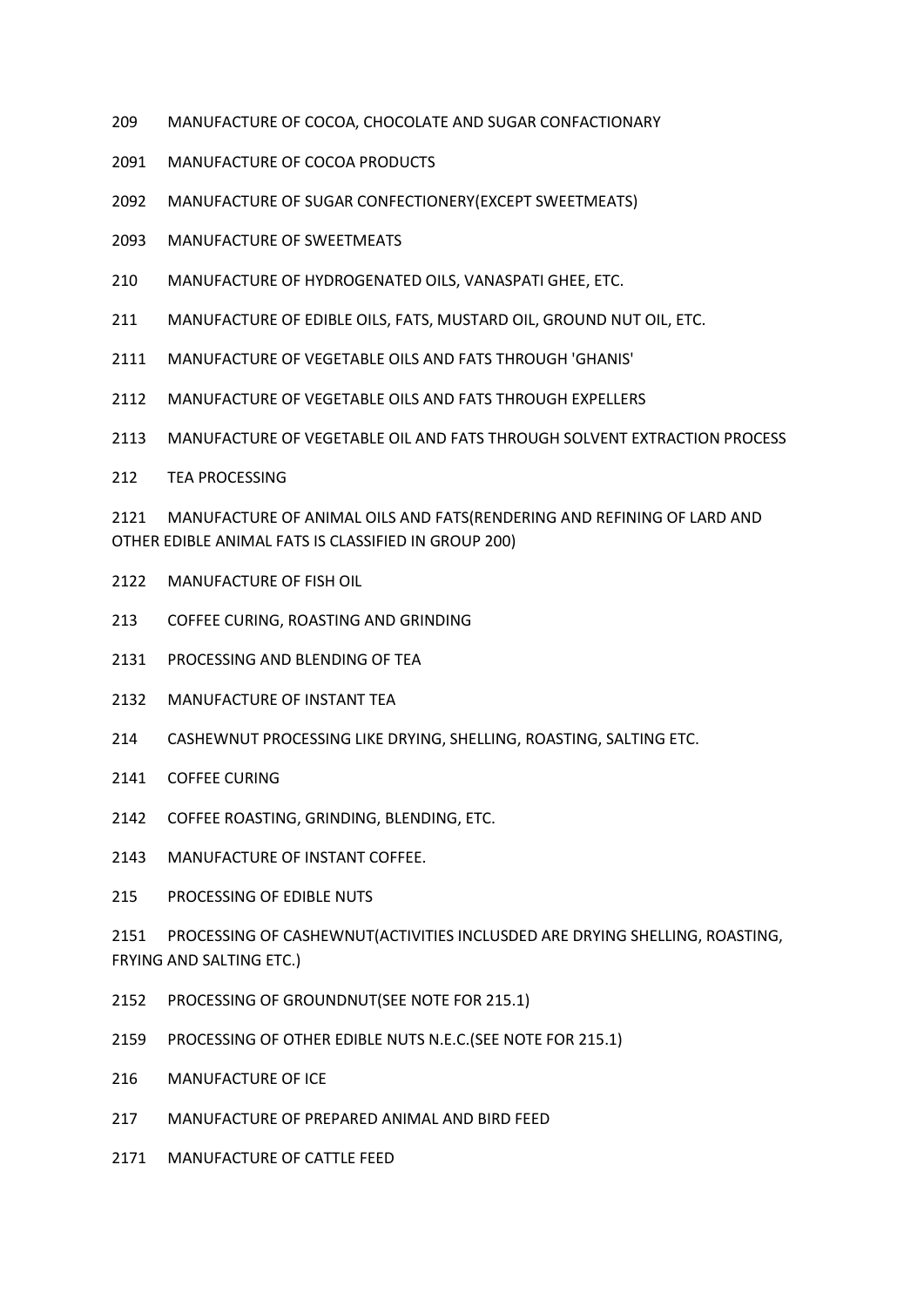- MANUFACTURE OF POULTRY FEED
- MANUFACTURE OF OTHER ANIMAL AND BIRD FEED
- 218 MANUFACTURE OF STARCH
- 219 MANUFACTURE OF FOOD PRODUCTS NOT ELSEWHERE CLASSIFIED
- MANUFACTURE OF MALTED FOODS
- GRINDING AND PROCESSING OF SPICES
- MANUFACTURE OF 'PAPADS' 'APPALAM' AND SIMILAR FOOD PRODUCTS
- MANUFACTURE OF SEMI-PROCESSED FOODS AND INSTANT FOODS EXCEPT MALTED FOODS
- MANUFACTURE OF SAGO AND SAGO PROCUCTS
- MANUFACTURE OF VITAMINISED HIGH PROTEIN FLOUR (MULTI-PURPOSE FOODS)
- FRYING OF DALS AND OTHER CEREALS NOT ELSEWHERE CLASSIFIED
- MANUFACTURE OF RESIDUARY SNACKS NOT ELSEWHERE CLASSIFIED

 OTHER FOOD PROCESSING AND MFG. ACTIVITIES LIKE MFG. OF EGG POWDER, SAMBAR POWDER ETC. NEC

- 22 MANUFACTURING OF BEVERAGES,TOBACCO AND TOBACCO PRODUCTS
- 220 DISTILLING, RECTIFYING AND BLENDING OF SPIRITS
- 221 WINE INDUSTRIES
- 222 MALT LIQUORS AND MALT
- MANUFACTURE OF BEER
- MANUFACTURE OF MALT LIQUORS, OTHER THAN BEER
- MANUFACTURE OF MALT
- 223 PRODUCTION OF COUNTRY LIQUOR(ARRACK AND TODDY ETC)
- 224 MANUFACTURE OF SOFT DRINKS AND SYRUPS
- MANUFACTURE OF AERATED DRINKS
- MANUFACTURE OF SYNTHETICK FLAVOURED CONCENTRATES AND SYRUPS
- MANUFACTURE OF BEVERAGE, NEC

225 TOBACCO STEMMING, REDRYING AND ALL OTHER OPERATIONS CONNECTED WITH PREPARING RAW LEAF TOBACCO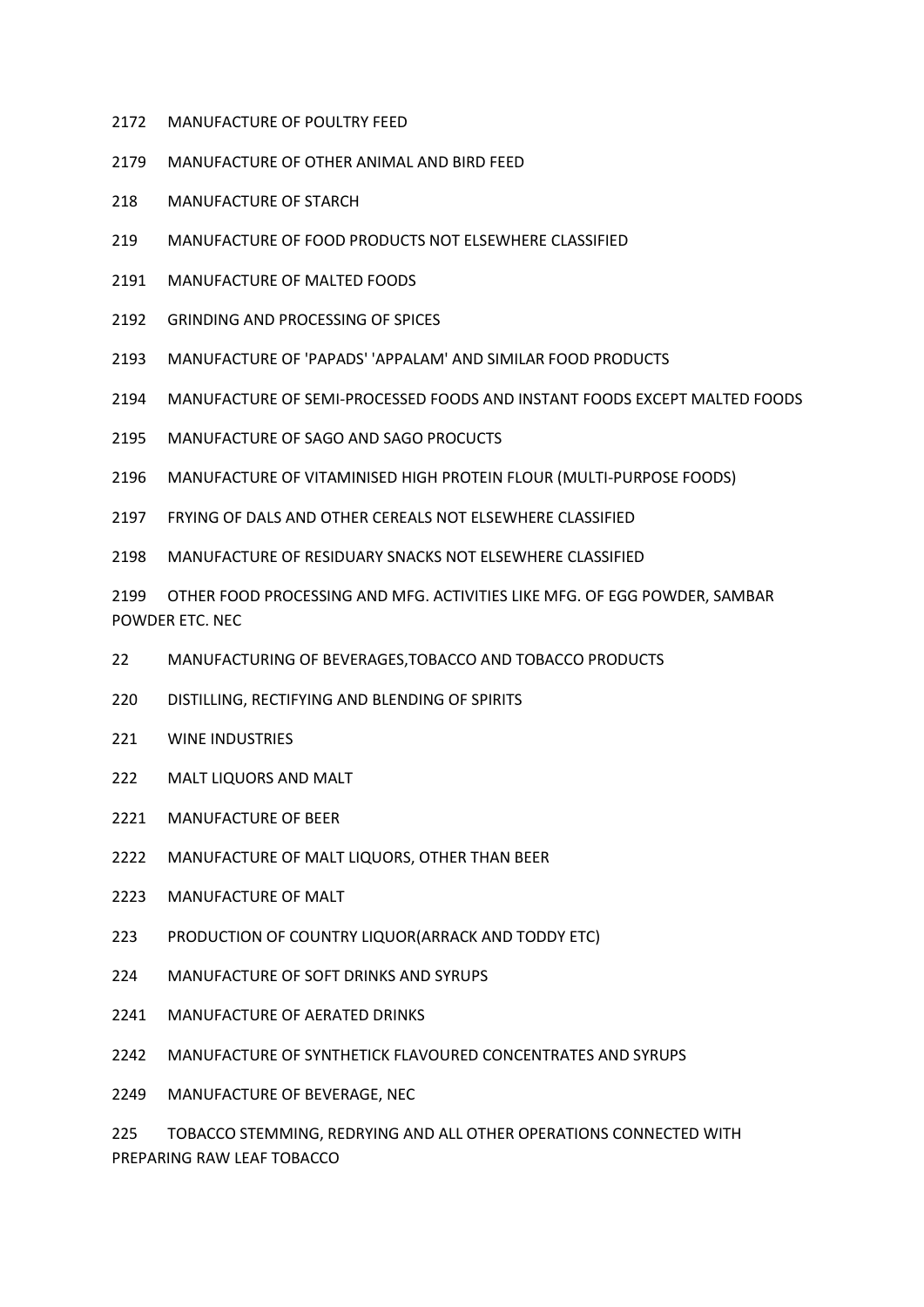## 226 MANUFACTURE OF BIDI

- 227 MANUFACTURE OF CIGARS, CIGARETTES, CHEROOTS AND CIGARETTE TOBACCO
- 2271 MANUFACTURE OF CIGARETTE AND CIGARETTE TOBACCO
- 2272 MANUFACTURE OF CIGARS AND CHEROOTS

228 MANUFACTURE OF CHEWING TOBACCO,'ZARDA'AND'SNUFF' AND OTHER TOBACCO PRODUCTS NEC(EXCEPT PAN-MASALA CONTAINING TOBACCO

- 2281 MANUFACTURE OF SNUFF
- 2282 MANUFACTURE OF ZARDA
- 2283 MANUFACTURE OF CHEWING TOBACCO
- 2289 MANUFACTURE OF OTHER TOBACCO PRODUCTS NEC
- 229 MANUFACTURE OF TOBACCO AND TOBACCO PRODUCTS NOT ELSEWHERE CLASSIFIED
- 2291 MANUFACTURE OF PAN-MASALA
- 2292 MANUFACTURE OF CATECHU('KATTHA')
- 2293 MANUFACTURE OF CHEWING LIME.
- 23 MANUCTURING OF COTTEN TEXTILES
- 230 COTTON GINNING, CLEANING AND BALING
- 231 COTTON SPINNING, WEAWING, SHRINKING, SANFORIZING, MERCERISING
- 232 PRINTING, DYEING AND BLEACHING OF COTTON TEXTILES
- 233 COTTON SPINNING OTHER THAN IN MILLS (CHARKHA)
- 234 PRODUCTION OF KHADI
- 235 WEAVING AND FINISHING OF COTTON TEXTILES IN HANDLOOMS, OTHER THAN KHADI
- 2351 COTTON SPINNIG IN MILLS
- 2352 COTTON SPINNING AND WEAVING IN MILLS
- 2353 COTTON WEAVING AND PROCESSING(SHRINKING, MERCERISING BLEACHING, DYEING AND PRINTING) IN MILLS
- 2354 COMMPOSITE COTTON MILLS(SPINNING, WEAVING AND PROCESSING)
- 236 WEAVING AND FINISHING OF COTTON TEXTILES IN POWERLOOMS
- 2361 BLEACHING AND DYEING OF CLOTH AND YARN BY HAND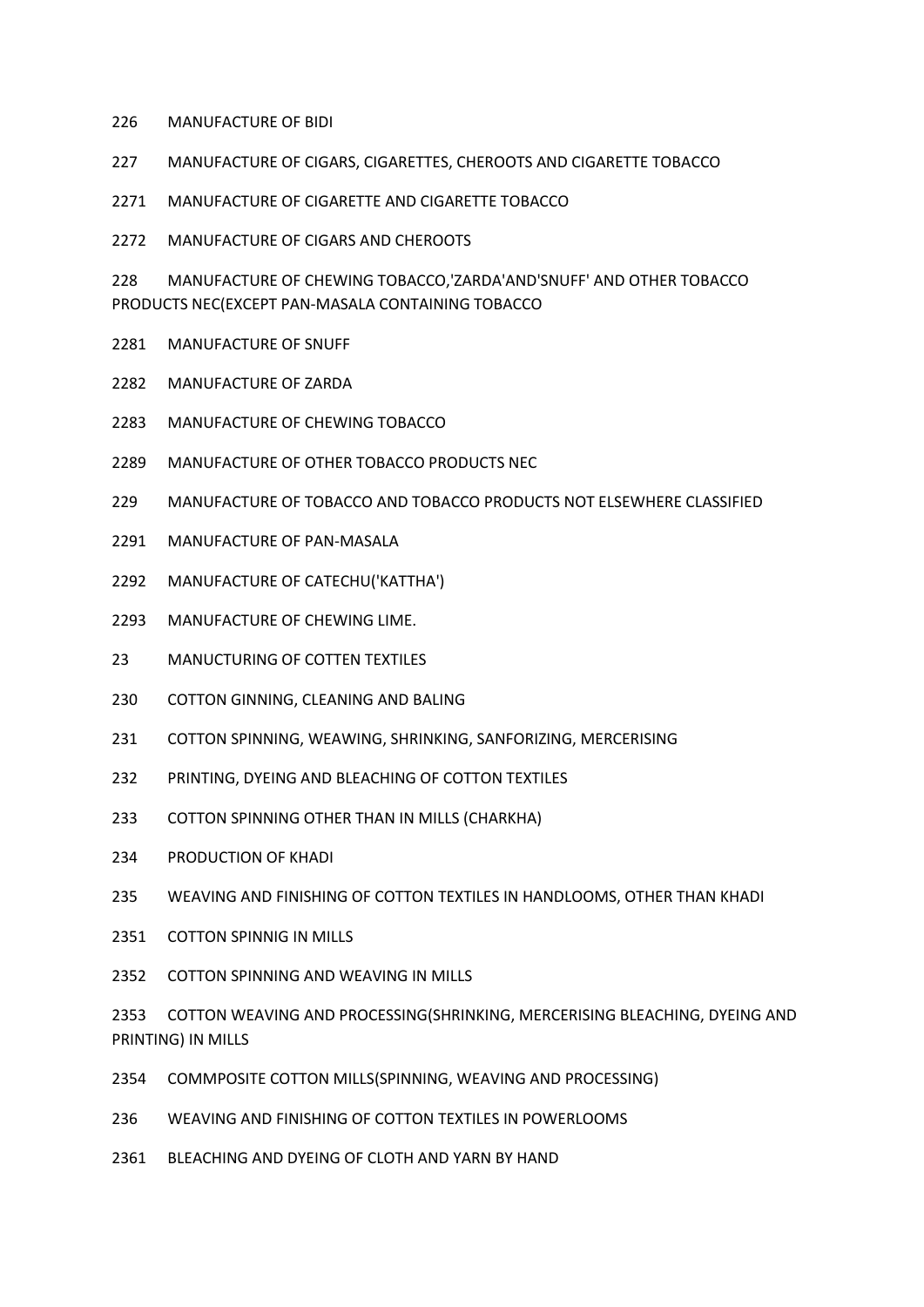2362 BLEACHING AND DYEING OF CLOTH AND YARN OTHER THAN BY HAND

2363 PRINTING OF CLOTH BY HAND

2364 PRINTING OF CLOTH OTHER THAN BY HAND

2365 BLEACHING, DYEING AND PRINTING OF CLOTH OTHER THAN BY HAND

- 239 COTTON TEXTILES NOT ELSEWHERE CLASSIFIED
- 24 MANUFACTURE OF WOOL,SILK AND SYNTHETIC FIBRE TEXTILES

240 PREPARATION OF RAW WOOL,SILK AND ARTIFICIAL/SYNTHETIC TEXTILE FIBRES FOR SPINNING

2401 PREPARATORY OPERATIONS ON WOOL(CLEANING, DEGREASING CARBONISING, CARDING, COMBING, FLEECE DYEING, ETC.)

- 2402 PREPARATORY OPERATIONS ON SILK(THROWING, RETCHING AND REELING, ETC.)
- 2403 PREPARATORY OPERATIONS ON MAN-MADE TEXTILE FIBRES.
- 241 WOOL SPINNING, WEAVING AND FINISHING OTHER THAN IN MILLS.
- 2411 WOOL SPINNING OTHER THAN IN MILLS(CHARKHA)
- 2412 weaving and finishing of wooLLen khadi
- 2413 wooL weavIg and fInIshing on handLooms
- 2414 wooL weavIng and fInIshIng on poweLooms
- 242 WOOL SPINNING, WEAVING and processing in mills
- 2421 wooL spInnIng In mILLs
- 2422 wooL spinning and weaving in mills
- 2423 wooL weaving and processing(bLeaching and dyeing in mills)
- 243 DYEING AND BLEACHING OF WOOLEN TEXTILES
- 2431 bLeachIng and dyeIng of wooLLentextILes by hand
- 2432 bLeaching and dyeing of wooLLen textiles other than by hand
- 244 spinning, weaving and finishing of silk textiles other than in mills
- 2441 spinning of silk, other than in mills
- 2442 weaving and finishing of silk khadi
- 2443 weavIng and fInIshIng of sILk, on handLooms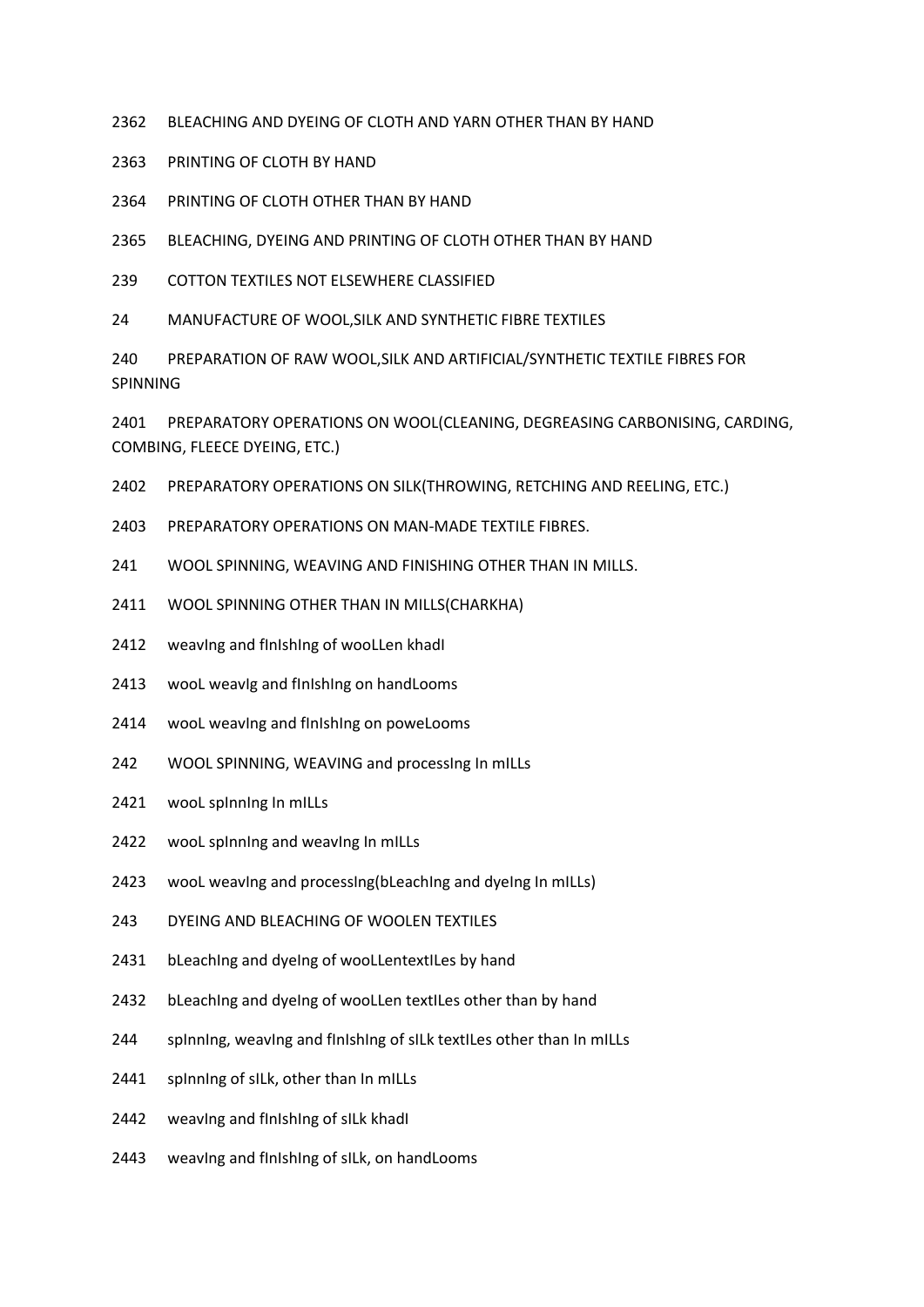- 2444 weavIng and fInIshIng of sILk on powerLooms
- 245 SPINNING, WEAVING AND processIng of sILk textILes In mILLs
- 2451 spInnIng of sILk In mILLs
- 2452 spInnIng and weavIng of sILk In mILLs
- 2453 weavIng and processIng(bLeachIng, dyeIng and prIntIng) of sILk In mILLs
- 2454 composIte sILk mILLs(spInning, weaving and processing)
- 246 PRINTING, DYEING AND BLEACHING OF SILK TEXTILES
- 2461 bLeaching, dyeing and printing of silk textiles by hand
- 2462 bLeaching, dyeing and printing of silk textilles other than by hand
- 247 SPINNING, WEAVING AND processIng of man-made textILes fIbres
- 2471 spinning of stapLe fibres in mills.
- 2472 spInning of stapLe fibres and weaving of artificial/synthetic textile fabrics in mills

2473 weavIng and processIng(bLeachIng, dyeIng and prIntIng) of artIfIcIaL/synthetIc textILe fabrics in mills.

- 2474 composIte artIfIcIaL textILe fIbres mILLs(spInnIng, weavIng, and processIng)
- 2475 weavIng and fInIshIng of artIfIcIaL/synthetIc textILe fabrIcs on handLooms
- 2476 weavIng and fInIshIng of artIfIcIaL/synthetIc textILes fabrIcs on powerLooms
- 248 PRINTING,DYEING AND BLEACHING OF artIfIcIaL/SYNTHETIC TEXTILE fabrIcs
- 2481 bLeaching, dyeing and printing of artificial/synthetic textile fabrics by hand
- 2482 bLeaching, dyeing and printing of artificial/synthetic textile fabrics other than by hand
- 249 SILk AND SYNTHETIC FIBRE TEXTILES NOT ELSEWHERE CLASSIFIED
- 25 MANUFACTURE OF JUTE AND vegetabLe fIbre teXTILES(except cotton) 2
	-

- 250 JUTE AND MESTA PRESSING AND BALING
- 251 JUTE AND MESTA SPINNING AND WEAVING
- 252 DYEING,PRINTING AND BLEACHING OF JUTE TEXTILES
- 253 PREPARING, SPINNING, WEAVING AND FINISHING OF HEmP AND OTHER COARSE FIBRE
- 254 SPINNING WEAVING AND FINISHING OF JUTE AND MESTA TEXTILES
- 255 SPINNING, WEAVING AND FINISHING OF COIR TEXTILES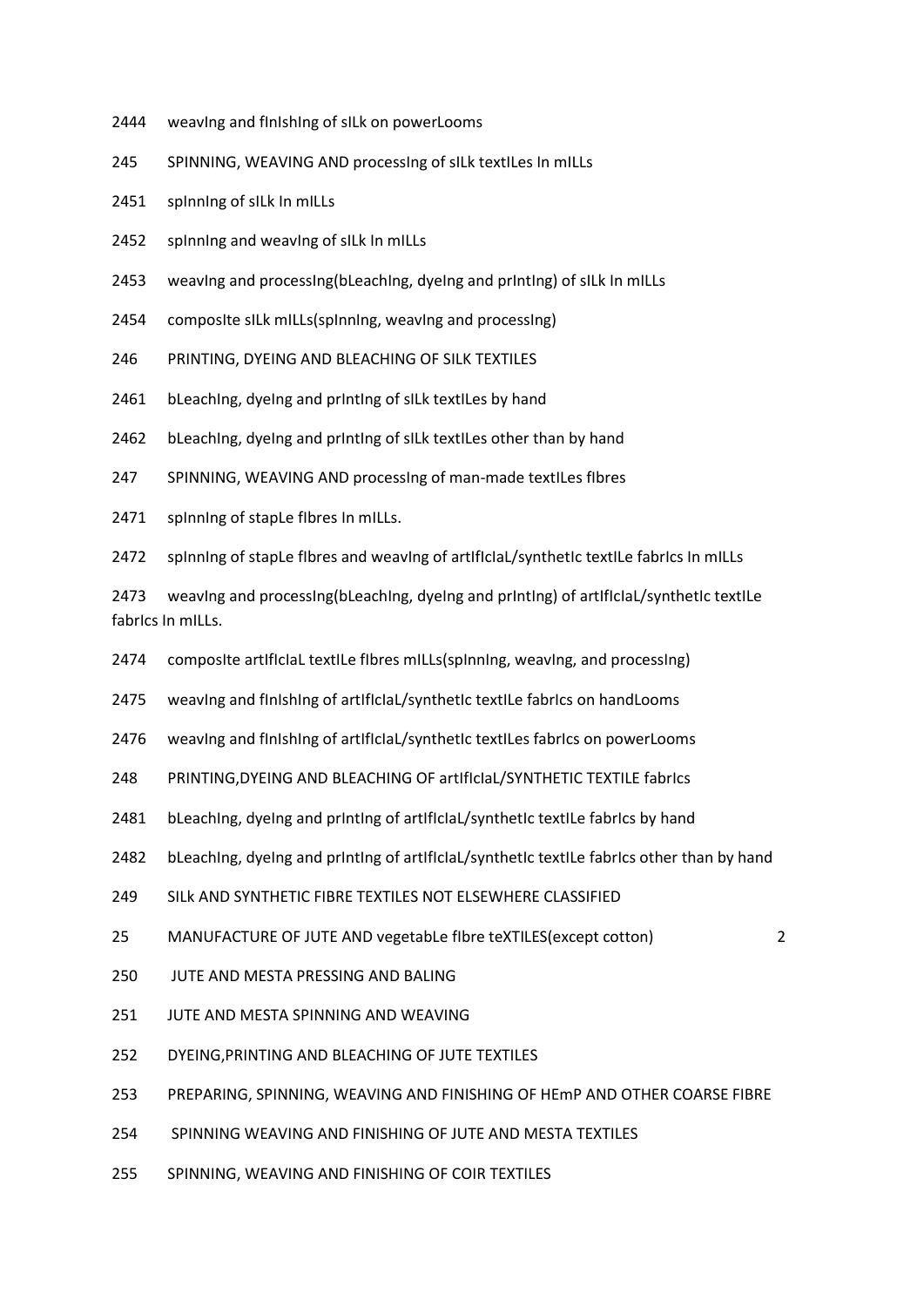256 SPINNING, WEAVING AND FINISHING OF SANNHEMP AND OTHER VEGETABLE FIBRE TEXTILES NEC

- 257 BLEACHING, DYEING AND PRINTING OF JUTE AND MESTA TEXTILES
- 258 BLEACHING, DYEING AND PRINTING OF COIR TEXTILES
- 259 BLEACHING, DYEING AND PRINTING OF OTHER VEGETABLE FIBRE TEXTILES NEC
- 26 MANUFACTURE OF TEXTILE PRODUCTS (INCLUDING WEARING APPAREL)
- 260 MANUFACTURE OF KNITTED OR CORCHETED TEXTILE PRODUCTS
- 2601 MANUFACTURE OF KNITTED OR CROCHETED COTTON TEXTILE PRODUCTS IN MILLS.
- 2602 MANUFACTURE OF KNITTED OR CROCHETED WOOLLEN TEXTILE PRODUCTS IN MILLS
- 2603 MANUFACTURE OF KNITTED OR CROCHETED SYNTHETIC TEXTILE PRODUCTS IN MILLS
- 2604 MANUFACTURE OF KNITTED OR CORCHETED TEXTILE PRODUCTS OTHER THAN IN MILLS
- 261 MFD OF ALL TYPES OF THREADS CORDAGE ROPES, TWINE NETS ETC.
- 2611 MANUFACTURE OF THREAD AND THREAD BALL MAKING
- 2612 MANUFACTURE OF JUTE HEMP, ROPE AND CORDAGE
- 2613 MANUFACTURE OF COIR ROPE AND CORDAGE
- 2614 MANUFACTURE OF OTHER ROPE ANF CORDAGE OTHER OF JUTE/MESTA AND COIR
- 2615 MANUFACTURE OF NETS(EXCEPT MOSQUITO NETS)
- 2616 MANUFACTURE OF TAPES, NIWAR AND WICKS, ETC.
- 2619 MANUFACTURE OF OTHERCORDAGE, ROPE, NETS ETC. NEC
- 262 EMBROIDERY WORK, ZARI WORK AND MAKING OF ORNAMENTAL TRIMMINGS
- 2621 EMPBRIDERY WORK BY HAND
- 2622 EMBROIDERY WORK OTHER THAN BY HAND
- 2623 ZARI WORK BY HAND
- 2624 ZARI WORK OTHER THAN BY HAND
- 2625 MAKING OF LACES AND FRINGES BY HAND
- 2626 MAKING OF LACES AND FRINGES OTHER THAN BY HAND
- 2629 MAKING OTHER ORNAMENTAL TRIMMINGS NEC
- 263 WEAVING CARPETS, RUGS AND OTHER SIMILAR TEXTILE PRODUCTS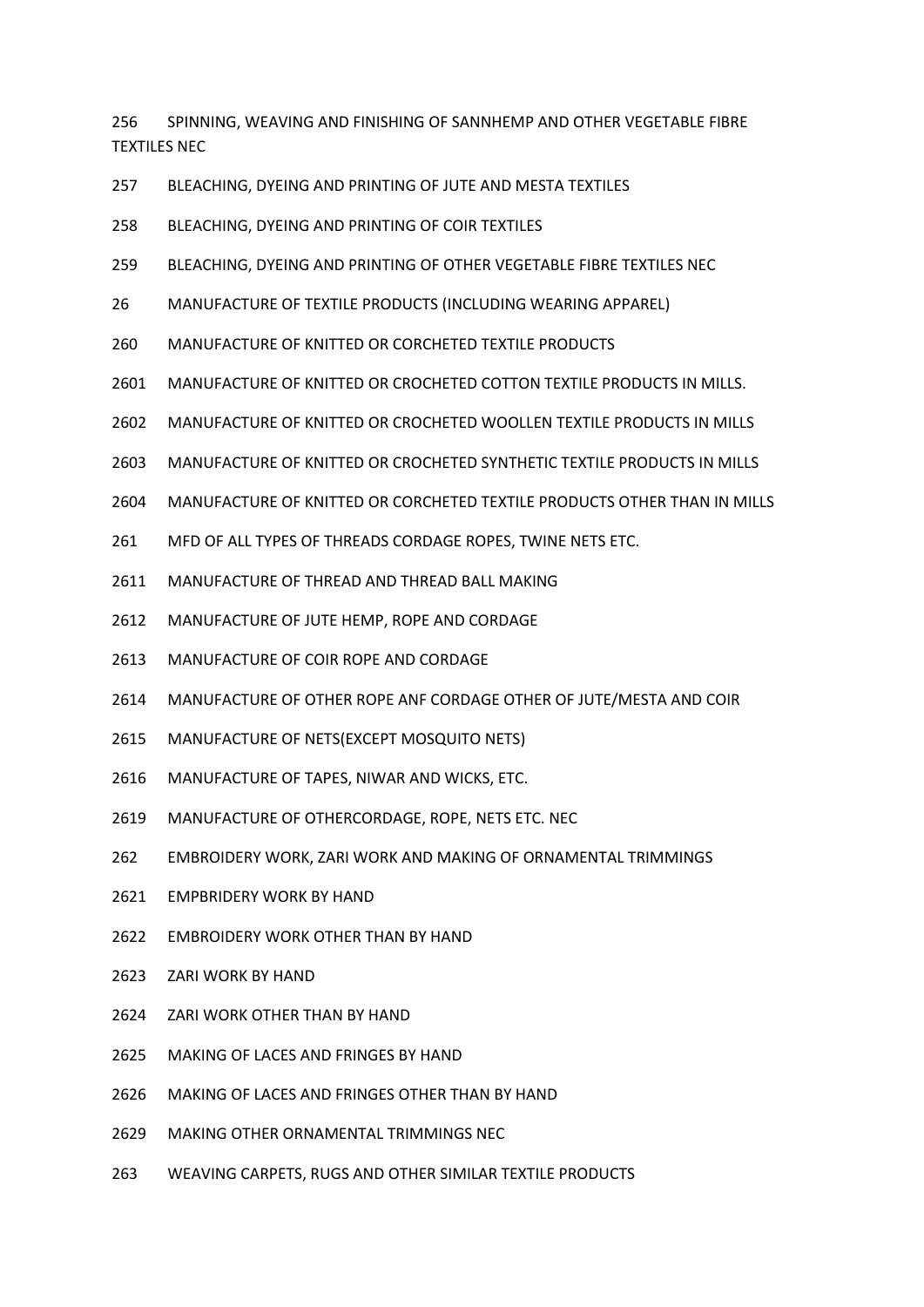- MFG.OF BLANKETS AND SHAWLS BY HAND
- MFG. OF BLANKETS AND SHAWLS OTHER THAN BY HAND
- MFG. OF COTTON CARPETS BY HAND
- MFG. OF WOOLLEN CARPETS BY HAND
- MFG. OF SILK CARPETS BY HAND
- MFG. OF COTTON, WOOLLEN AND SILK CARPETS OTHER THAN BY HAND
- MFG. OF DURRIES, DRUGGETS AND RUGS BY HAND
- MFG. OF DURRIES, DURGGETS AND RUGS OTHER THAN BY HAND

MFG. OF OTHER TEXTILES FLOOR COVERINGS(INCLUDING FELTS)NEC

264 MFG. OF FLOOR COVERINGS OF JUTE, MESTA SANN-HEMP AND OTHER KINDRED FIBRES AND OF COIR

MANUFACTURE OF CARPETS, RUGS AND OTHER FLOOR COVERINGS OF JUTE AND MESTA.

MANUFACTURE OF FLOOR COVERINGS OF COIR

 MANUFACTURE OF FLOOR COVERINGS OF SANN-HEMP AND OTHER KINDRED FIBRES; OF GRASS, PADDY-STRAW, TREE LEAVES AND OTHER VEGETABLE MATERIALS NEC

265 MANUFACTURE OF RAINCOATS, HATS, ETC.

MANUFACTURE OF UMBRELLAS

MANUFACTURE OF RAINCOATS

MANUFACTURE OF HATS ETC.

266 MFG. OF MADE UP TEXTILE GOODS SUCH AS CURTAINS, MOSQUITO NETS ETC.

MANUFACTURE OF RAIN COATS OF WATER PROOF TEXTILE FABRICS OF PLASTIC SHEETINGS

 MANUFACTURE OF HATS AND CAPS FROM WATER PROOF TEXTILE FABRICS OR PLASTILC **SHEETINGS** 

267 MANUFACTURE OF WATER-PROOF TEXTILES, SUCH AS OIL CLOTH, TARPAULIN ETC.

- MANUFACTURE OF OIL CLOTH
- MANUFACTURE OF RUBBERISED CLOTH
- MANUFACTURE OF TARPAULIN
- MANUFACTURE OF ARTIFICIAL LEATHER CLOTH
- MANUFACTURE OF MOSQUITO NETS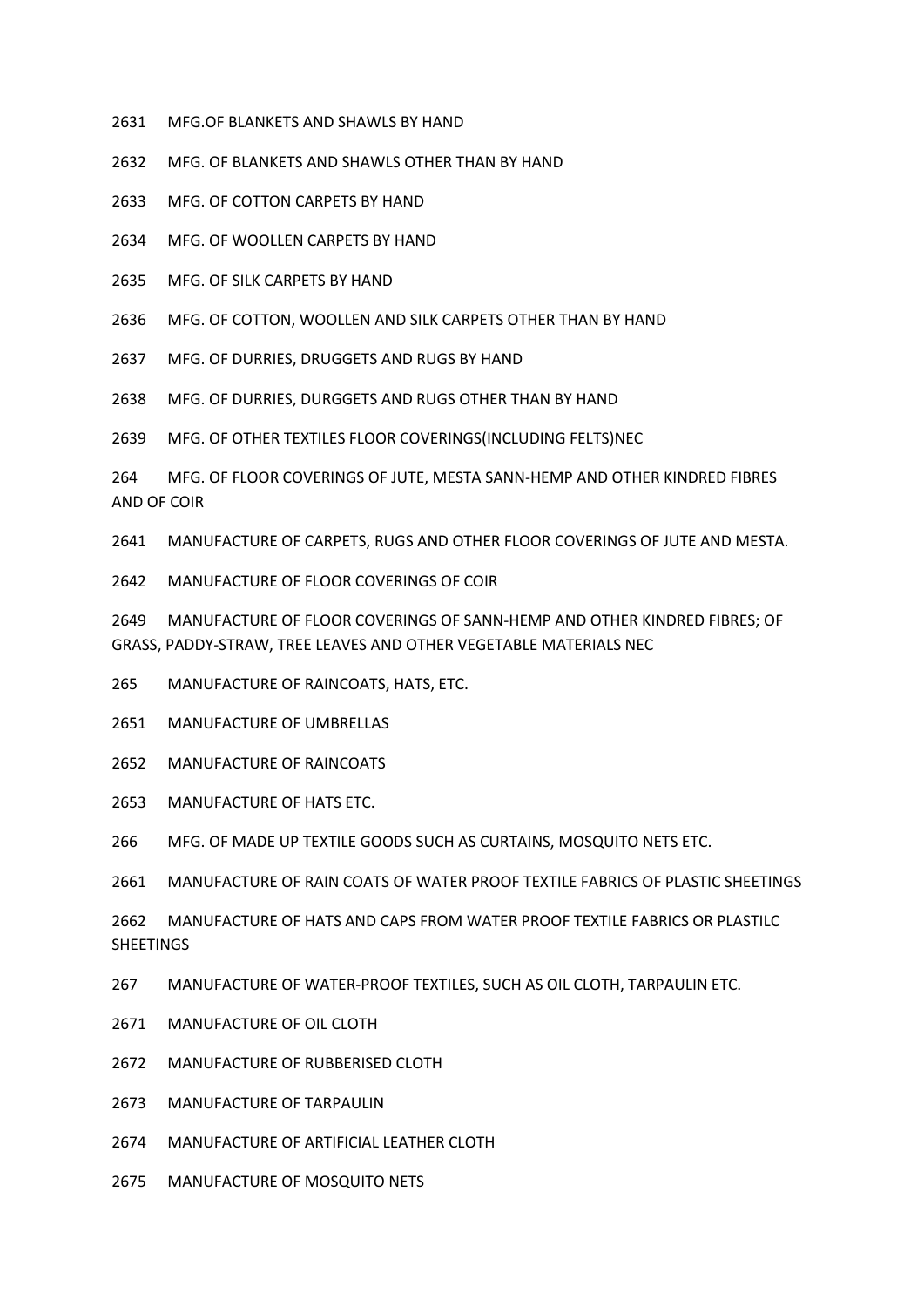MANUFACTURE OF BEDDING, QUILTS, PILLOWS, ETC.

MANUFACTURE OF COIR FOAM MATTRESSES AND PILLOWS ETC.

MANUFACTURE OF OTHERS

268 MANUFACTURE OF WATERPROOF TEXTILE FABRICS

MANUFACTURE OF OIL-CLOTH

MANUFACTURE OF RUBBERISED CLOTH

MANUFACTURE OF TARPAULIN

 MANUFACTURE OF ARTIFICIAL LEATHER/FOAM LEATHER AND OTHER SUBSTITUTES OF LEATHER

MANUFACTURE OF OTHER WATERPROOF TEXTILES NEC

 MFG. OF TEXTILES NEC LIKE LINOLEUM, PADDING, WADDING, UPHOLSTERING AND FILLING, ETC.

MANUFACTURE OF LINOLEUM AND SIMILAR PRODUCTS

MANUFACTURE OF GAS MANTLES

MANUFACTURE OF MADE UP CANVAS GOODS (TENTS, SAILS, ETC.)

 MANUFACTURE OF WADDING OF TEXTILE MATERIALS AND ARTICLES OF BADDING SUCH AS SANITARY TOWELS AND TAMPONS

 MANUFACTURE OF METALLISED YARN OR GIMPED YARN, RUBBER THREAD OR CORD COVERED WITH TEXTILE MATERIAL; TETXTILE YARN OR STRIP, IMPREGNATED, COVERED OR SHEATHED WITH RUBBER OR PLASTICS(i.e elastics)

MANUFACTURE OF OTHERS textiles/textile products nec

27 MANUFACTURE OF WOOD AND WOOD PRODUCTS, FURNITURE AND FIXTURES

- 270 SAWING AND PLANNING OF WOOD(OTHER THAN PLYWOOD)
- 271 MANUFACTURE OF VENEER SHEETS, PLYWOOD AND THEIR PRODUCTS.
- MANUFACTURE OF PLYWOOD AND VENEER SHEETS
- MANUFACTURE OF FLUSH DOORS AND OTHER BOARDS OR PANELS
- MANUFACTURE OF OTHER PLLYWOOD PRODUCTS NEC
- 273 MANUFACTURE OF WOODEN AND CANE BOXES
- MANUFACTURE OF WOODEN VOXES, BARRELS, ETC.(EXCEPT OF PLYWOOD)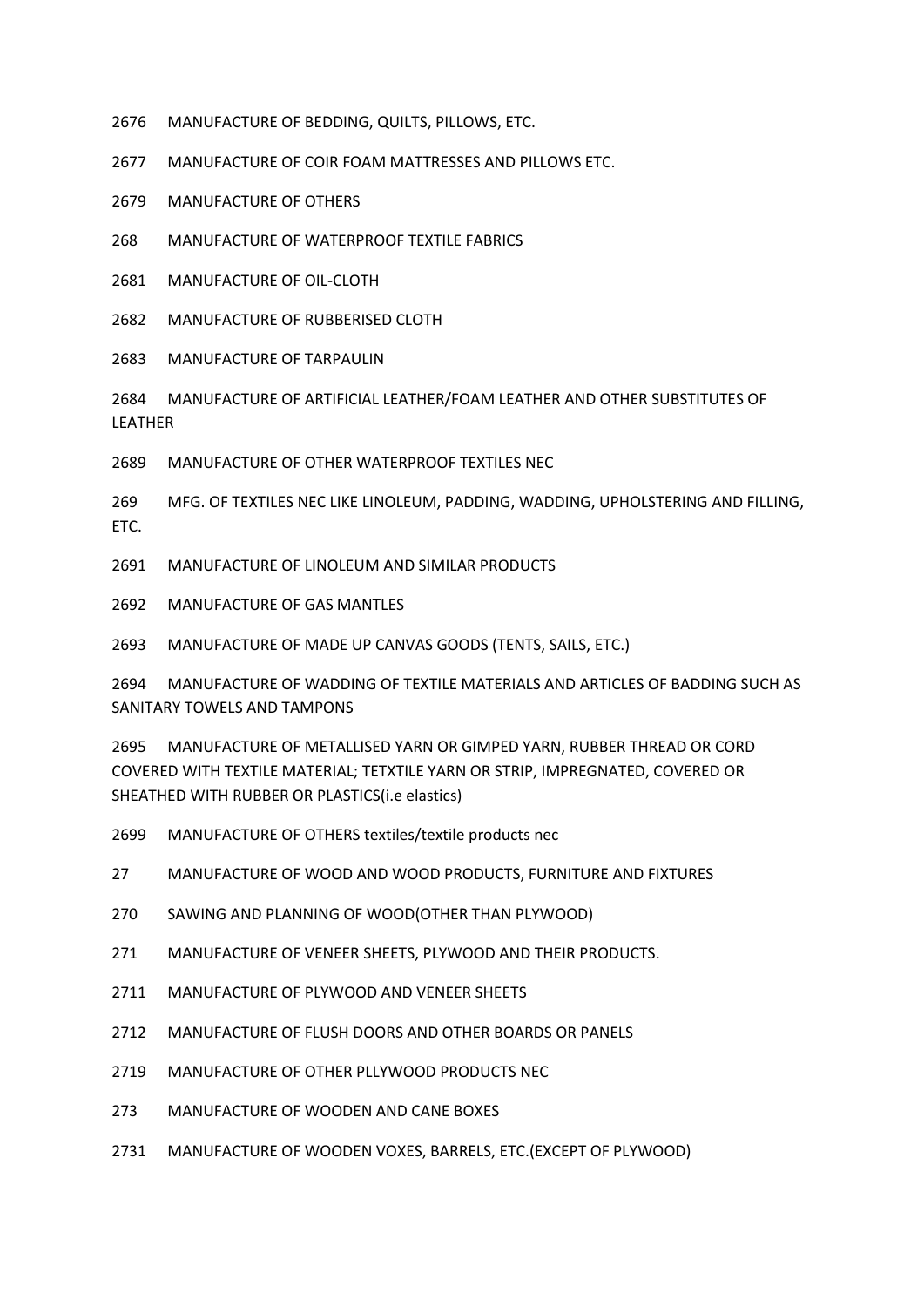2732 MANUFACTURE OF PLYWOOD CHESTS

2733 MANUFACTURE OF MARKET BASKETRY, GRAIN STORAGE BINS RATION BASKETS AND SIMILAR PRODUCTS MADE FROM BANBOO AND REED, ETC.

2734 MANUFACTURE FROM CANE AND BAMBOO OF SHOPPING BAGS, ORNAMENNT BOXES, COSTUME ARTICLES, TRAYS, TABLE LAMPS, FANCY BASKETS. TABLE MATS, TUMBLER AND VESSEL HOLDERS AND OTHER HOUSEHOLD UTILITIES

2735 MANUFACTURE OF ARTICLES MADE OF PALMLEAF, SCREWPINE LEAF AND KHAJOOR LEAF ETC.

2736 MANUFACTURE OF ARTICLES OF ALOE FIBRE, BANANA FIBRE, SISAL FIBRE AND PINEAPPLE FIBRE, ETC.

2737 MANUFACTURE OF PRODUCTS OF PITH AND SHALAPITH

2739 MANUFACTURE OF OTHER WOODEN CONTAINERS ANDPRODUCTS MADE ENTIRELY OR MAINLY OF CANE, RATTAN, BAMBOO, WILLOW, FIBRES, LEAVES AND GRASS NEC

272 MANUFACTURE OF STRUCTURAL WOODEN GOODS (INCLUDING TREATED TIMBER)

274 MANUFACTURE OF WOODEN INDUSTRIAL GOODS NEC

2741 MANUFACTURE OF WOODEN INDUSTRIAL FIXTURES SUCH AS BOBBINS, SPOOLS, SEWING THREAD REELS, ETC.

2742 MANUFACTURE OF WOODEN TOOL HANDLESS

2743 MANUFACTURE OF WOODEN BLOCKS, MOULDING PATTERNS AND SIMILAR ARTICLES

2749 MANUFACTURE OF OTHER WOOODEN INDUSTRIAL GOODS NEC

275 MANUFACTURE OF CORK AND CORK PRODUCTS

276 MANUFACTURE OF WOODEN FURNITURE AND FIXTURES

277 MANUFACTURE OF BAMBOO AND CANE FURNITURE AND FIXTURES

2771 manufacture of bamboo, cane and reed furnIture and fIxtures

2772 manufacture of bamboo, cand and reed screens.

2779 manufacture of other furnIshIng artIcLes of bamboo cane, reed, rattan, etc. nec

279 MANUFACTURE OF products of WOOD, BAMBOO, reed, grass AND CANE

2791 manufacture of bamboo, cane, reed and grass products nec(thatchIng etc.)

2792 manufacture of broomstIcks

2793 manufacture of wooden toys, decoration pieces and wooden Lamp stands, etc.(IncLudIng hand carved wood articLes, waLLking sticks; and articLes made from coconut sheLLs, etc)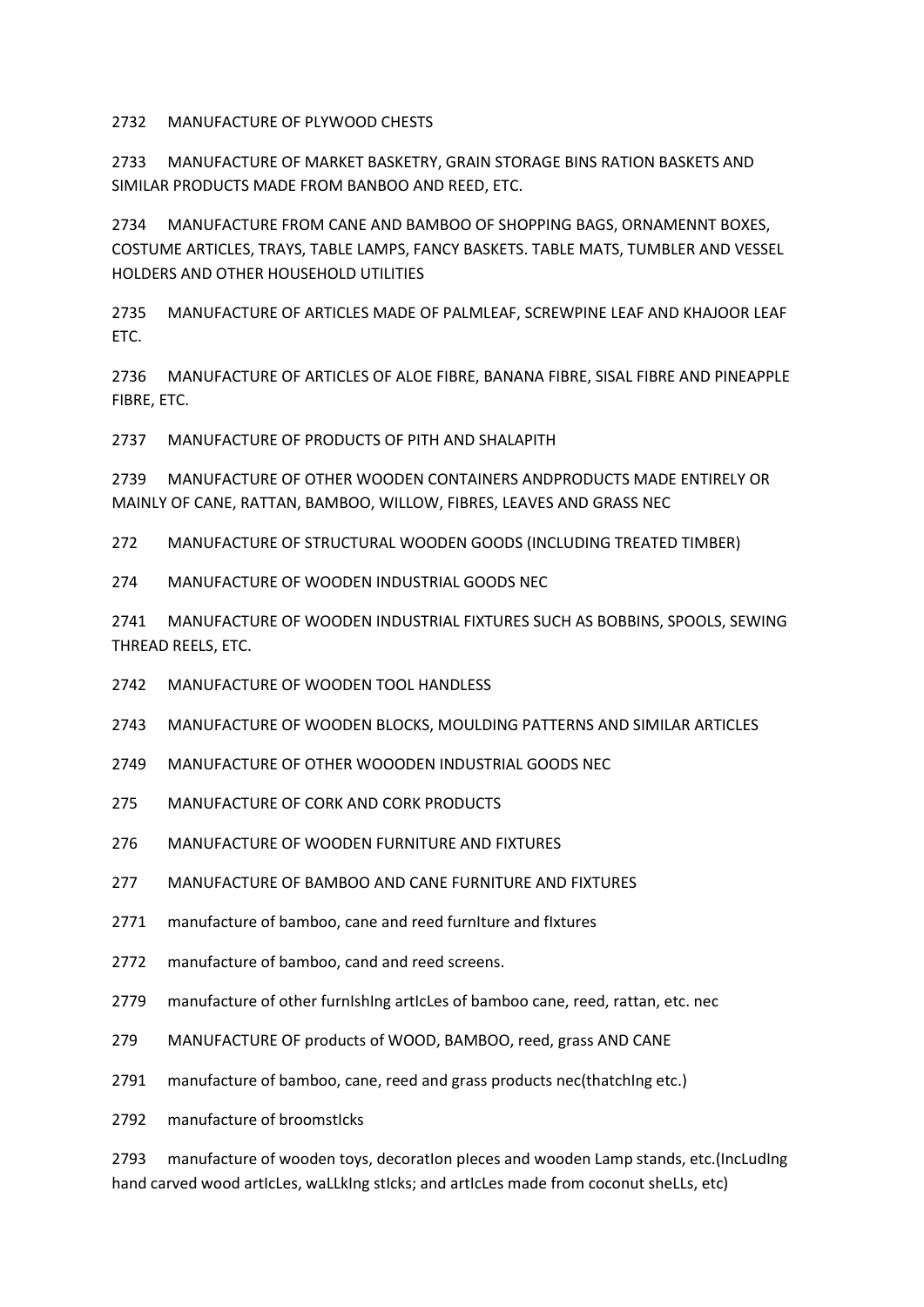2794 manufacture of wooden agricuLturaL ImpLements

manufacture of other wooden HOUSEHOLD PRODUCTS NEC

MANUFACTURE OF OTHER WOOD PRODUCTS NEC

28 MANUFACTURE OF PAPER AND PAPER PRODUCTS AND PRINTING, PUBLISHING AND ALLIED INDUSTRIES

280 MANUFACTURE OF PULP, PAPER AND PAPER BOARD, INCLUDING MANUFACTURE OF NEWS PRINT

MANUFACTURE OF PULP (MACHINE MADE)

MANUFACTURE OF PAPER (MACHINE MADE)

MANUFACTURE OF NEWSPRINT (MACHINE MADE)

MANUFACTURE OF PACKAGING PAPER (MACHIE MADE)

MANUFACTURE OF PAPER BOARDS AND STRAW BOARDS (MACHINE MADE)

 MANUFACTURE OF HARD BOARDS (INCLUDING FALSE BOARDS AND CHIP BOARDS (MACHINE MADE)

2807 MANUFACTURE OF HAND MADE PULP, PAPER AND PAPER BOARDS ETC.

MANUFACTURE OF OTHER PRIMARY PAPER MATERIALS NEC

281 MANUFACTURE OF CONTAINERS AND BOXES OF PAPER OR PAPER BOARD

MANUFACTURE OF PAPER BAGS

MANUFACTURE OF CARD BORD BOXES

MANUFACTURE OF CORRUGATED FIBRE BOARD CONTAINERS

MANUFACTURE OF OTHER CONTAINERS AND AND BOXES OF PAPER OR PAPER BOARD NEC

282 MANUFACTURE OF PAPER AND PAPER BOARD ARTICLES AND PULP PRODUCTS NOT ELSEWHERE CLASSIFIED

MANUFACTURE OF PAPER HOOPS

MANUFACTURE OF PAPER CONES

MANUFACTURE OF PAPER CUPS, SAUCERS, PLATES AND OTHER SIMILAR PRODUCTS

MANUFACTURE OF OTHER PAPER AND PAPER BOARD ARTICLES NEC

MANUFACTURE OF DOLLS FROM PULP

MANUFACTURE OF PAPER MADE ARTICLES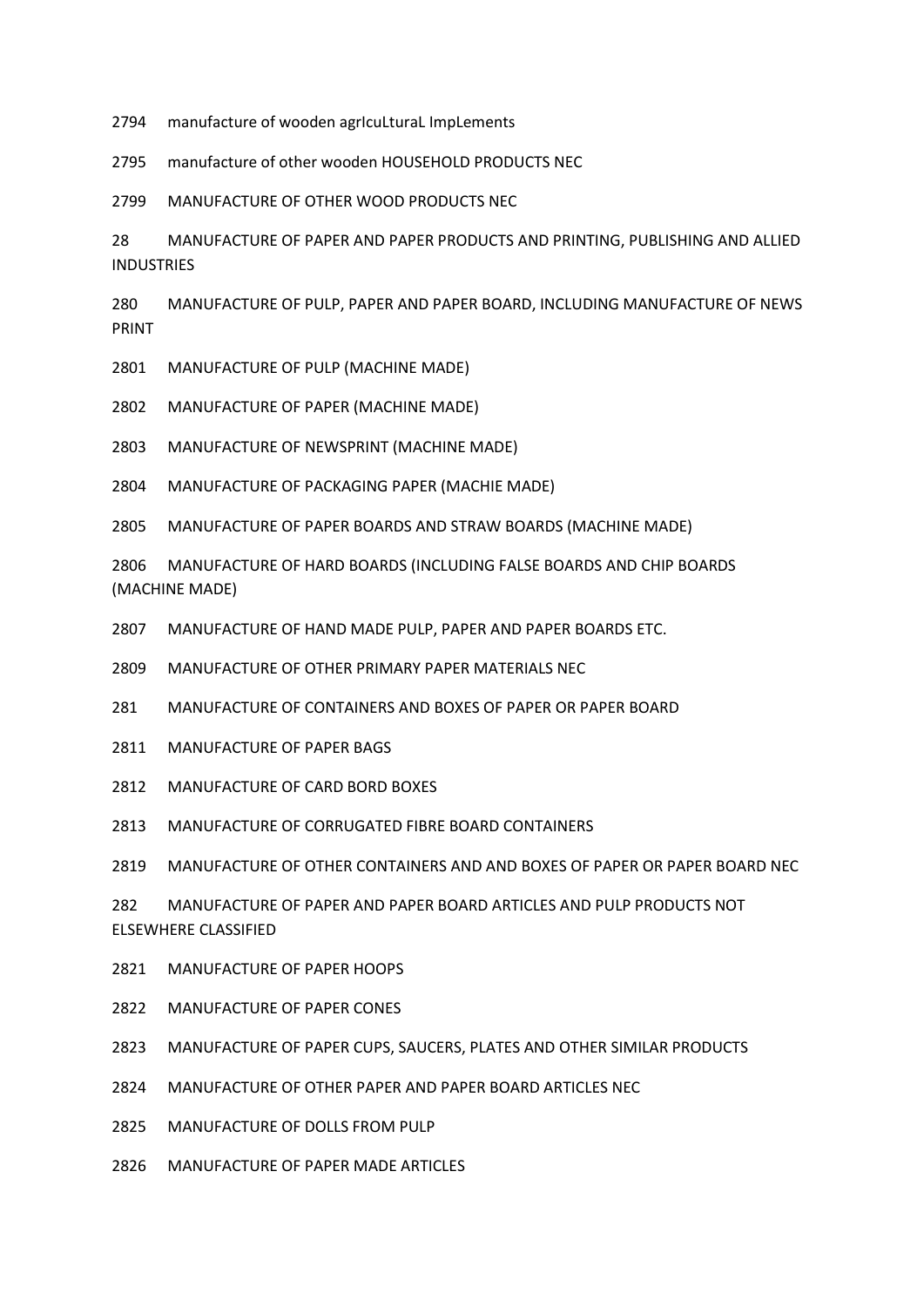2829 MANUFACTURE OF OTHER PULP PRODUCTS NEC

283 MANUFACTURE OF SPECIAL PURPOSE PAPER WHETHER OR NOT PRINTED NEC.

2831 MANUFACTURE OF SPECIAL PURPOSE PAPER/PAPER PRODUCTS FOR COMPUTERS

2832 MANUFACTURE OF WALL PAPER

2839 MANUFACTURE OF OTHER SPECIAL PURPOSE PAPER NEC.

284 PRINTING AND PUBLISHING OF NEWSPAPERS

285 PRINTING AND PUBLISHING OF PERIODICALS, BOOKS, JOURNALS, DIRECTORIES ATLASES, MAPS, SHEET MUSIC, SHEDULES AND PAMPHLETS, ETC.

2851 PRINTING BUT NOT PUBLISHING OF PERIODICALS, BOOKS, JOURNALS, DIRECTORIES, ATLASES, MAPS AND SHEET MUSIC, SHEDULES AND PAMPHLETS, ETC.

2852 PUBLISHING BUT NOT PRINTING OF PERIODICALS, BOOKS, JOURNALS, DIRECTORIES, ATLASES, MAPS, AND SHEET MUSIC, ETC.

2853 PRINTING AND PUBLISHING OF PERIODICALS, BOKS, JOURNALS DIRECTORIES, ATLASES, MAPLS AND SHEET MUSIC, ETC.

286 PRINTING OF BANK NOTES, CURRENCY NOTES, POSTAGE STAMPS, SECUTIRY PASSES, STAMP PAPERS AND OTHER SIMILAR PRODUCTS

287 ENGRAVING, ETCHING AND BLOCK-MAKING ETC.

- 288 BOOK BINDING ON ACCOUNT OF OTHERS
- 289 PRINTING AND ALLIED ACTIVITIES NEC
- 2891 ENVELOPE PRINTING, POSTCARD PRINTING AND EMBOSSING
- 2892 MANUFACTURE OF PLAYING CARDS
- 2899 PRINTING AND ALLIED ACTIVITIES NEC
- 29 MANUFACTURE OF LEATHER AND PRODUCTS OF LEATHER, FUR SUBSTITUTES OF LEATHER
- 290 TANNING, CURING, FINISHING, EMBOSSING AND JAPANNING OF LEATHER
- 2901 FLAYING AND CURING OF RAW HIDES AND SKINS
- 2902 TANNING AND FINISHING OF SOLE LEATHER
- 2903 TANNING AND FINISHING OF INDUSTRIAL LEATHER
- 2904 VEGETABLE TANNING OF LIGHT LEATHER
- 2905 CHROME TANNING OF LEATHER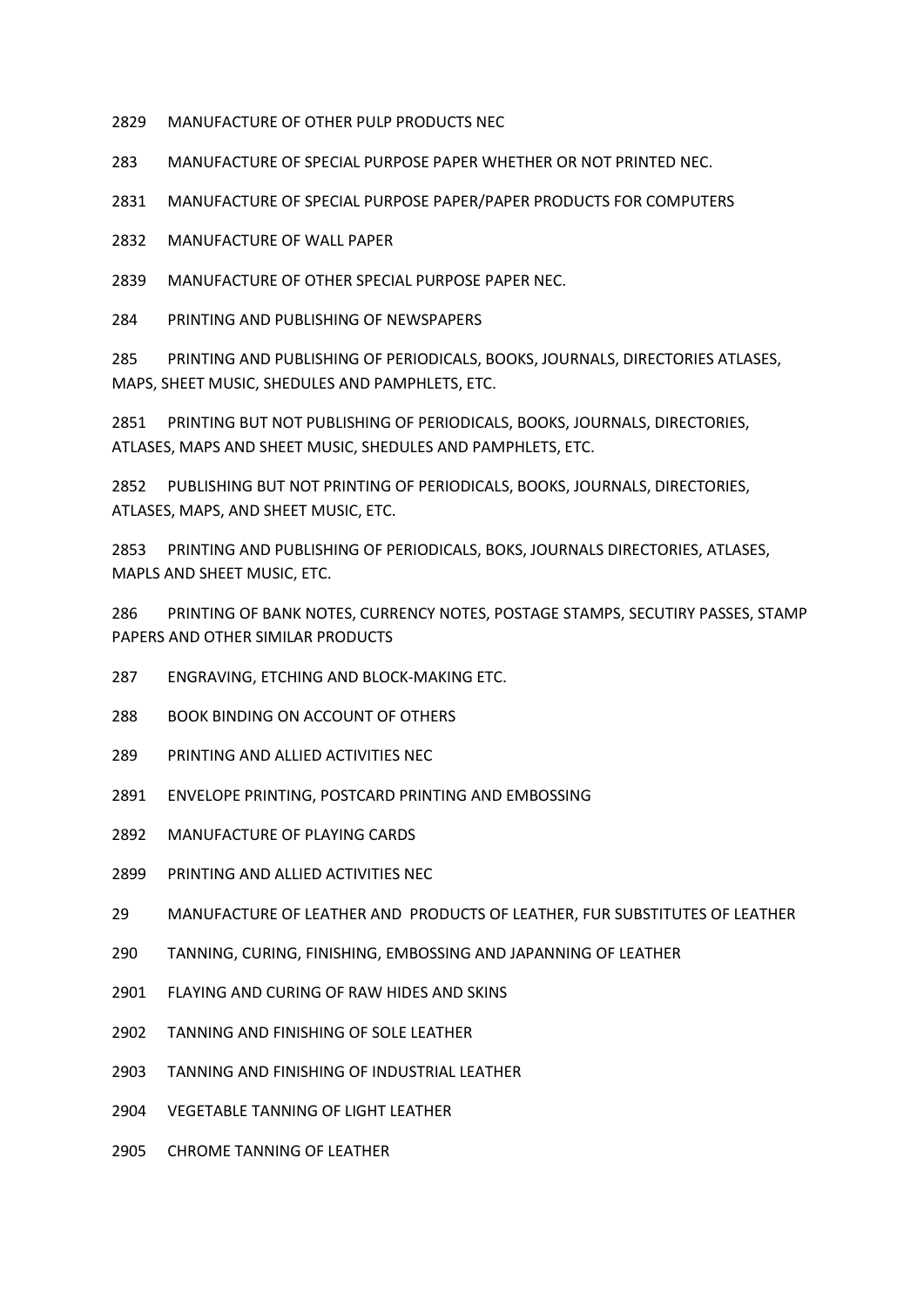2906 FINISHING OF UPPER LEATHER, LINING LEATHER AND GARMENT LEATHER, ETC.

2909 OTHER TANNING, CURING, FINISHING EMBOSSING AND JAPANNING OF LEATHER NEC

291 MFG. OF FOOTWEAR EXCEPT OF VULCANIZED OR MOULDED RUBBER OR PLASTIC

2911 MANUFACTURE OF LEATHER SHOES BY/ON HAND/COTTAGE SCALE

2912 MANUFACTURE OF LEATHER SHOES OTHER THAN BY/ON HAND/COTTAGE SCALE

2913 MANUFACTURE OF LEATHER-CUM-RUBBER/PLASTIC CLOTH SHOES BY/ON HAND/COTTAGE SCALE

2914 MANUFACTURE OF LEATHER-CUM-RUBBER/PLASTIC CLOTH SHOES OTHER THAN BY/ON HAND/COTTAGE SCALE.

2915 MANUFACTURE OF LEATHER SANDALS AND CHAPPALS BY/ON HAND/COTTAGE SCALE

2916 MANUFACTURE OF SANDALS AND CHAPPALS OTHER THAN BY/ON HAND/COTTAGE SCALE

2917 MANUFACTURE OF LEATHER-CUM-RUBBER/PLASTIC CLOTH SANDALS AND CHAPALS BY/ON HAND/COTTAGE SCALE

2918 MANUFACTURE OF LEATHER-CUM-RUBBER/PLASTIC SANDALS AND CHAPPALS OTHER THAN BY/ONHAND/COTTAGE SCALE

292 MFG. OF WEARING APPAREL OF LEATHER AND SUBSTITUTES OF LEATHER

293 MFG. OF CONSUMER GOODS OF LEATHER AND SUBSTITUTES OF LEATHER; OTHER THAN APPAREL AND FOOTWEAR

2931 MANUFACTURE OF TRAVEL GODS LIKE SUITCASES, BAGS AND HOLDALLS, ETC.

2932 MANUFACTURE OF PURSES AND LADIES HANDBAGS, ARTISTIC LEATHER PRESENTATION ARTICLES AND NOVELTIES ETC.

2939 MANUFACTURE OF OTHER CONSUMER GODS OF LEATHER AND SUBSTITUTES OF LEATHER NEC

294 SCRAPPING, CURRYING, TANNING, BLEACHING AND DYEING OF FUR AND OTHER PELTS FOR THE TRADE.

295 MANUFACTURE OF WEARING APPEAREL OF FUR AND PETLS

296 MANUFACTURE OF FUR AND SKIN RUGS AND OTHER SIMILAR ARTICLES

299 MANUFACTURE OF LEATHER AND FUR PRODUCTS NOT ELSEWHERE CLASSIFIED

2991 EMBROIDERING AND EMBOSSING OF LEATHER ARTICLES BY HAND

2992 MANUFACTURE OF HAND PAINTED LEATHER ARTICLES

2993 STUFFING OF 'ANIMALS AND BIRDS' HIDES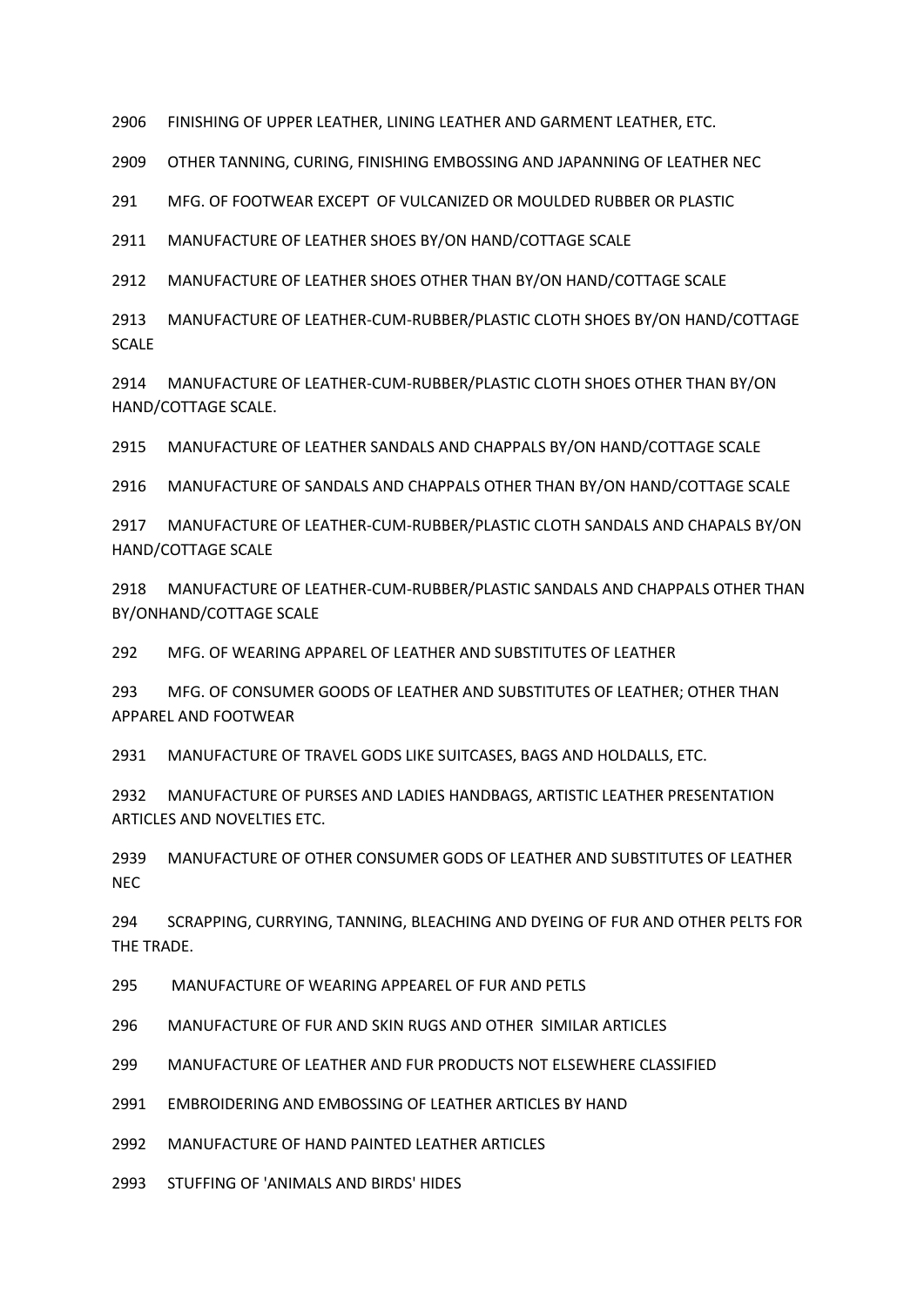2994 MANUFACTURE OF SADDLERY AND HARNESS

2999 MANUFACTURE OF OTHER LEATHER AND FUR PRODUCTS NEC

30 MANUFACTURE OF BASIC CHEMICALS AND CHEMICAL PRODUCTS(EXCEPT PRODUCTS OF PETROLEUM AND COAL)

300 MANUFACTURE OF INDUTRIALS ORGANIC AND INORGANIC CHEMICALS(MANUFACTURE OF CHEMICALS FOR LABORATORY AND TECHNICAL USES IS CLASSIFIED IN 309.4

3001 MANUFACTURE OF NITRIC ACID, AMMONIA, COMMERCIAL AMMONIUM CHLORIDE, NITRATES OF POTASSIUM AND OTHER BASIC CHECMICALS OF NITROGENOUS FERTILZER INDUSTRY

3002 MANUFACTURE OF INDUSTRIAL GASES(INCLUDES MANUFACTURE OF ELEMENTAL GASES, LIQUID OR COMPRESSED AIR, ACETYLENE REFRIGERANT GASES AND MIXED INDUSTRIAL GASES ETC)

3003 MANUFACTURE OF INORGANIC ACIDS(MANUFACTURE OF NITRIC ACID IS CLASSIFIED IN CLASS 300.1)

3004 MANUFACTURE OF INDUSTRIAL MONOCARBOXILIC FATTY ACIDS, ACID OILS FROM REFINING AND INDUSTRIAL FATTY ALCOHOLS, MANUFACTURE OF GLYCERINE

3005 MANUFACTURE OF TANNING OR DYING EXTRACTS;TANNINGS AND THEIR DERIVATIVES AND COLOURING MATTER NEC(MANUFACTURE OF INDIGO IS INCLUDED

3006 MANUFACTURE OF TURPENTINE AND RESINS OF VEGETABLE ORIGIN

3007 MANUFACTURE OF ORGANIC ACIDS(INCLUDING ACETIC ACID ALCOHOLS, PHENOLS AND PHENOL-ALCOHOLS, METHNOL AND HIGHER ALCOHOLS(MANUFACTURE OF ETHYLE ALCOHOL IS CLASSILFIED ILN GROUP 220)

- 3008 MANUFACTURE OF BASIC INORGANIC CHEMICALS NEC
- 3009 MANUFACTURE OF BASIC ORGANIC CHEMICALS NEC
- 301 MANUFACTURE OF FERTILIZERS AND PESTICIDES
- 3011 MANUFACTURE OF STRAIGHT INORGANIC FERTILIZERS
- 3012 MANUFACTURE OF UREA AND OTHER ORGANIC FERTILIZERS
- 3013 MANUFACTURE OF MIXED, COMPOUND OR COMPLEX FERTILILZERS
- 3014 MANUFACTURE OF PESTICIDES(INSECTICIDES, FUNGICIDES AND WEEDICIDES)
- 3019 MANUFACTURE OF OTHER FERTILIZERS AND PESTICIDES NEC
- 302 MANUFACTURE OF PLASTICS IN PRIMARY FORMS; MANUFACTURE OF SYNTHETIC RUBBER
- 3021 manufacture of synthetic rubber
- 3022 manufacture of amIno-resIns, phenoLIc-resIns and poLyurethanes In prImary forms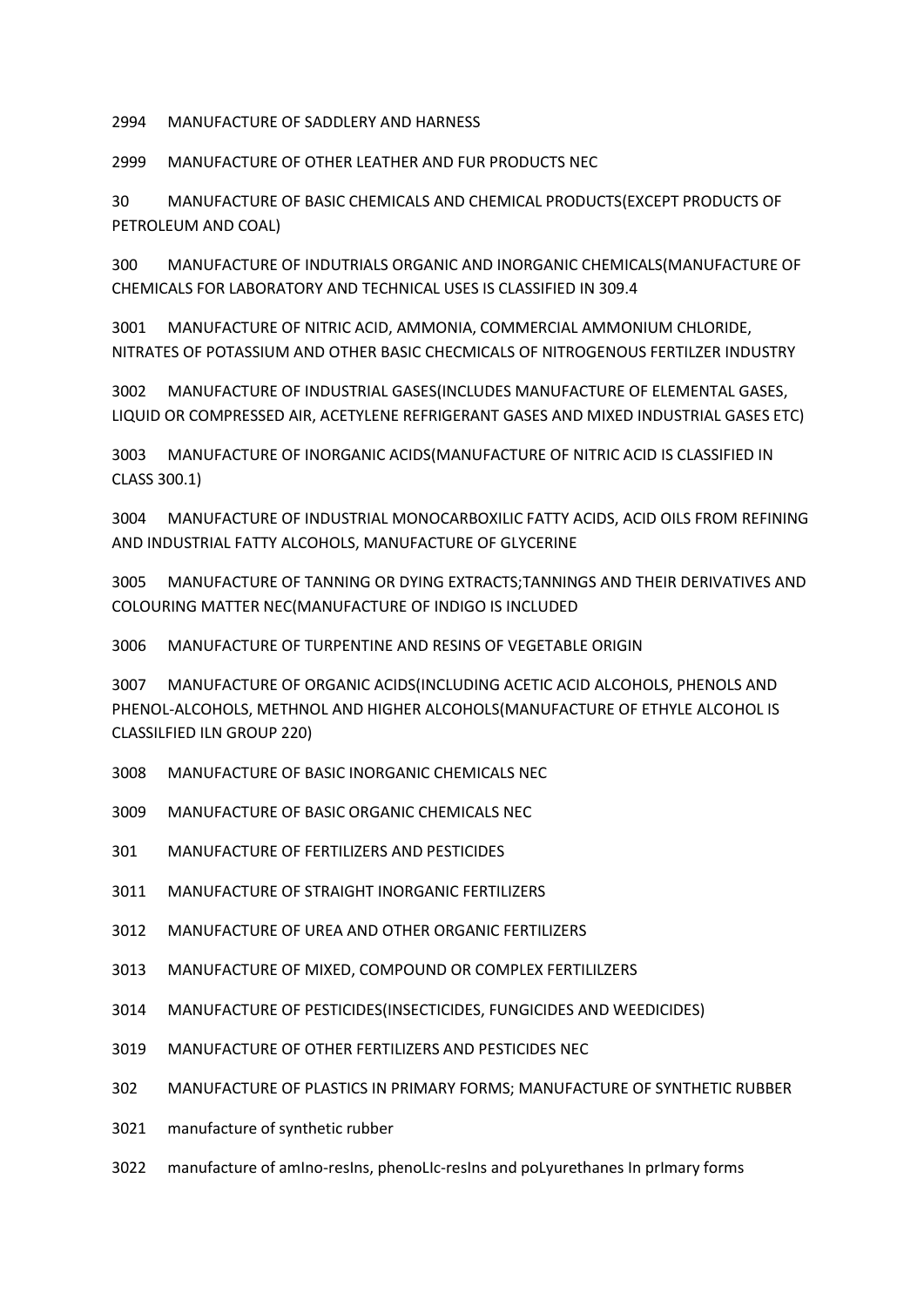3023 manufacture of ceLuLose and Its chemILcaL derIvatIes In prImary forms

manufacture of naturaL poLymers and modIfIed naturaL poLyers In prImary forms

MANF. OF MISC. RUBBER INDUSTRIAL AND DOMESTIC GOODS (BUSHES, WASHERS ETC)

MANUFACTURE OF RUBBER MATTRESSES AND CUSHIONS

MANUFACTURE OF RUBBER SHEETS

MANUFACTURE OF OTHER RUBBER PRODUCTS NOT ELSEWHERE CLASSIFIED

303 MANUFACTURE OF paints, varnishes, and related products, artists' colours and ink

 MANFACTURE OF PREPARED PIGMENTS, PREPARED OPACIFIERS AND PREPARED COLOURS, VITRIFIABLE ENAMELS AND GLAZES, ENGOBES AND SISILAR PREPARATIONS A KIND USED IN CERAMIC, ENAMELLING OR GLASS INDUSTRY

MANUFACTURE OF PAINTS, VARNISHES, ENAMELS OR LACQUERS

NAMUFACTURE OF DYES

MANUFACTURE OF WAXES AND POLISHES

MANUFACTURE OF PRINTING, WRITING OR DRAWING INK

MANUFACTURE OF ARTISTS' COLOURS

MANUFACTURE OF OTHER PLAINTS, VARNISHES AND RELATED PRODUCTS NEC

304 MANUFACTURE OF DRUGS, MEDICINES AND ALLIED PRODUCTS

3041 MANUFACTURE OF CHEMICAL SUBSTANCES USED IN THE MANUFACTURE OF PHARMACEUTICALS

MANUFACTURE OF ALLOPATHIC PHARMACEUTICAL PREPARATIONS

MANUFACTURRE OF 'AYURVEDIC' OR 'UNANI' PHARMACEUTICAL PREPARATIONS

MANUFACTURE OF HOMOEOPATHIC OR BIO-CHEMIC PHARMACEUTICAL PREPARATIONS

MANUFACTURE OF SURGICAL COTTON AND BANDAGES, ETC

MANUFACTURE OF OTHER PLHARMACEUTICAL PRODUCTS NEC

305 MANUFACTURE OF PERFUMES, COSMETICS, LOTIONS, HAILR DRESSINGS, TOOTHPLASTES, SOAP IN ANYFOR, DETETGENTS, SHAMPOOS, SHAVING PRODUCTS, WASHING AND CLEANILNG PREPARATIONS AND OTHER TOILET PREPARATIONS

MANUFACTURE OF TOILET SOAP (INCLUDES MANUFACTURE OF MEDICATED SOAPS)

 MANUFACTURE OF SOAP OTHER THAN FOR TOILET USE(INCLUDES MANUFACTURE OF HOUSEHOLD SOAPS, ROSIN, TALL OIL OR NAPLHTHENATE SOAPS AND INDUSTRIAL SOAPS)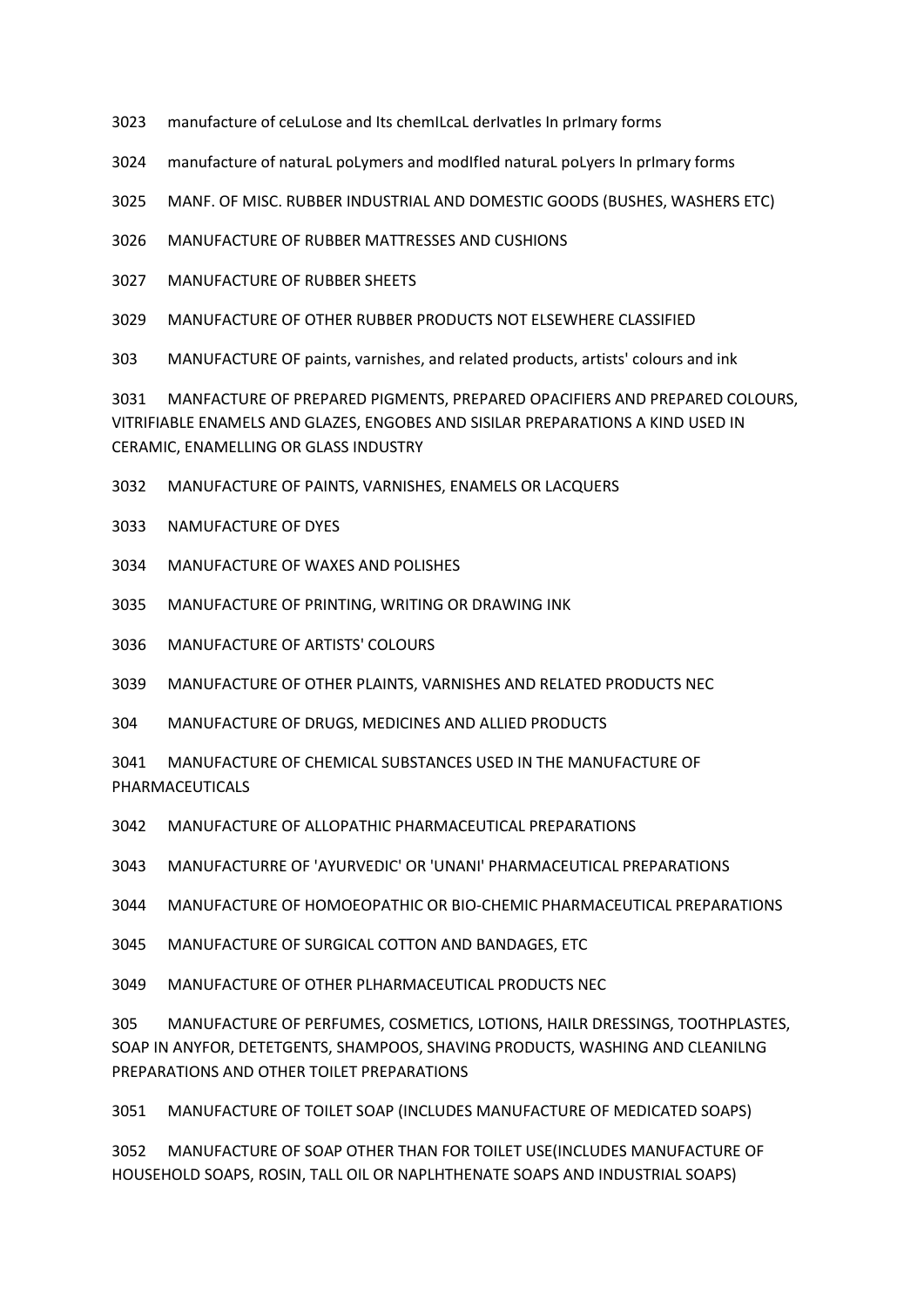MANUFACTURE OF ORGANIC SURFACE-ACTIVE AGENTS(SURFACTANTS) AND PREPARATIONS BASED THERON, DETERGENTS, AUXILIARY WASHILNG PREPARATIONS

NAMUFACTURE OF PERFUNES AND TOILET WATERS

 MANUFACTURE OF PREPARATIONS FOR ORAL OR DENTAL HYGIENE(INCLUDES MANUFACTURE OF TOOTHPASTES, TOOTHPOWDER, MOUTHWASH, ORAL PERFUNES, DENTAL FILXATIVE PASTES AND POWDERS ETC.)

MANUFACTURE OF COSMETIVE AND TOILET AIDS

MANUFACTURE OF PREPARATIONS FOR USE ON THE HAIR

 MANUFACTURE OF "AGARBATTI" AND OTHER ODORIFEROUS PREPRATIONS WHICH OPERATE BY BURRNING

 MANUFACTURE OF OTHERS(INCLUDES MANUFACTURE OF SCENTED SACHETS, PERFUNED PAPERS, CONTACT LENSE SOLUTIONAND ANIMAL TOILET PREPARATIONS ETC.)

306 PRODUCTION OF MAN-MADE FIBRES

 MANUFACTURE OF ARTIFICIAL OR SYNTHETIC FILAMENT TOW AND STAPLE FIBRES, NOT CARDED OR COMBED

 MANUFACTURE OF SYNTHETIC OR ARTIFICIAL FILAMENT YARN, WHETHER OR NOT TEXTURED, HIGH TENACITY, MULTIPLE OR CABLED

 MANUFACTURE OF SYNTHETIC OR ARTIFICIAL MINOFILAMENT OR STRIP(e.g.ARTIFICIAL STRAW)

307 MANUFACTURE OF MATCHES

- MANUFACTURE OF MATCHES ON COTTAGE SCALE
- MANUFACTURE OF MATCHES OTHER THAN ON COTTAGE SCALE
- 308 MANUFACTURE OF EXPLOSIVES; AMMUNITION AND FIRE-WORKS
- MANUFACTURE OF EXPLOSIVES(INCLUDING INDUSTRIAL EXPLOSIVE)
- MANUFACTURE OF AMMUNITION
- MANUFACTURE OF SAFETY FUSES
- MANUFACTURE OF FIRE WORKS
- MANUFACTURE OF OTHER EXPLOSIVES AND AMMUNITION ETC NEC
- 309 MANUFACTURE OF CHEMICAL PRODUCTS NEC
- MANUFACTURE OF ESSENTIAL OILS AND RESINOIDS
- MANUFACTURE OF PHOTOCHEMICAL MATERIALS, SENSITISED FILMS AND PAPER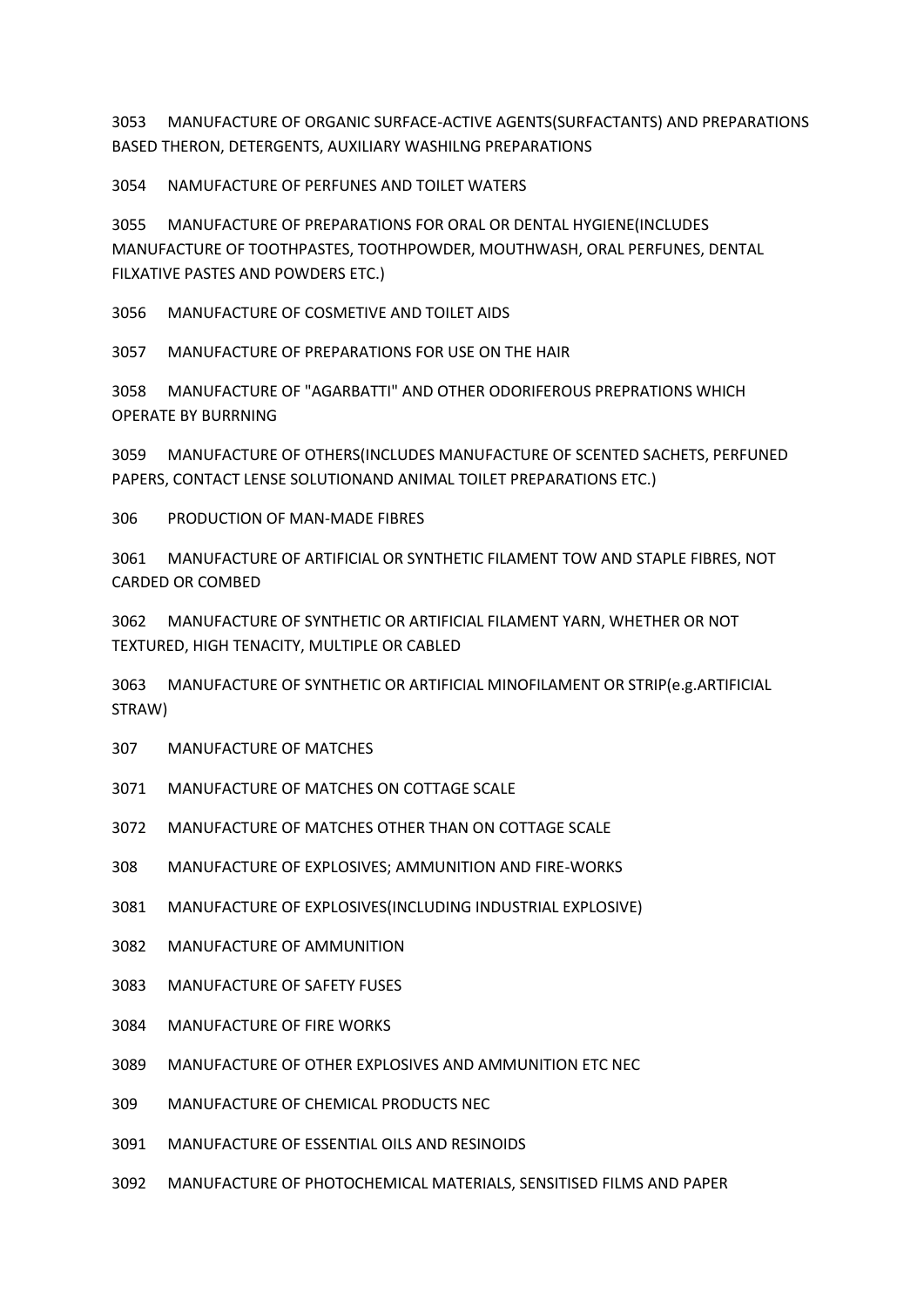MANUFACTURE OF PREPARED UNRECORDED MEDIA FOR SOUND RECORDING AND SIMILAR RECORDING OF THER PLHENOMENA

MANUFACTURE OF FINE CHEMICALS

MANUFACTURE OF GLUE AND GELATINE

 MANUFACTURE OF CHEMICAL ELEMENTS AND COMPOUNDS DOPED FOR USE IN **ELECTRONICS** 

 MANUFACTURE OF CHEMICAL PRODUCTS OR PREPARATIONS OF A KIND USED IN THE TEXTILE, PAPER, LEATHER OR LIKE INDUSTRIES

MANUFACTURE OF LUBRCATING PREPARATIONS EXCEPT OF PETROLEUM

MANUFACTURE OF OTHER CHEMICAL PRODUCTS NEC

31 MFG OF RUUBBER,PLASTIC, PETROLEUM AND COAL PRODUCTS; PROCESSING OF NUCLEAR **FUELS** 

- 310 TYRES AND TUBES INDUSTRIES
- MANU OF TYRES AND TUBES FOR MOTORVEHICLES TRACTORS AND AIRCRAFTS
- MANU OF TYRES AND TUBES FOR MOTOR CYCLES, SCOOTERS AND THREE WHEELERS
- MANU OF TYRES AND TUBES FOR CYCLES
- RETREADING OF TYRES
- MANU OF OTHER TYRES AND TUBES NEC
- 311 MANUFACTURE OF FOOTWEAR MADE PRIMARILY OF VULCANISED ORMOULDED RUBBER AND PLASTICS
- MANUFACTURE OF RUBBER FOOTWEAR
- MANUFACTURE OF PLASTIC AND PVC FOOTWEAR
- MANUFACTURE OF CANVAS-CUM-RUBBER/PLASTIC FOOTWEAR
- 312 MANUFACTURE OF RUBBER PRODUCTS
- MANU OF RUBBER PLATES, SHEETS, STRIPS, RODS, TUBE PIPES, HOSES, AND PROFILE-SHAPES ETC
- MANU OF RUBBER CONVEYOR OR TRANSMISSION BELTS OR BELTING
- MANU OF FOAM RUBBER MATTRESSES AND CUSHIONS
- MANU OF RUBBER SURGICAL AND MEDICAL EQUIPMENT
- MANU OF RUBBER CONTRACEPTIVES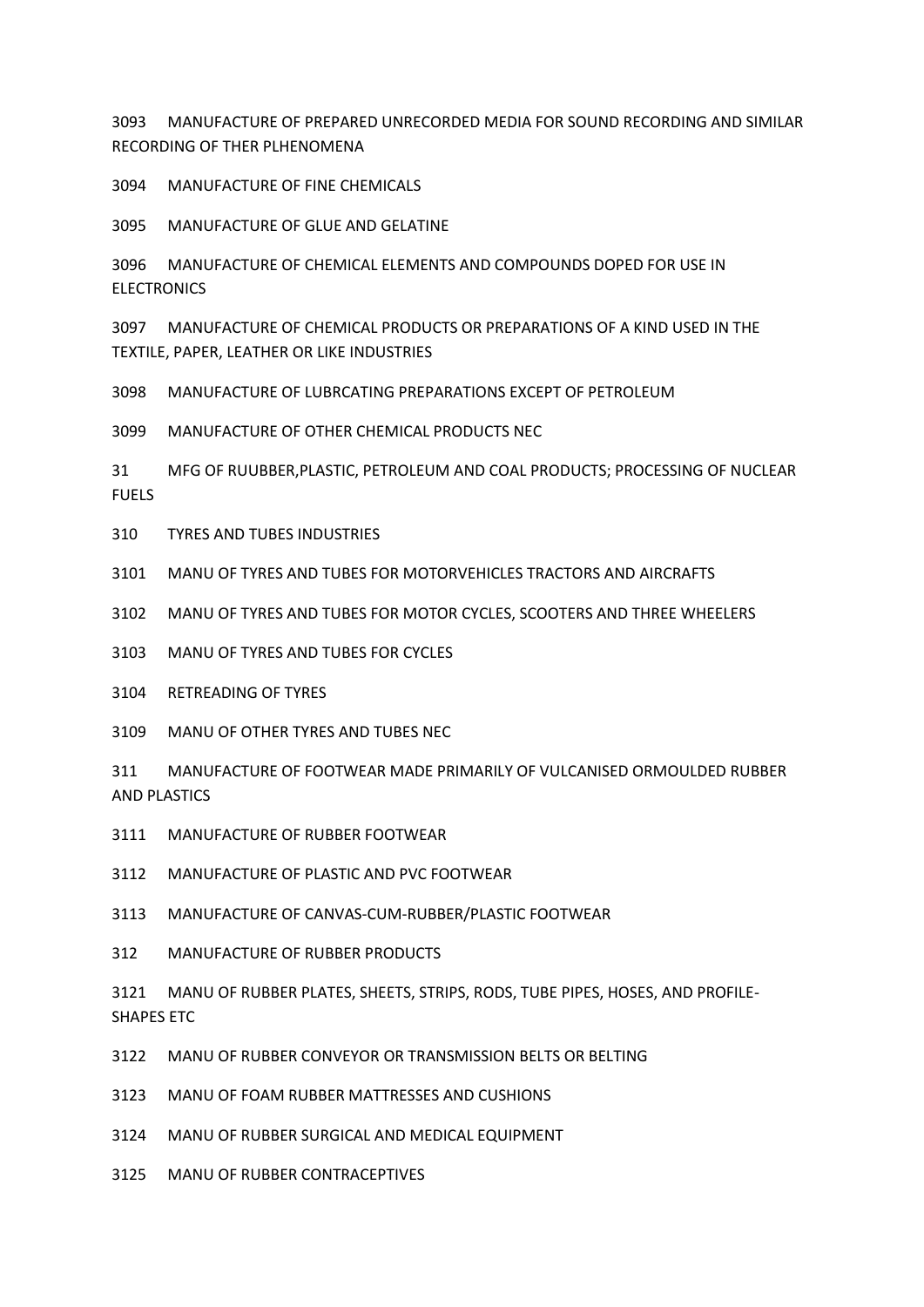- MANU OR RUBBER BALOONS
- MANU OF OTHER RUBBER PRODUCTS NEC
- MANUFACTURE OF MIXED FERTILIZERS
- MANUFACTURE OF PESTICIDES (INSECTICIDE FUNGICIDES AND WEEDICIDES)
- MANUFACTURE OF PESTICIDES FORMULATIONS
- MANUFACTURE OF OTHERS
- MANUFACTURE OF PAINTS, VARNISHES AND LACQUERS
- MANUFACTURE OF PAINTS, VARNISHES, LACQURES ETC.
- MANUFACTURE OF DYE-STUFFS
- MANUFACTURE OF INDIGO
- MANUFACTURE OF WAXES AND POLISHES
- MANUFACTURE OF OTHERS
- 313 MANUFACTURE OF PLASTIC PRODUCTS NEC
- MANUFACTURE OF SEMI-FINISHED PRODUCTS OF PLASTICS.
- MANUFACTURE OF PACKAGING PRODUCTS OFPLASTICS(EXCEPT HOUSEHOLD)
- MANUFACTURE OF BATHS,WASH-BASINS,LAVATORY PANS & COVERS,FLUSHING CISTERNS
- MANUFACTURE OF FURNITURE AND FIXTURES OF PLASTICS
- MANUFACTURE OF TRAVEL GOODS OF PLASTICS (SUITCASES,VANITY BAGS,HOLDALLS )
- MANUFACTURE OF SPECTACLE FRAMES
- MANUFACTURE OF MOULDED INDUSTRIAL ACCESSORIES OF PLASTICS N.E.C.

 MANUFACTURE OF TABLEWARE,KITCHENWARE & OTHER HOUSEHOLD ARTICLES & TOILET ARTICLES OF PLASTICS

- MANUFACTURE OF OTHER PLASTIC PRODUCTS.
- 314 MANUFACTURE OF REFINED PETROLEUM PRODUCTS.
- 315 BOTTLING OF NATURAL GAS OR LIQUIFIED PETROLEUM GAS.
- 316 MANUFACTURE OF REFINED PETROLEUM PRODUCTS N.E.C.
- MANUFACTURE OF PARAFFIN WAX.
- MANUFACTURE OF CANDLES ON COTTAGE SCALE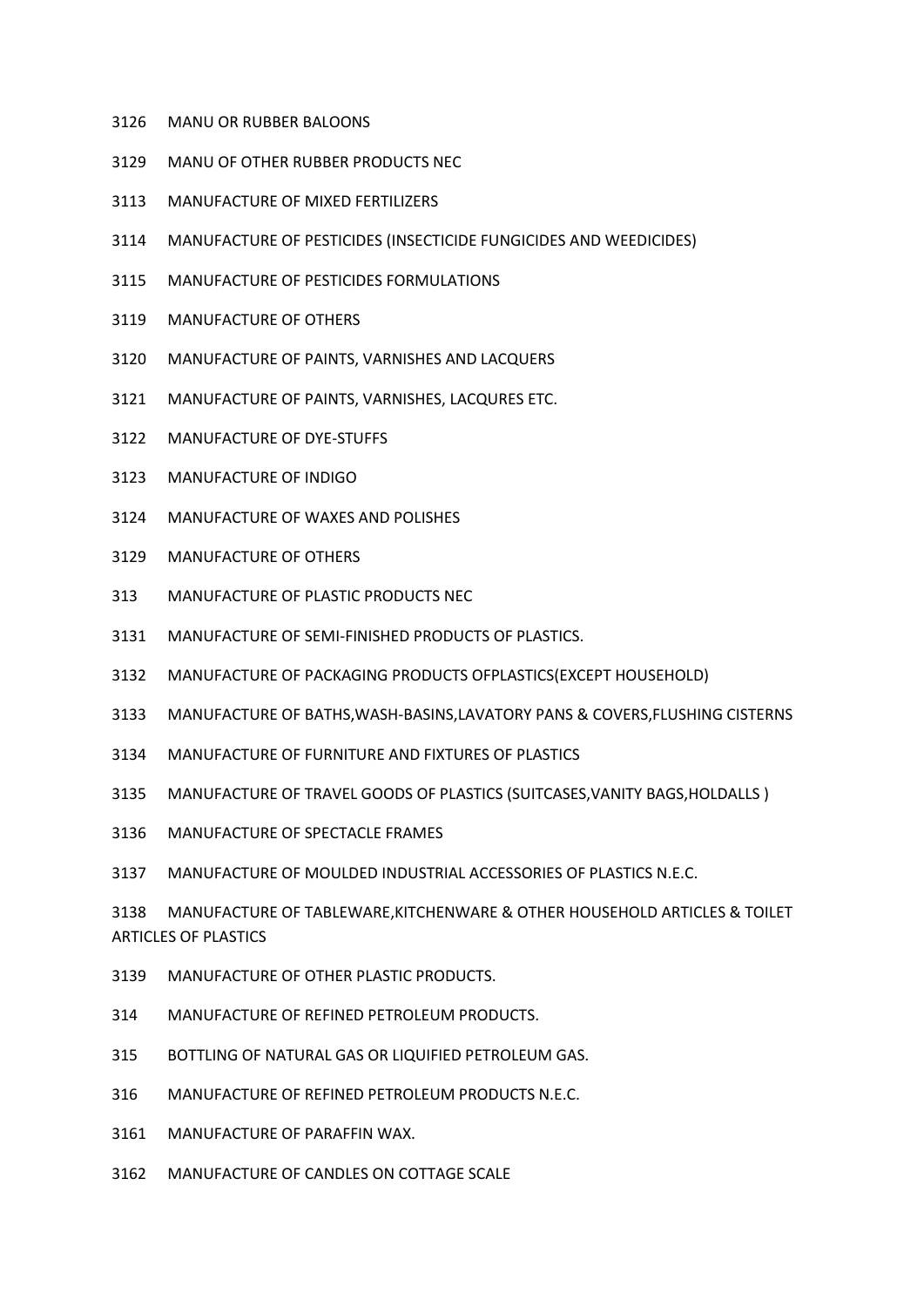- MANUFACTURE OF CANDLES OTHER THAN ON COTTAGE SCALE
- MANUFACTURE OF OTHER PETROLEUM PRODUCTS N.E.C.
- 317 PROCESSING OF NUCLEAR FUELS
- 318 MANUFACTURE OF COKE OVEN PRODUCTS
- 319 MANUFACTURE OF OTHER COAL AND COAL TAR PRODUCTS N.E.C.
- MANUFACTURE OF NAPHTHALENE OILS AND CRUDE NAPHTHALENE
- MANUFACTURE OF PHENOLS AND OTHER PHENOLIC OILS
- MANUFACTURE OF OTHER PRODUCTS OF DISTILLATION OF COAL TAR OR OTHER MINERAL TARS
- 32 MANUFACTURE OF NON-METALLIC MINERAL PRODUCTS. 2
- 320 MANUFACTURE OF STRUCTURAL CLAY PRODUCTS 3
- MANUFACTURE OF REFRACTORY BRICKS,BLOCKS,TILES AND CONSTRUCTIONAL GOODS
- MANUFACTURE OF REFRACTORY CEMENTS,MORTARS,CONCRETESAND SIMILAR **COMPOSITIONS**
- MANUFACTURE OF FURNACE LINING BRICKS (ACIDIC, BASIC AND NEUTRAL)
- MANUFACTURE OF BUILDING BRICKS
- MANUFACTURE OF WALL TILES,CERAMIC MOSAIC CUBES & THE LIKE,BY HAND
- MANUFACTURE OF WALL TILES,CERAMIC MOSAIC CUBES & THE LIKE,OTHER THAN BY HAND
- MANUFACTURE OF NON-REFRACTORY CERAMIC PIPES,CONDUITS,GUTTERING AND PIPE **FITTINGS**
- MANUFACTURE OF NON-REFRACTORY FLOORING BLOCKS,SUPPORT OR FILLER TILES AND ROOFING TILES
- MANUFACTURE OF OTHERS
- 321 MANUFACTURE OF GLASS AND GLASS PRODUCTS
- MANUFACTURE OF GLASS IN PRIMARY OR SEMI-MANUFACTURED FORMS INCLUDING MIRROR SHEETS
- MANUFACTURE OF GLASS FIVRE AND PRODUCTS THEREFROM(INCLUDING GLASSWOOL)
- MANUFACTURE OF HOLLO GLASSWARE
- MANUFACTURE OF LABORATORY GLASS WARE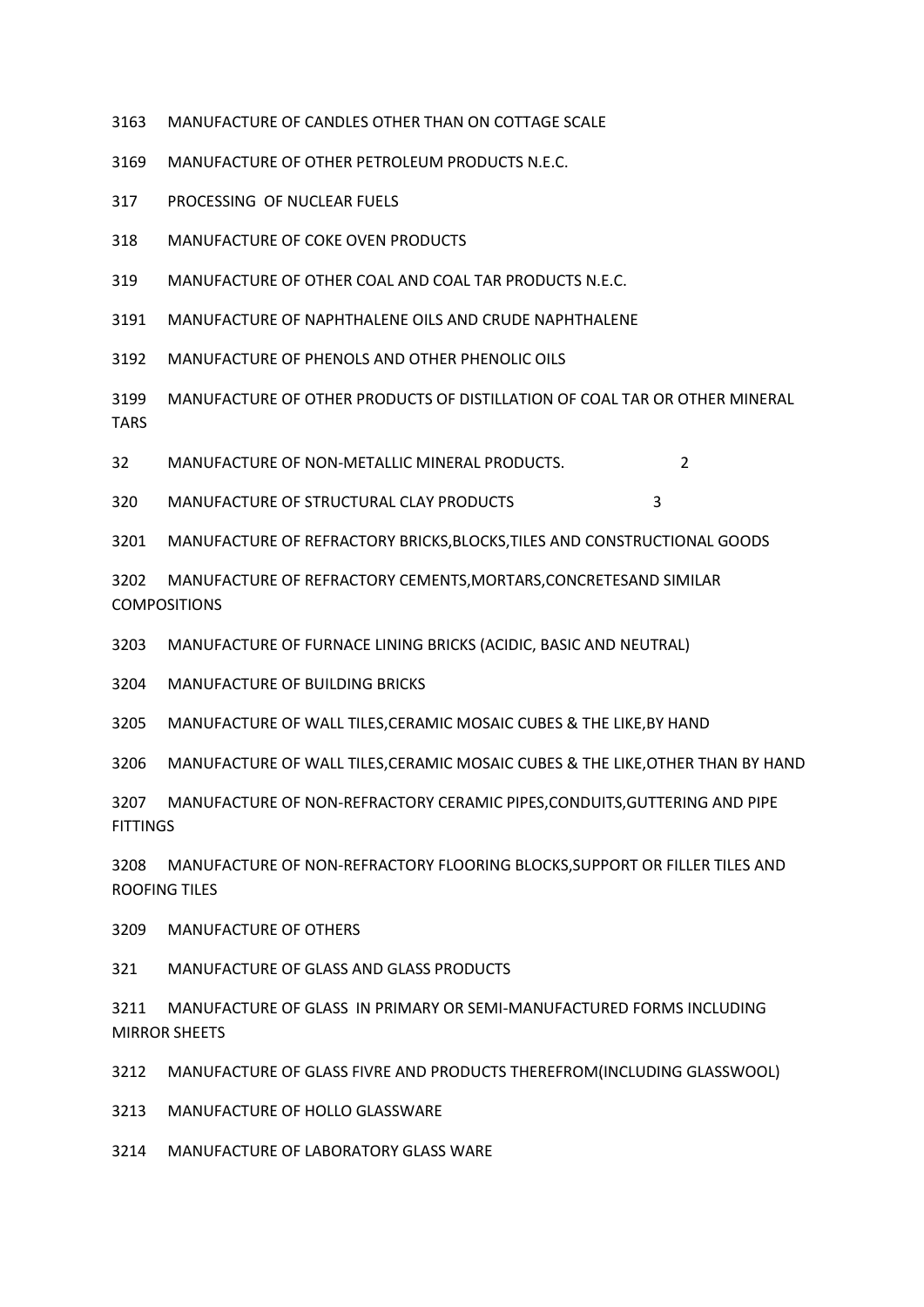- MANUFACTURE OF TABLE AND KITCHEN GLASS WARE
- MANUFACTURE OF GLASS BANGLES
- MANUFACTURE OF GLASS DECORATION PIECES
- MANUFACTURE OF OTHER GLASS WARE
- 322 MANUFACTURE OF EARTHENWARE AND PLASTER PRODUCTS
- MANUFACTURE OF EARTHENWARE AND EARTHERN POTTERY
- MANUFACTURE OF EARTHEN AND PLASTER STATUES
- MANUFACTURE OF OTHER EARTHEN AND PLASTER PRODUCTS
- MANUFACTURE OF NON-STRUCTURAL CERAMIC WARE
- MANUFACTURE OF CERAMIC TABLEWARE OR KITCHENWARE
- MANUFACTURE OF CERAMIC SINKS,BATHS,WATER-CLOSEST PANS,FLUSHING CISTERNS
- MANUFACTURE OF CERAMIC INSULATORS AND INSULATING FITTINGS FOR ELECTRICAL **MACHINES**
- MANUFACTURE OF CERAMIC WARE FOR LABORATORY CHEMICAL
- MANUFACTURE OF OTHER NON-STRUCTURAL CERAMICWARE N.E.C.
- MANUFACTURE OF CHINAWARE
- MANUFACTURE OF SANITARYWARE
- MANUFACTURE OF INSULATORS
- MANUFACTURE OF OTHERS
- 324 MANUFACTURE OF CEMENT, LIME AND PLASTER
- MANUFACTURE OF CEMENT
- MANUFACTURE OF PORTLAND CEMENT
- MANUFACTURE OF LIME
- MANUFACTURE OF PLASTERS
- 325 MANUFACTURE OF MICA PRODUCTS
- 326 MANUFACTURE OF STRUCTURAL STONE GOODS, STONEWARE, STONE DRESSING AND STONE
- STONE DRESSING AND STONE CRUSHING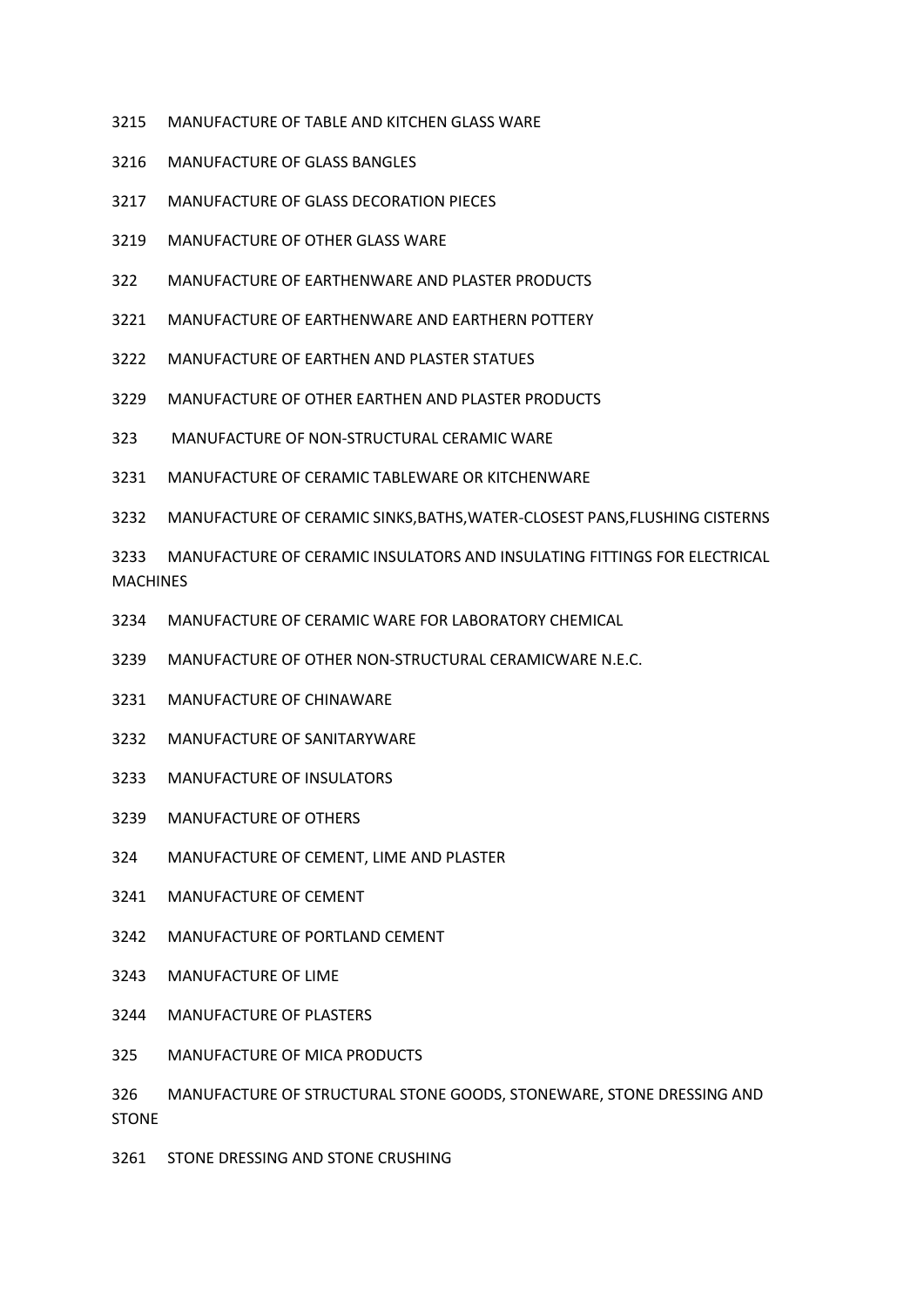- MANUFACTURE OF STONE ARTWARE
- MANUFACTURE OF WRITING SLATES OF SLATE STONE
- MANUFACTURE OF OTHER STONEWARE N.E.C.
- 327 MANUFACTURE OF ASBESTOS CEMENT AND OTHER CEMENT PRODUCTS
- MANUFACTURE OF ASBESTOS CEMENT
- MANUFACTURE OF ASBESTOS SHEETS
- MANUFACTURE OF OTHER CEMENT PRODUCTS N.E.C.
- MANUFACTURE OF MISCELANEOUS NON-METALLIC MINERAL PRODUCTS N.E.C.
- MANUFACTURE OF R.C.C.BRICKS AND BLOCKS
- MANUFACTURE OF CONCRETE TILES

 MANUFACTURE OF HUME PIPES AND OTHER PREFABRICATED STRUCTURAL COMPONENTSOF CEMENT

MANUFACTURE OF GYPSUM BOARDS

 MANUFACTURE OF INSULATION BOARDS OF VEGETABLE FIBRE,STRAW,AGGLOMERATEDWITH MINERAL BINDERS

- MANUFACTURE OF GRINDING WHEELS AND ABRASIVES
- MANUFACTURE OF GRAPHITE PRODUCTS N.E.C.
- MANUFACTURE OF OTHER NON-METALLIC MINERAL PRODUCTS
- 33 BASIC METAL AND ALLOYS INDUSTRIES
- 330 MANUFACTURE OF IRON AND STEEL IN PRIMARY/SEMI-FINISHED FORMS

 MANUFACTURE OF IRON AND STEEL IN PRIMARY/SEMI-FINISHED FORMS IN THE INTEGRATED STEEL PLANTS

 MANUFACTURE OF IRON AND STEEL IN PRIMARY/SEMI-FINISHED FORMSIN MINI STEEL PLANTS

 MANUFACTURE OF DIRECT REDUCED IRONAND OTHER SPONGY FERROUS PRODUCTS IN PRIMARY FORMS

MANUFACTURE OF PIG-IRON OTHER THAN IN INTEGRATED STEEL PLANTS

MANUFACTURE OF IRON AND STEEL IN PRIMARY FORMS N.E.C.

331 MANUFACTURE OF SEMI-FINISHED IRON AND STEEL PRODUCTS IN REROLLING,COLD ROLLING,WIRE-DRAWING MIL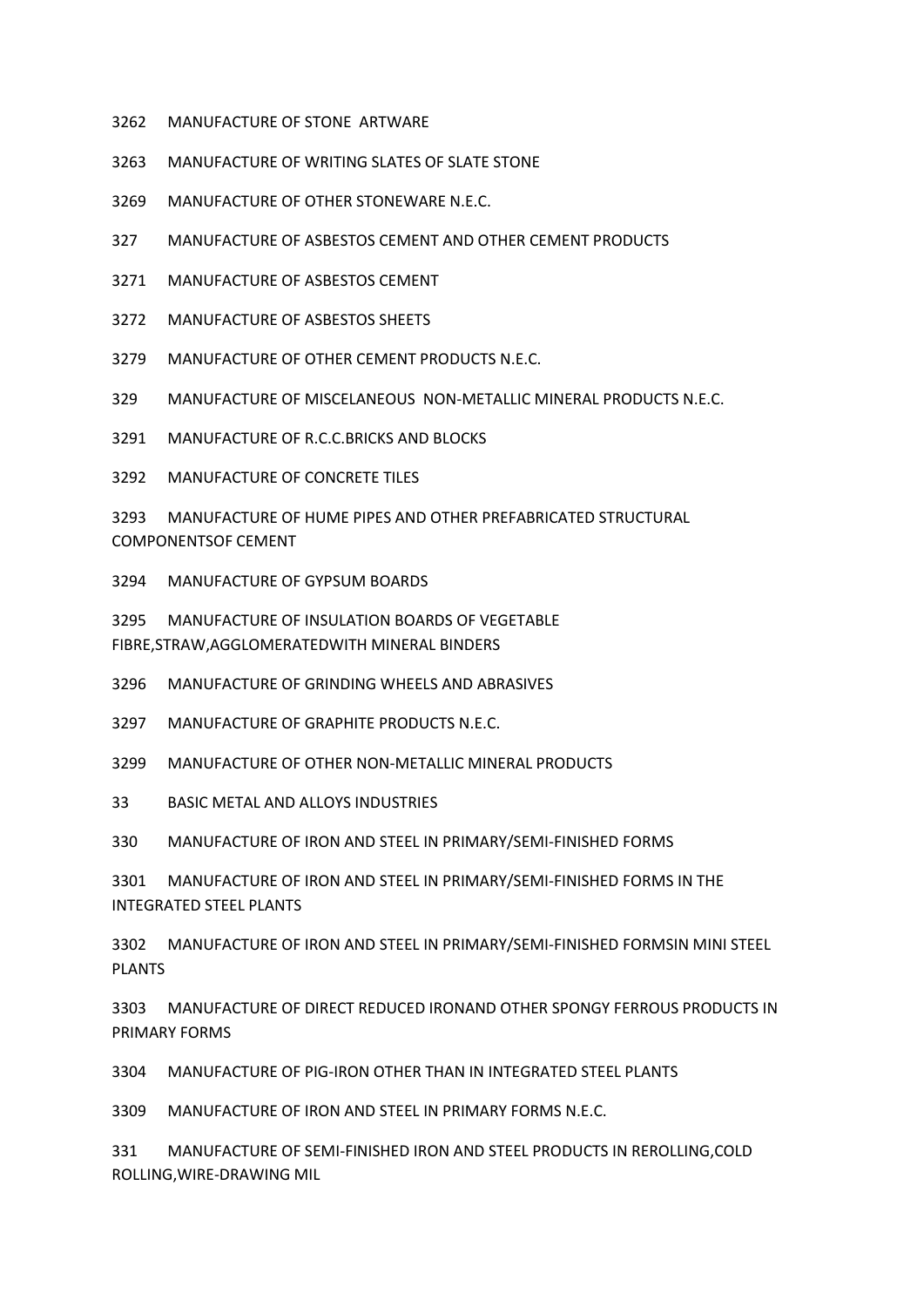MANUFACTURE OF HOT-ROLLED SEMI-FINISHED IRON AND STEEL PRODUCTS IN RE-ROLLING MILLS

 MANUFACTURE OF COLD-ROLLED SEMI-FINISHED IRON AND STEEL PRODUCTSIN COLD-ROLLING MILLS

MANUFACTURE OF WIRE-DRAWINGS OF STEEL,ALLOY STEEL OR STAINLESS STEEL.

MANUFACTURE OF TIN PLATES

MANUFACTURE OF TIN FREE STEEL

 MANUFACTURE OF GALVAINED/ZINC-ALUMINIUM ALLOY COATED AND LAMINATED PLATES **SHEETS** 

MANUFACTURE OF SEMI-FINISHED IRONAND STEEL PRODUCTS N.E.C.

332 MANUFACTURE OF FERRO-ALLOYS

MANUFACTURE OF FERRO-ALLOYS THROUGH ALUMINO-THERMIC PROCESS

 MANUFACTURE OF FERRO-ALLOYS OTHER THAN THROUGH ALUMINO-THERMIC PROCESS AND OTHERTHAN IN INTEGRATED

333 COPPER MANUFACTURING

BASIC PROCESSING,SMELTING AND REFINING OF COPPER METAL

ROLLING OF COPPER INTO BASIC FORMS

MANUFACTURE OF WIRE DRAWINGS OF COPPER

MANUFACTURE OF OTHER SEMI-FINISHED PRODUCTS OF COPPER N.E.C.

334 BRASS MANUFACTURING

MAKING OF BRASS AND ROLLING INTO BASIC FORMS

MANUFACTURE OF OTHER SEMI-FINISHED PRODUCTS OF BRASS N.E.C

335 ALUMINIUM MANUFACTURING

BASIC PROCESSING,SMELTING AND REFINING OF ALUMINIUM METAL

ROLLING OFALUMINIUM INTO BASIC FORMS

MANUFACTURE OF WIRE DRAWINGS OF ALUMINIUM

MANUFACTURE OF OTHER SEMI-FINISHED PRODUCTS OF ALUMINIUM N.E.C.

336 ZINC MANUFACTURING

BASIC PROCESSING,SMELTING AND REFINING OF ZINC METAL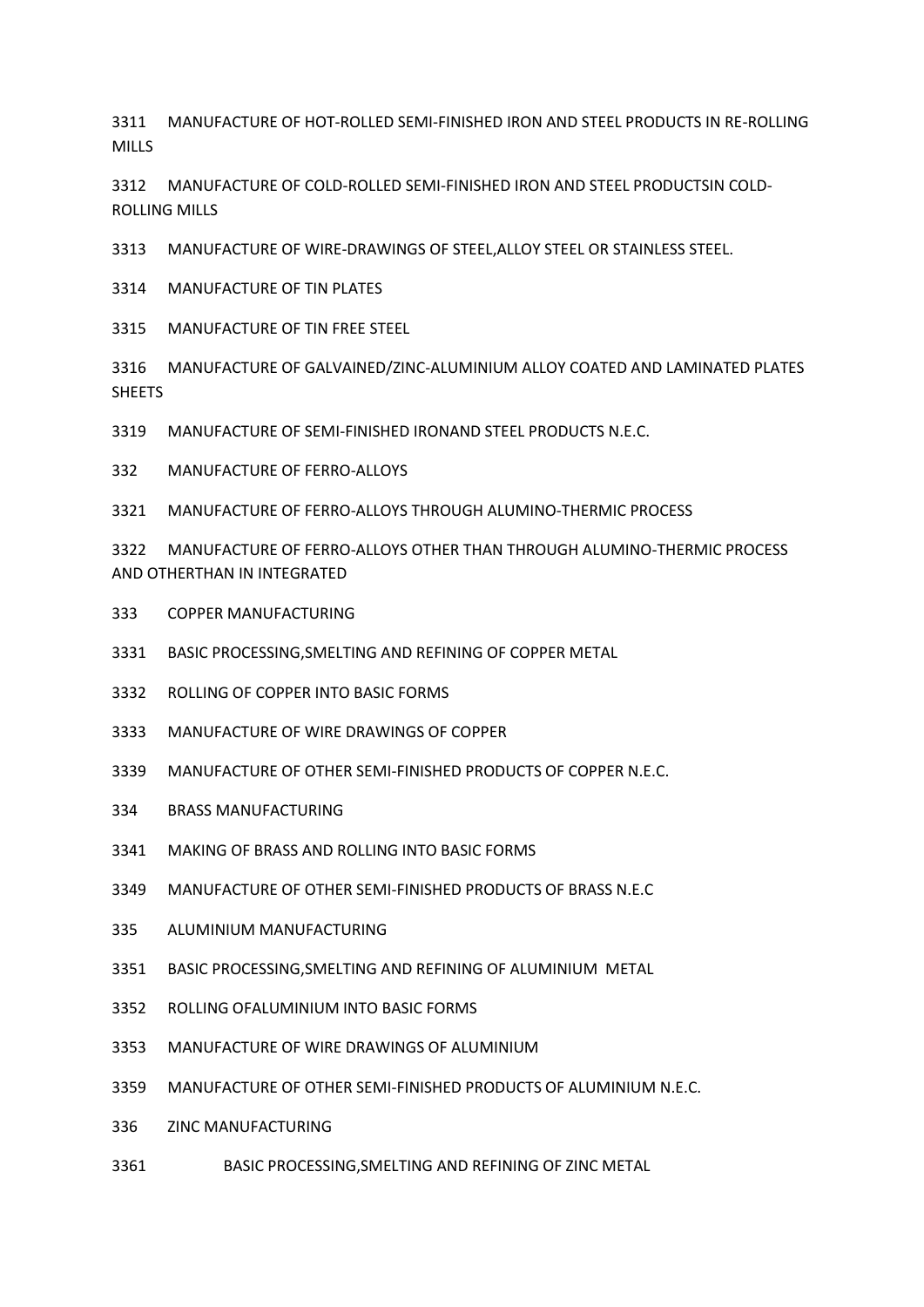- ROLLING OF ZINC INTO BASIC FORMS
- MANUFACTURE OF OTHER SEMI-FINISHED PRODUCTS OF ZINC N.E.C.
- 337 CASTING OF METALS
- CASTING OF IRON FINISHED, SEMI-FINISHEDPRODUCTS OF CAST IRON OR COST STEEL
- CASTING OF NON-FERROUS METALS(SEE NOTES FOR 337.1)
- 338 PROCESSING/RE-ROLLING OF METAL SCRAPSOTHER THAN IRON AND STEEL SCRAPS
- 339 OTHER NON-FERROUS METAL INDUSTRIES
- BASIC PROCESSING,SMELTING AND REFINING OF NON-FERROUS METALS N.E.C.
- ROLLING OF NON-FERROUS METALS N. E C.INTO BASIC FORMS
- MANUFACTURE OF SEMI-FINISHED PRODUCTS OF NON-FERROUS METALS N.E.C.
- 34 MANUFACTURE OF METAL PRODUCTS AND PARTS,EXECPT MACHINERY & EQUIPMENT
- 340 MANUFACTURE OF FABRICATED STRUCTURAL METAL PRODUCTS
- MANUFACTURE OF ROLLING SHUTTERS OF IRON OR STEEL

 MANUFACTURE OF FABRICATED STRUCTURAL PRODUCTS OF IRON OR STEEL(EXCEPT ROLLING SHUTTERS)

 MANUFACTURE OF FABRICATED STRUCTURAL PRODUCTS OF METALS OTHER THAN OFIRONOR STEEL

341 MANUFACTURE OF FABRICATED METAL PRODUCTS N.E.C.

MANUFACTURE OF RAILWAY AND SHIP CONTAINERS USED I CONTAINER-TRAFFIC

MANUFACTURE OF GASS CYLINDERS (INDUSTRIAL OR HOUSE HOLDS)

MANUFACTURE OF TANKS, RESERVOIRS AND CONTAINERS OF METAL NEC

 MANUFACTURE OF REINFORCED SAFES, VAULTS, STRONGROOM DOORS AND GATES AND THE LIKES

MANUFACTURE OF STEEL TRUNKS

MANUFACTURE OF SANITARY AND PLUMBING FIXTURES AND FITTINGS OF METALS

- MANUFACTURE OF OTHER FABRICATED METAL PRODUCTS NEC
- 342 MANUFACTURE OF FURNITURE AND FIXTURES PRIMARILY OF METAL
- 343 MANUFACTURE OF HAND TOOLS AND GENERAL HARDWARE
- MANUFACTURE OF HAND TOOLS AND IMPLEMENTS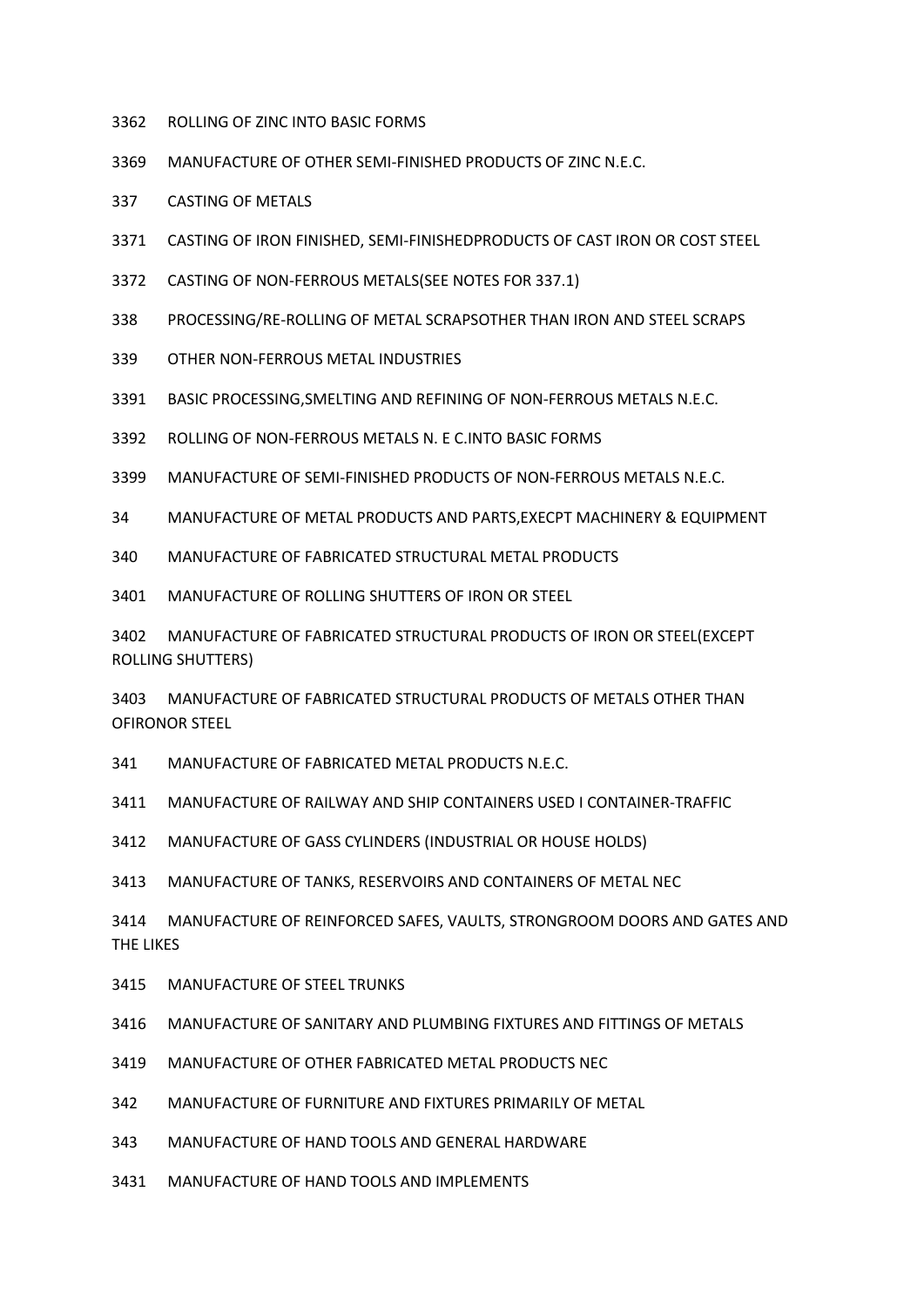- MANUFACTURE OF HAND TOOLS OTHER THAN AGRICULTURAL
- MANUFACTURE OF BOLTS AND NUTS
- MANUFACTURE OF LOCKS
- MANUFACTURE OF METAL CHAINS
- MANUFACTURE OF SPRINGS
- MANUFACTURE OF WEIGHTS AND MEASURES
- MANUFACTURE OF GENERAL HARDWARE NEC
- 344 FORGING, PRESSING, STAMPING AND ROLL-FORMING OF METAL, POWDER NETALLURGY.

345 TREATMENT OR COATING OF METALS, GENERAL MECHANICAL ENGINEERING ON A SUB-CONTRACT BASIS.

- 346 MANUFACTURE OF METAL CUTLERY, UNTENSILS AND KITCHENWARE
- MANUFACTURE OF CUTLERY
- MANUFACTURE OF UTENSILS
- MANUFACTURE OF PRESSURE COOKERS
- MANUFACTURE OF OIL STOVES
- MANUFACTURE OF HURRICANE LANTERNS AND OIL PRESSURE LAMPS
- MANUFACTURE OF GAS STOVES, COOKING RANGES, AND OTHER SIMILAR APPLIANCES
- MANUFACTURE OF KITCHENWARE NEC
- 349 MANUFACTURE OF METAL PRODUCTS EXCEPT MACHINERY AND TRANSPORT
- MANUFACTURE OF TYPE FOUNDINGS
- MANUFACTURE OF RAQOR BLADES
- MANUFACTURE OF BRASS AND COPPER ARTWARE
- MANUFACTURE OF ALUMINIUM ARTWARE
- MANUFACTURE OF BIDRIS WARE
- MANUFACTURE OF TROPHIES
- MANUFACTURE OF METAL BUTTONS AND STUDS
- MANUFACTURE OF OTHER METAL PRODUCTS NEC
- 35 MANUFACTURE OF MACHINERY AND EQUIPMENT OTHER THAN TRANSPORT EQUIPMENT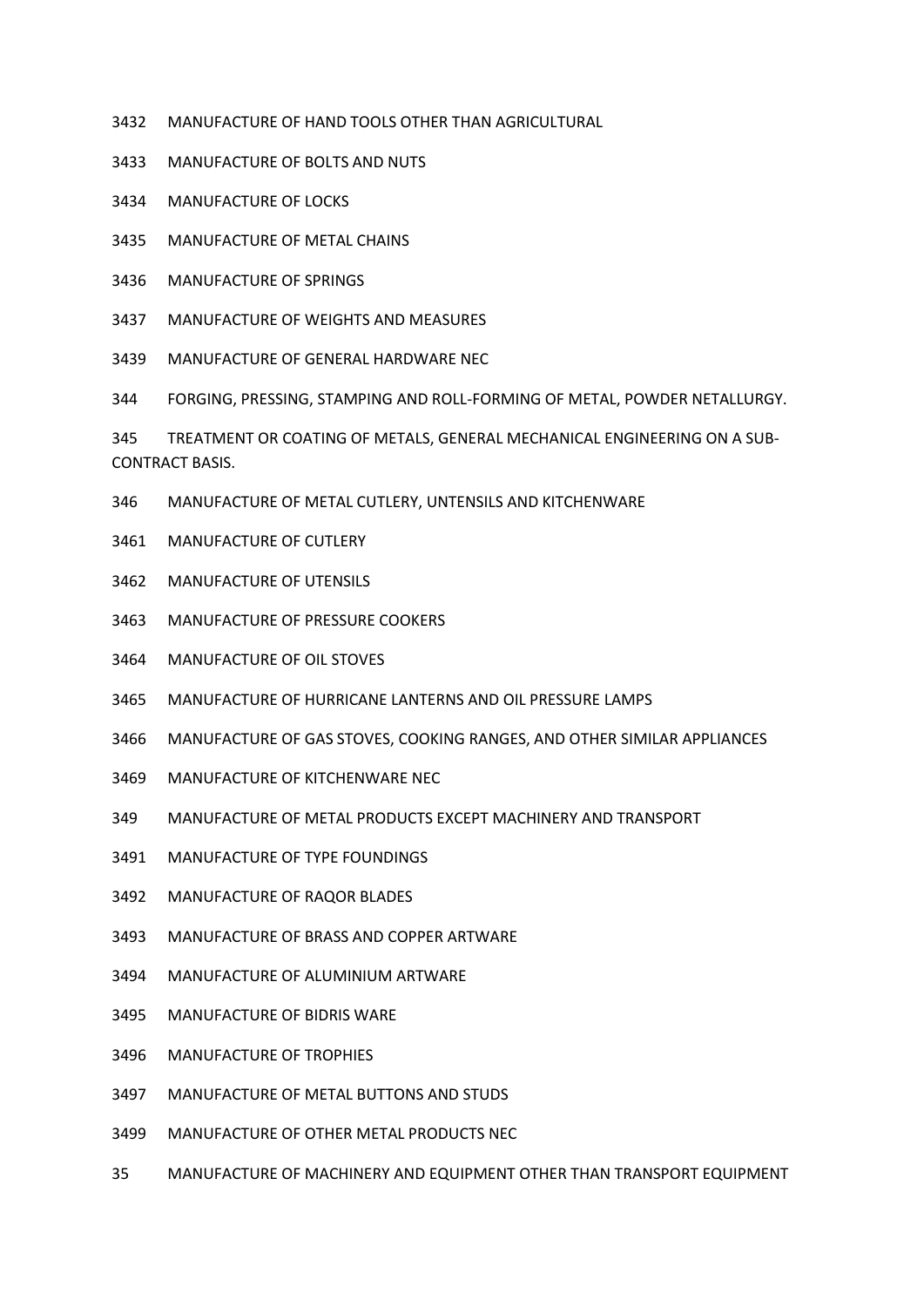350 MANUFACTURE OF AGRICULTURAL MACHINERY AND EQUIPMENT AND PARTS THEREOF.

 MANUFACTURE OF TRACTORS, HARVESTORS AND OTHER HEAVY MACHINERY FOR USE IN AGRICULTURE

 MANUFACTURE OF LIGHT AGRICULTURAL MACHINERY AND EQUIPMENT, OTHER THAN FORAGE PRESSES

MANUFACTURE OF FORAGE PRESSES

 MANUFACTURE OF PARTS AND ACCESSORIES NEC FOR AGRICULTURAL MACHINERY AND EQUIPMENT

MANUFACTURE OTHER AGRICULTURAL MACHINERY AND EQUIPMENT NEC

351 MANUFACTURE OF MACHINERY AND EQUIPMENT USED BY CONSTRUCTION AND MINING INDUSTRIES.

 MANUFACTURE OF LIFTING AND HANDLING MACHINERTY SPECIALLY DESIGNED FOR USE UNDERGROUND

MANUFACTURE OF BORING AND SINKING MCHINERY

 MANUFACTURE OF MACHINERY AND TREATING MINERALS BY SCREENING SORTING, SEPARATING OR SIMILAR PROCESSES

 MANUFACTURE OF MACHINERY FOR PRODUCING TILES. SHAPED CERAMIC PASTES AND PIPES ETC.

 MANUFACTURE OF BULLDOQERS, ANGLE-DOZERS, AND OTHER EARTH MOVING MACHINERY; MANUFACTURE OF PILE DRIVERS, PILE EXCAVBATORS AND COMPACTING MACHINERY

MANUFACTURE OF TRACK-LAYING TRACTORS

MANU OF CONSTRUCTION MACHINERY NEC

MANU OF PARTS AND ACCESSORIES NEC

MANU OF MINING/QUARRYING MACHINERY NEC

352 MANU OF PRIME MOVERS, BOILERS AND STEAM GENERATING PLANTS AND NUCLEAR REACTORS

MANUFACTURE OF BOILERS AND STEAM GENERATING PLANTS.

MANUFACTURE OF STEAM ENGINES AND TURBINES

MANUFACTURE OF INTERNAL COMBUSTION ENGINES

MANU OF NUCLEAR REACTORS

MANUFACTURE OF PARTS AND ACCESSORIES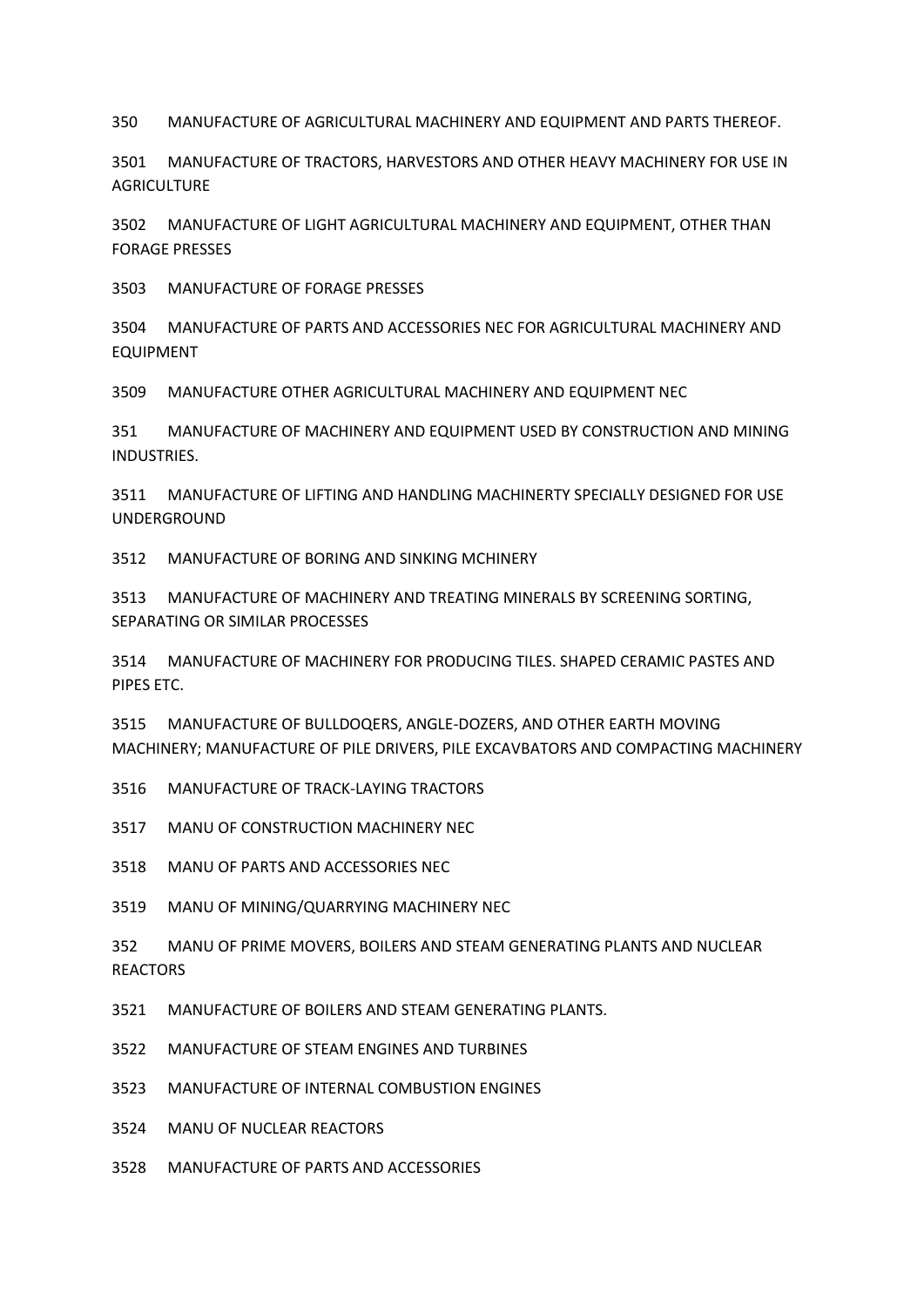MANUFACTURE OF OTHER PRIME MOVERS NEC

MANU OF INDUSTRIAL MACHINERY FOR FOOD AND TEXTILE INDUSTRIES

MANUFACTURE OF MACHINERY FOR PROCESSING OF MILK, MEAT, FISH AND POULTRY

MANU OF MACHINERY FOR PROCESSING OF TEA, COFFEE AND TOBACCO

MANU OF RICE, DA, FLOUR AND OIL MILL MACHINERY

 MANU OF MACHINERY FOR MANU OF SUGAR AND FOR MANU OF BAKERY AND CONFECTIONERY PRODUCTS

 MANU OF MACHINERY FOR MANU OF FRUIT VEGETABLE JUICES, MALT LIQUORS AND ALCOHOLIC BEVERAGESINCLUDING MACHINERY FOR PROCESSING VEGETABLES

MANU OF BOTTLING AND FILLING MACHINERY

MANU OF MACHINERY FOR TEXTILE INDUSTRIES

MANU OF PARTS AND ACCESSORIES NEC FOR INDUYSTRIAL MACHINERY

MANU OF OTHER INDUSTRIAL MACHINERY FOR FOOD AND TEXTILE INDUSTRIES NEC

354 MANUFACTURE OF INDUSTRIAL MACHINERY FOR OTHER THAN FOOD AND TEXTILE **INDUTRIES** 

MANUFACTURE OF PHARMACEUTICAL MACHINERY

MANUFACTURE OF CHEMICAL MACHINERY

MANUFACTURE OF PAPER MACHINERY

MANUFACTURE OF PRINTING MACHINERY

MANUFACTURE OF METALLURGICAL MACHINERY

MANUFACTURE OF CEMENT MACHINERY

MANUFACTURE OF PARTS AND ACCESSORIES

 MANUFACTURE OF OTHER INDUSTRIAL MACHINERY FOR OTHER THAN FOOD AND TEXTILE INDUSTRIES NEC

355 MANUFACTURE OF REFFIGERATORS, AIR-CONDITIONERS AND FIRE FIGHTING EQUIPMENT

 MANUFACTURE OF REFFIGERATORS AND AIR CONDITIONING PLANTS FOR INDUSTRIAL AND COMMERCIAL USES

MANUFACTURE OF DOMESTIC AIR CONDITIONERS

MANUFACTURE OF DOMESTIC REFRIGERATORS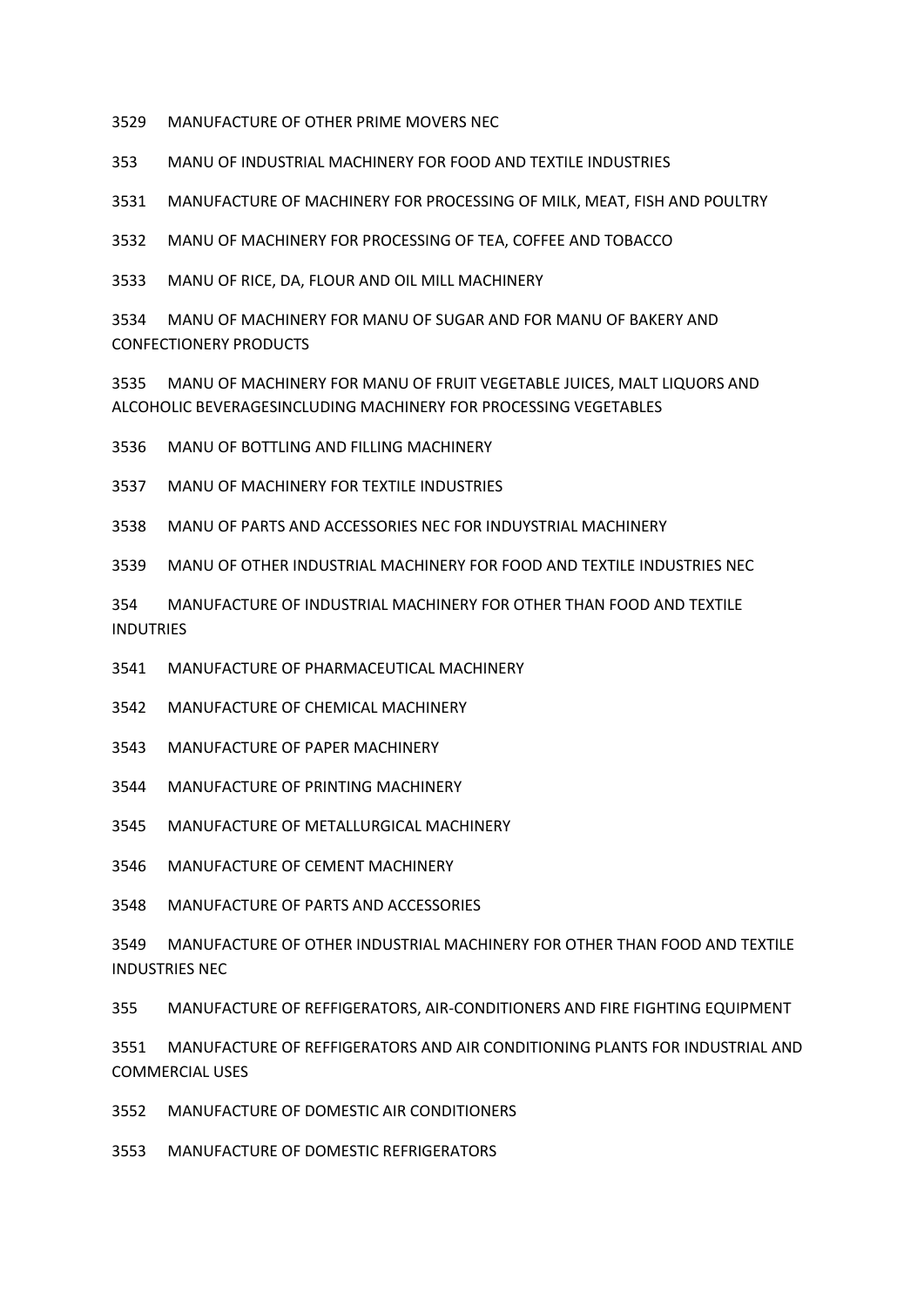MANUFACTURE OF FIRE FIGHTING EQUIPMENT AND ENGINES

MANUFACTURE OF PARTS AND ACCESSORIES

3559 MANUFACTURE OF OTHER REFRIGERATING, AIR-CONDITIONING AND FIRE-FIGHTING EQUIPMENT NEC

356 MANU OF GENERAL PURPOSE NON-ELECTRICAL MACHINERY/EQUIPMENT, THEIR COMPONENTS AND ACCESSORIES, NEC

- MANU OF LIFTING AND HANDLING EQUKPIPMENT
- MANUFACTURE OF PUMPS, COOMPRESSORS, TAPS AND VALVES
- MANUFACTURE OF BEARING, GEARS, GEARING AND DRIVING ELEMENTS
- MANUFACTURE OF NON-ELECTRICAL OVENS, FURNACES AND FURNACE BURNERS
- MANUFACTURE OF CENTRIFUGES
- MANUFACTURE OF PARTS AND ACCESSORIES NEC
- MANUFACTURE OF OTHER GENERAL PURPOSE NON-ELECTRIC MACHINERY/EQUIPMENT NEC
- 357 MANUFACTURE OF MACHINE TOOLS, THEIR PARTS AND ACCESSORIES
- MANU OF AUTOMATIC CAPSTANS AND TURRETS AND LATHES
- MANU OF BORING, BROACHING, DRILLING AND THREADING MACHINES
- MANU OF MILLING, PLANING, SHAPING, GEAR CUTTING AND SLOTTING MACHINES
- MANU OR GRINDING, LAPPING, HONING AND POLISHING MACHINES
- MANU OF SAWING, CONTOUR SAWING, FILLING AND CUTOFF MACHINES
- 358 MANUFACTURE OF OFFICE COMPUTING AND ACCOUNTING MACHINERY AND THEIR PARTS.

MANUFACTURE OF MANUAL OR ELECTRIC/ELECTRONIC TYPEWRITERS

 MANUFACTURE OF HECTOGRAPH OR STENCIL DUPLCATING MACHINES, ADDRESSING MACHINES AND SHEET FED TYPE OFFSET PRINTING MACHINES

MANUFACTURE OF CALCULATING MACHINES

 MANUFACTURE OF CALCULATORS OTHER THAN HAND-HELD OR DESK-TOP ELECTRONIC CALCULATING MACHINES

 MANUFACTURE OF ACCOUNTING MACHINES, CASH REGISTERS POSTAGE FRANKING MACHINES, TICKET-ISSUING MACHINES

 MANUFACTURE OF ELECTROSTAT, PHOTOSTAT, XEROXING AND OTHER OFFICE COPYING MACHINES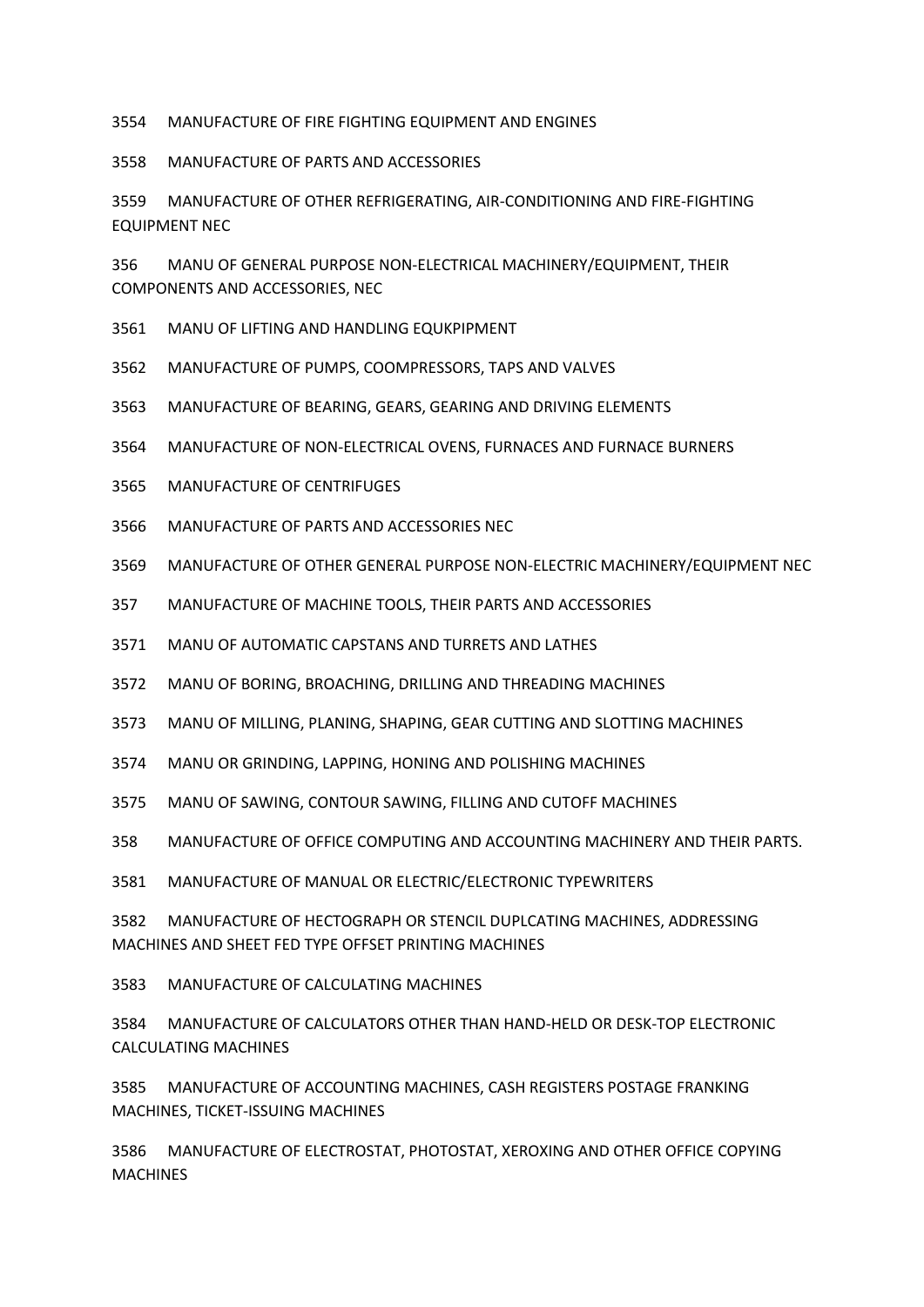MANUFACTURE OF OFFICE COPYING MACHINES NOT ELSEWHERE CLASSIFIED

MANUFACTURE OF PARTS AND ACCESSORIES

MANUFACTURE OF OTHERS

359 MANUFACTURE OF SPECIAL PLURPOSE MACHINERY/EQUIPMENT, THEIR COMPONENTS AND ACCOSSORIES NEC

MANUFACTURE OF SEWING AND KNITTING MACHINES

MANUFACTURE OF WEIGHING MACHINERY

MANUFACTURE OF WASHING AND LAUNDRYING MACHINES

MANUFACTURE OF ARMS AND ARMAMENTS

MANUFACTURE OF FILTERING AND PURIFYING MACHINERY FOR LIQUIDS AND GASES

MANUFACTURE OF DISTILLING AND RECTIFYING PLANTS

MANUFACTURE OF EVAPORATORS AND CRYSTALISERS

MANUFACTURE OF PARTS AND ACCESSORIES

 MANUFACTURE OF OTHER SPECIAL PURPOSE NON-ELECTRICAL MACHINERY/EQUIPMENT NEC

360 MFG OF ELECTRICAL MACHINERY,APPARATUS, APPLIANCE AND SUPPLIES. 2

MANUFACTURE OF ELECTRICAL INDUSTRIAL MACHINERY 3

MANUFACTURE OF GENERATORS/GENERATING SETS

MANUFACTURE OF TRANSFORMERS

 MANUFACTURE OF ELECTRICITY DISTRIBUTION AND CONTROL EQUIPMENT INCLUDING VOLTAGE STABILIZERS

MANUFACTURE OF ELECTRIC MOTORS

MANUFACTURE OF POWER CAPACITORS

 MANUFACTURE OF ELECTRICAL STARTING AND IGNITION EQUIPMENT FOR INTERNAL COMBUSTION ENGINES AND ELECTICAL LIGHTING

MANUFACTURE OF PARTS AND ACCESSORIES NEC

MANUFACTURE OF OTHER ELECTRICAL INDUSTRIAL MACHINERY AND APPARATUS NEC

361 MANUFACTURE OF INSULATED WIRES AND CABLES

362 MANUFACTURE OF ACCUMULATORS PRIMARY CELLS AND PRIMARY BATTERIES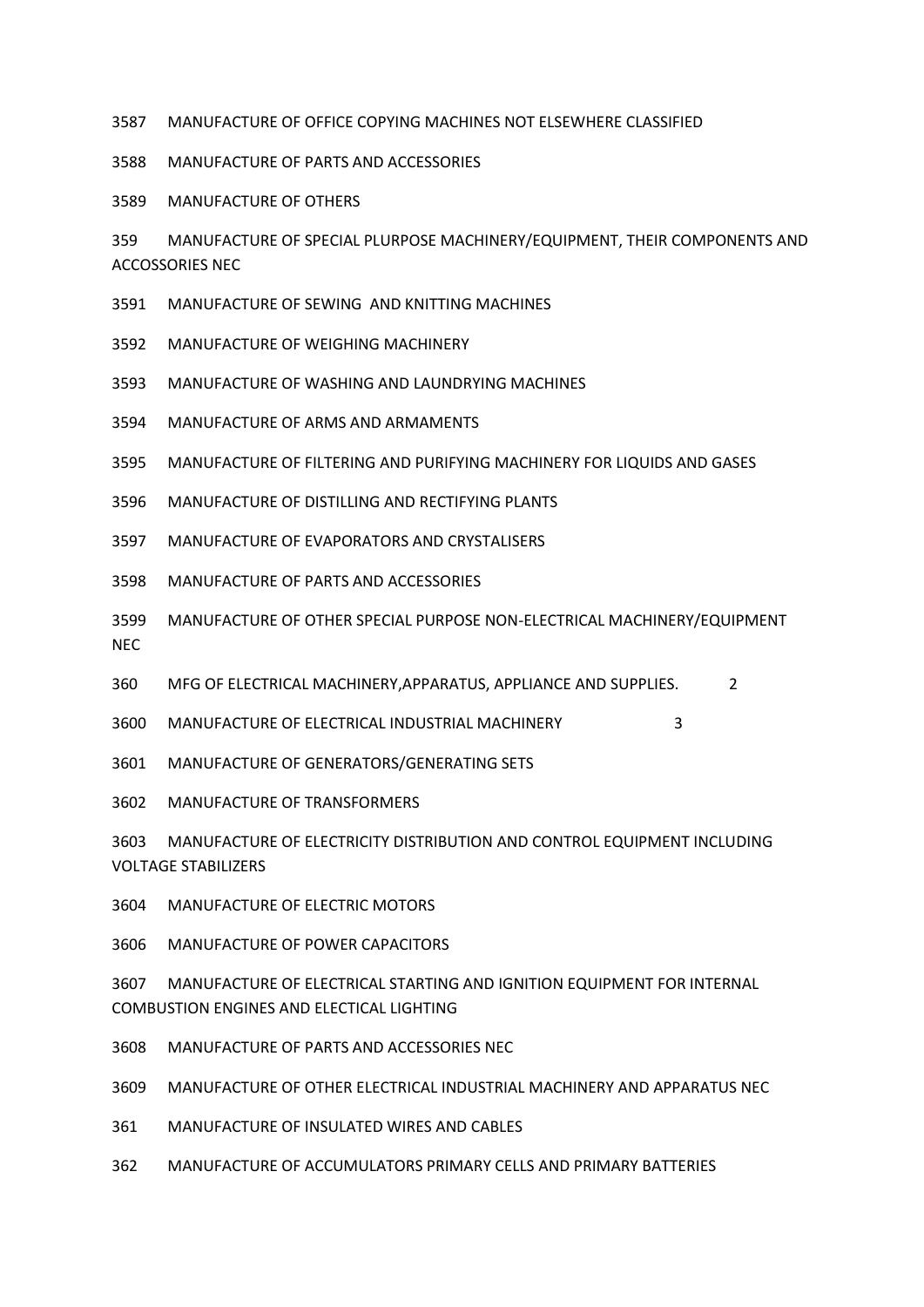MANUFACTURE OF STORAGE BATTERIES

MANUFACTURE OF DRY CELLS

MANUFACTURE OF BUTTTON CELLS USED FOR WATCHES AND CALCULATORS ETC

MANUFACTURE OF PARTS AND ACCESSORIES

MANUFACTURE OF OTHER ACCUMULATORS, PRIMARY CELLS AND PRIMARY BATTERIES NEC

363 MANUFACTURE OF ELECTRICAL LAMPS

 MANUFACTURE OF ELECTRIC FILAMENT LAMPS, INCLUDING MANUFACTURE OF SEALED BEAM LAMP UNITS

MANUFACTURE OF ULTRA-VIOLET OR INFRA-RED LAMPS

 MANUFACTURE OF DISCHARGE LAMPS, FLOURESCENT, HOTCATHODE OR OTHER DISCHARGE LAMPS

MANUFACTURE OF ARE LAMPS

MANUFACTURE OF FLASH BULBS USED IN PHOTOGRAPHY

MANUFACTURE OF PARTS OF ELECTRIC LAMPS

MANUFACTURE OF OTHER ELECTRIC LAMPS NEC

364 MANUFACTURE OF ELECTRIC FANS AND ELECTRIC/ELECTRO-THERMIC DOMESTIC APPLIANCES AND PARTS THEROF

MANUFACTURE OF ELECTRIC FANS

 MANUFACTURE OF CACCUM CLEANERS AND OTHER ELECTRONIC MECHANICAL DOMESTIC APPLIANCES

MANUFACTURE OF ELECTRO-THERMIC DOMESTIC APPLICANCES

MANUFACTURE OF PARTS AND ACCESSORIES

MANUFACTURE OF OTHER ELECTRICAL DOMESTIC APLIANCES NEC

365 MANUFACTURE OF APPARATUS FOR RADIO BROADCASTING TELEVISION TRANSMISSION

MANUFACTURE OF APPARATUS FOR RADIO-BROADCASTING & TELEVISION TRANSMISSION.

 MANUFACTURE OF TRANSMISSION APPARATUS FOR RADIO TELEPHONY,RADIO TELEGRAPHY.

MANUFACTURE OF RADAR APPARATUS AND RADIO REMOTE CONTROL APPARATUS.

MANUFACTURE OF TELEVISION CAMERAS OF ALL KINDS (VIEDO CAMERAS 3813)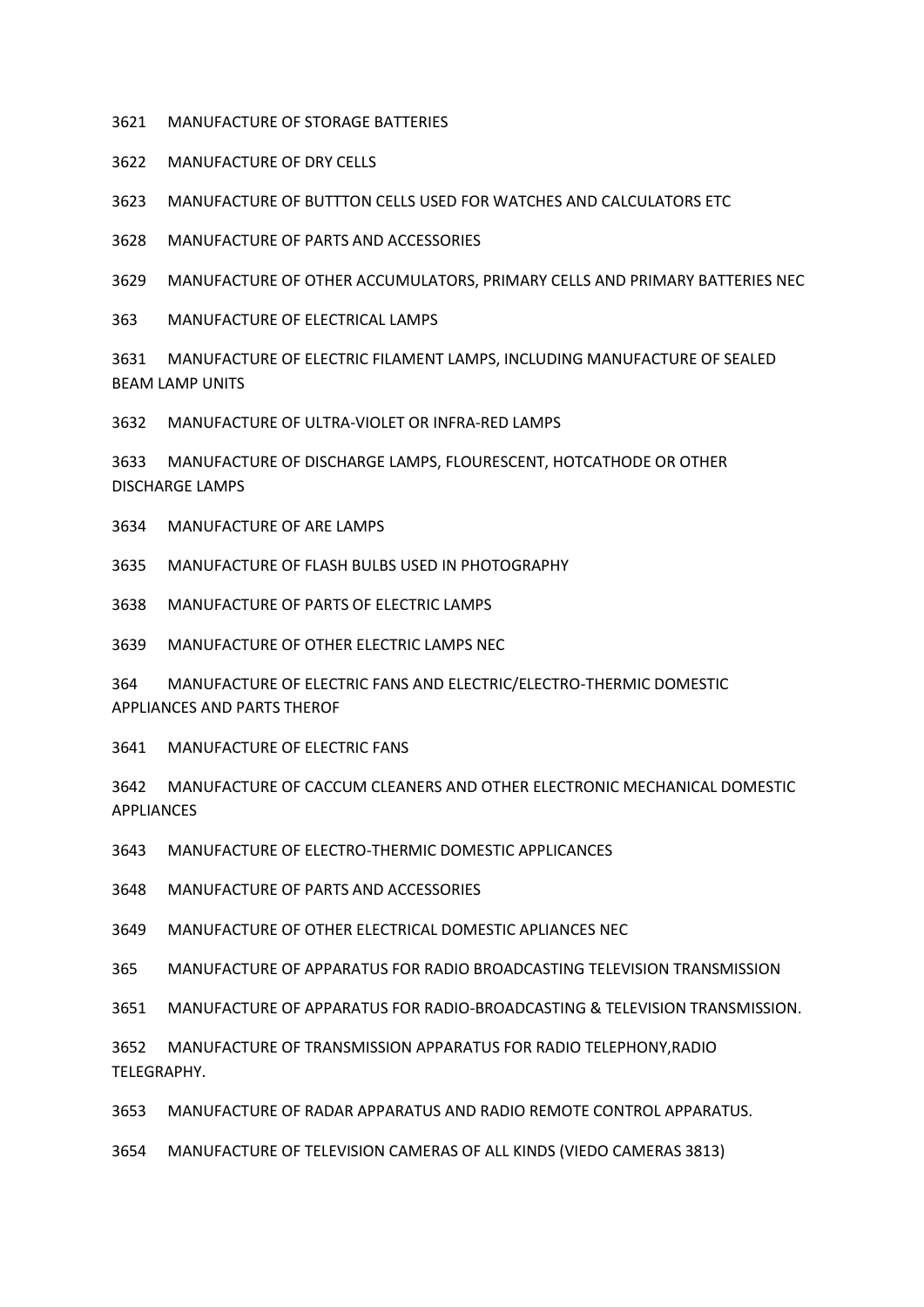3655 MANUFACTURE OF APPARATUS FOR LINE TELEPHONY INCLUDING SUCH APPARATUS FOR CARRIER-CURRENT LINESYSTEM

3658 MANUFACTURE OF PARTS AND ACCESSORIES NEC OF APPARATUS FORRADIO-BROADING,TELEVISION TRANSMISSION RADAR

3660 MANUFACTURE OF TV RECEIVERS; RADIO TELEPHOY/VIDEO RECORDING TURN TABLE,RECORD-PLAYERS,CASSETTE-PLAYERS

3661 MANUFACTURE OF TV RECEIVERS(INCLUDES MANUFACTURE OF VIDEO MONITORS/PROJECTS)

3662 MANUFACTURE OF RECEPTION APPARATUS FOR RADIO BROADCASTING.

3663 MANUFACTURE OF RECEPTION APPARATUS FOR RADIO-TELEPHONY OR RADIO-TELEGRAPHY.

3664 MANUFACTURE OF MAGNETIC TAPE RECORDERS AND OTHER SOUND RECORDING APPARATUS &TELEPHONE ANSWERING MACHINE.

3665 MANUFACTURE OF VIEDO RECORDING OR REPRODUCING APPARATUS VIEDO CAMERA IS C3681LASSIFIED IN GROUP 381.

3666 MANUFACTURE OF TURN-TABLES RECORDS PLAYERS CASSETTE PLAYERS AND OTHER SOUND REPRODUCING APPARATUS

3667 MANUFACTURE OF AUDIO & VIDEO RECORDS & TAPES (CLASSIFIEDIN GROUP309)

3668 PARTS & ACCESSORIES NECOF APPARATUS CLASSIFIED IN THIS GROUP.

3669 MANUFACTURE OFMICRO PHONES, LOUDSPEAKERS,EAR-PHONES SOUND AMPLIFIERS SETS AND OTHER SOUNDS

367 MANUFACTURE OF COMPUTERS & COMPUTER BASEDSYSTEMS.

3671 MANUFACTUREOF MAINFRAME COMPUTERS.

3672 MANUFACTURE OF PERSONAL COMPUTERS MINI COMPUTERS MICRO PROCESSORS/WORD PROCESSORS.

3673 MANUFACTUREOF PERIPHERALS LIKE MAGNETIC DISK/FLOPPY/WINCHESTER DISK DRIVES MAGNETIC TAPE CASSETTE

3674 MANUFACTURE OF SERIAL/DAISY WHEEL/LINE PRINTERS,PLOTTERS,PAPER-TAPE/PUNCH-CARD READERS.

3675 MANUFACTURE OF DATA ENTRY EQUIPMENT WITH OR WITHOUT VISUAL DISPLAY

3676 MANUFACTURE OF MEGNETIC DISK/DISKETTES AND SIMILAR DATA STORAGE MEDIA

3678 MANUFACTURE OF PARTS AND ACCESSORIES NEC FOR COMPUTERS AND COMPUTERS-BASED SYSTEMS NEC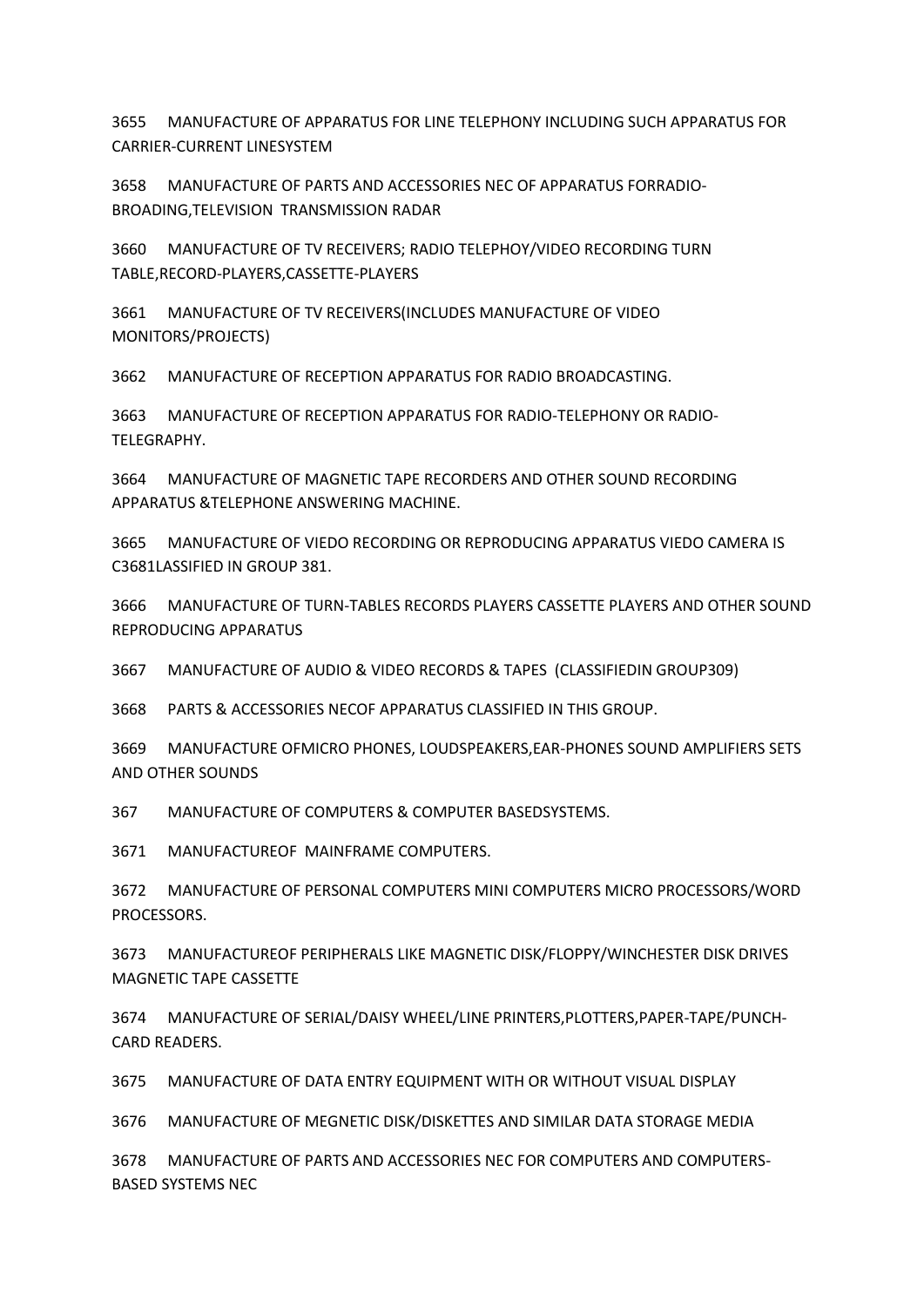368 MANUFACTURE OF ELECTRONIC VALVES & TUBES & OTHER ELECTRONIC COMPONENTS NEC

MANUFACTURE OF THERMIONIC,COLD CATHODE OR PHOTOCATHODE VALVES & TUBES

MANUFACTURE OF ELECTRICAL OF CAPACITORS (EXCEPT POWER CAPACITORS)

MANUFACTURE OF ELECTRICAL RESISTORS (EXCEPT HEATING RESISTORS)

MANUFACTURE OF PRINTED CIRCUITS

 MANUFACTURE OF DIODES,TRANSISTORS & SIMILAR SEMI-CONDUCTOR DEVICES,PHOTO-SENSITIVE SEMI-CONDUCTOR DEVICES

MANUFACTURE OF ELECTRONIC INTEGRATED CIRCUITS & MICRO-ASSEMBLIES

 MANUFACTURE OF PARTS & ACCESSORIES FOR ELECTRONIC VALVES,TUBES & OTHER ELECTRONIC COMPONENTS NEC

MANUFACTURE OF OTHER ELECTRONIC COMPONENTS NEC

369 MANUFACTURE OF RADIOGRAPHIC X-RAY APPARATUS,TUBES PARTS & MANUFACTURE OF ELECTRICAL EQUIPMENT NEC

MANUFACTURE OF RADIOGRAPHIC X-RAY APPARATUS TUBES AND PARTS

 MANUFACTURE OF ELECTRICAL IGNITION USED FOR SPARKHNITION INTERNAL-COMBUSTION ENGINES

 MANUFACTURE OF SIGNALLING EQUIPMENT SPECIALISED FOR USE OF MOTOR-CYCLES AND MOTOR VEHICLES

 MANUFACTURE OF TRAFFIC CONTROL EQUIPMENT FOR MOTORWAYS,RAILWAY,INLAND WATERWAYS ,PORTS AND HARBOURS

MANUFACTURE OF ELECTRO-MAGNETS

MANUFACTURE OF WIRING SETS USED IN VEHICLES,AIRCRAFT,SHIPS OR OTHER MACHINERY

MANUFACTURE OF DYNAMOS FOR MOTOR-CYCLES.

MANUFACTURE OF PARTS AND ACCESSOIES NEC OF EQUIPMENT INCLUDED IN THIS GROUP.

 MANUFACTURE OF BELLS,SIRENS,INDICATORS,PANELS,FIRE ALARMS,ELECTRICAL INSULATORSSIGNAL GENERATORS

37 MANUFACTURE OF TRANSPORT EQUIPMENT AND PARTS.

370 SHIP AND BOAT BUILDING

MAKING OF SGIPS AND OTHER VESSELS DRAWN BY POWER.

BOAT BUILDING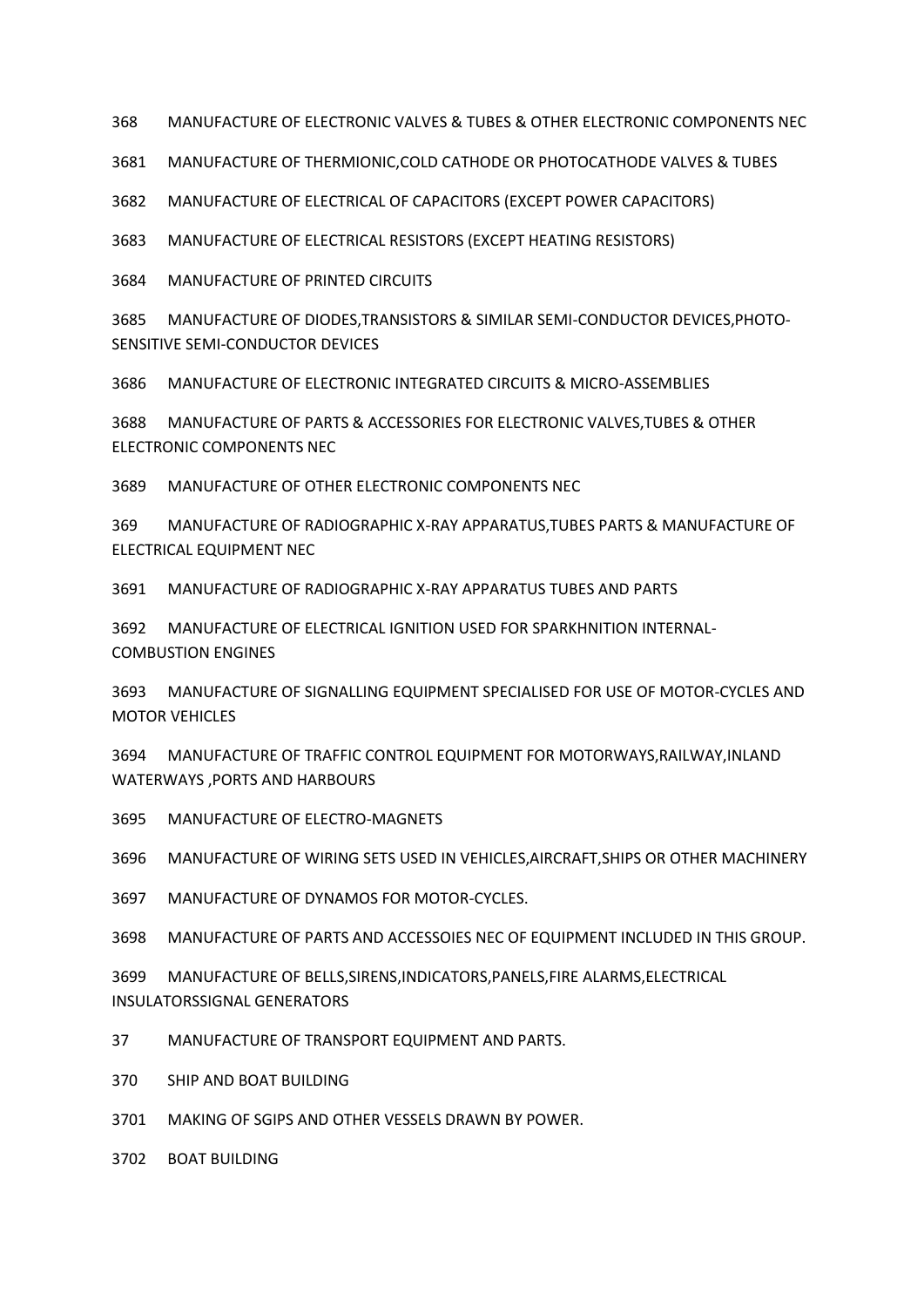3703 CONVERSION,ALTERATION AND BREAKING UP OF SHIPS.

3708 MANUFACTURE OF PARTS AND ACCESSORIES NEC FOR SHIPS AND BOATS.

371 MANUFACTURE OF DIESEL LOCOMOTIVES

3712 MANUFACTURE OF ELECTRIC LOCOMOTIVES.

3718 MANUFACTURE OF PARTS AND ACCESSORIES NEC FOR LOCOMOTIVE.

372 MANUFACTURE OF RAILWAY/TRAMWAY WAGONS AND COACHES AND OTHER RAILROADEQUIPMENT NEC.

3721 MANUFACTURE OF SELF-PROPELLED RAILWAY OR TRAMWAY COACHES,VANS AND TRUCKS.

3722 MANUFACTURE OF RAILWAY OR TRAMWAY PASSENGER COCAHES.

3723 MANUFACTURE OF RAILWAY OR TRAMWAY ROLLING STOCK,NOT SELF-PROPELLED,OTHER THAN PASSENGER COACHES.

3724 MANUFACTURE OF RAILWAY OR TRAMWAY FIXTURES AND FITINGS.

3725 MANUFACTURE OF MECHANICAL AND ELECTRO-MECHANICAL SIGNALLING,SAFETYOR TRAFFIC CONTROL EQUIPMENT

3728 MANUFACTURE OF PARTS OF RAILWAY ROLLING STOCK.MANUFACTURE OF DISSEL-BOGIES,AXLES,WHELS,BREAKS

373 MANUFACTURE OF HEAVY MOTOR VEHICLES;COACH WORKS.

3731 MANUFACTURE OF PUBLIC TRANSPORT TYPE PASSENGER MOTOR VEHICLES.

3732 MANUFACTURE OF MOTOR VEHICLES FOR THE TRANSPORT OF GOODS SPECIAL PURPOSE HEAVY MOTOR VEHICLES.

3738 MANUFACTURE OF INTERNAL COMBUSTION PISTON ENGINES AND OTHER PARTS FOR HEAVY MOTOR VEHICLES.

374 MANUFACTURE OF MOTOR CARS & OTHER MOTOR VEHICLES PRINCIPALLY DESIGNED FOR THE TRANSPORT OF LESS THAN 10 PERSONS

3741 MANUFACTURE OF MOTOR CARS

3742 MANUFACTURE OF JEEPS & STATION WAGONS

3743 MANUFACTURE OF SPECIAL PURPOSE MOTOR CARS (RACING CARS,GOLF-CARS & SIMILAR MOTOR VEHICLES)

3748 MANUFACTURE OF INTERNAL COMBUSTION PISTON ENGINES & OTHER PARTS & ACCESSORIES NEC

375 MANUFACTURE OF MOTOR-CYCLES & SCOOTERS & PARTS(THREE-WHEELERS)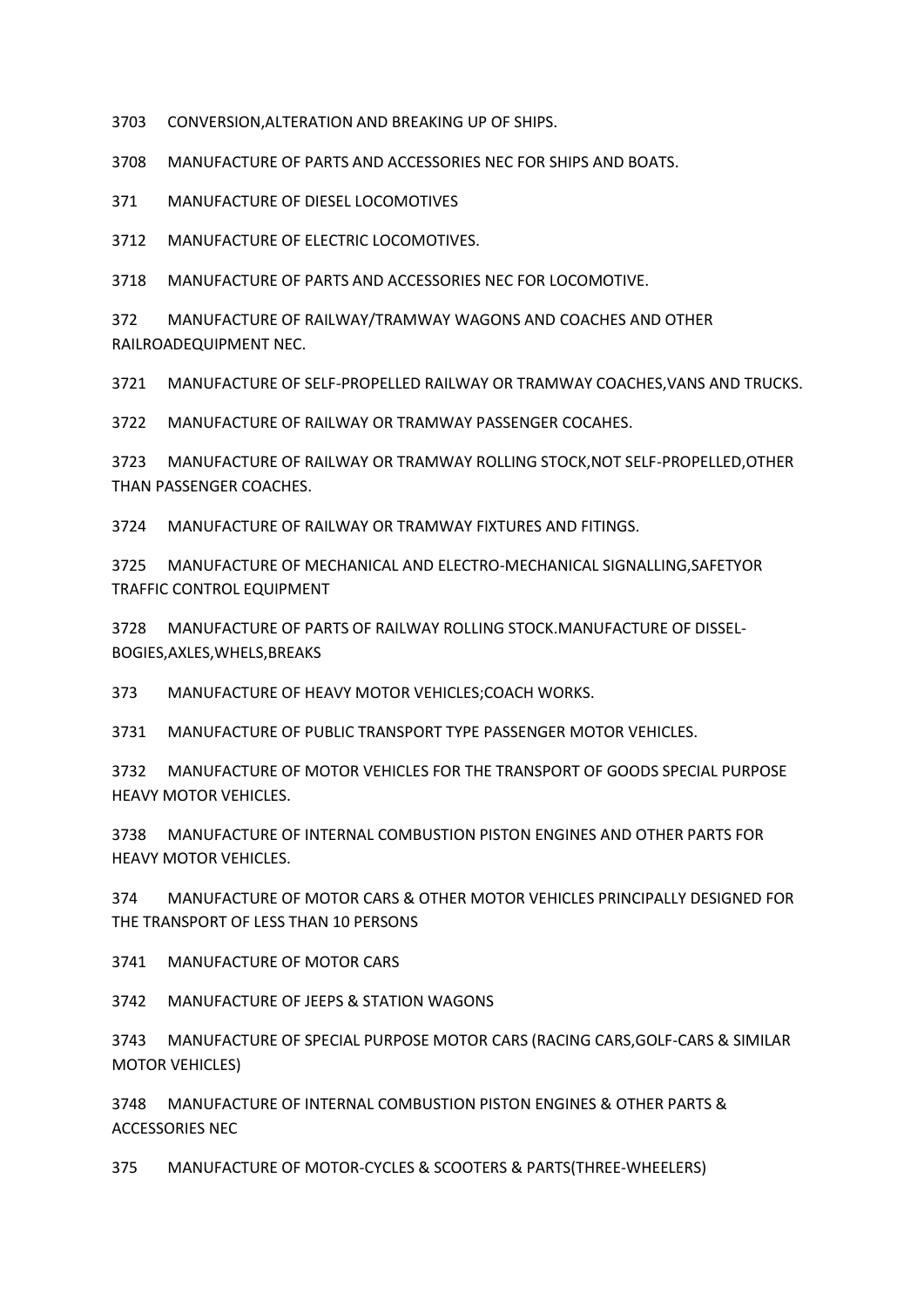- MANUFACTURE OF MOTOR CYCLES
- MANUFACTURE OF SCOOTERS & SCOOTERETTES
- MANUFACTURE OF THREE-WHEELERS
- MANUFACTURE OF HELMETS & OTHER SAFETY HEADGEAR

 MANUFACTURE OF INTERNAL COMBUSTION PISTON ENGINES & OTHER PARTS FOR MOTOR-CYCLES,SCOOTERS &THREE-WHEELERS

- 376 MANUFACTURE OF BICYCLES,CYCLE-RICKSHAWS & PARTS
- MANUFACTURE OF BICYCLES
- MANUFACTURE OF CYCLE-RICKSHAWS
- MANUFACTURE OF CHILDREN'S BICYCLES,TRICYCLES INCLUDIG PERAMBULATORS
- MANUFACTURE OF PARTS & ACCESSORIES FOR BICYCLES & CYCLE-RICKSHAWS
- MANUFACTURE OF OTHER CYCLES NEC
- 377 MANUFACTURE OF AIRCRAFT,SPACE CRAFT & THEIR PARTS
- MANUFACTURE OF AIRCRAFT
- MANUFACTURE OF SPACECRAFT
- MANUFACTURE OF PARTS & ACCESSORIES FOR AIRCRAFT OR SPACECRAFT
- 378 MANUFACTURE OF BULLOCK-CARTS,PUSH-CARTS & HAND-CARTS ETC
- MANUFACTURE OF TRANSPORT EQUIPMENT & PARTS NEC
- MANUFACTURE OF TRAILERS(CLASSIFIED IN GROUP 350)
- MANUFACTURE OF PARTS & ACCESSORIES NEC FOR TRANSPORT EQUIPMENT
- MANUFACTURE OF OTHER TRANSPORT EQUIPMENT NEC
- 38 OTHER MANUFACTURING INDUSTRIES

380 MANUFACTURE OF MEDICAL, SURGICAL SCIENTIFIC & MEASURING EQUIPMENT EXCEPT OPTICAL EQUIPMENT

 MANUFACTURE OF MEDICAL/SURGICAL,ORTHOPAEDIC APPLIANCES (CLASSIFIED IN CLASS 3691)

MANUFACTURE OF INDUSTRIAL PROCESS CONTRAL EQUIPMENT

 MANUFACTURE OF REGULATING INSTRUMENT & APPARATUS,EXCEPT INDUSTRIAL PROCESS CONTROL EQUIPMENT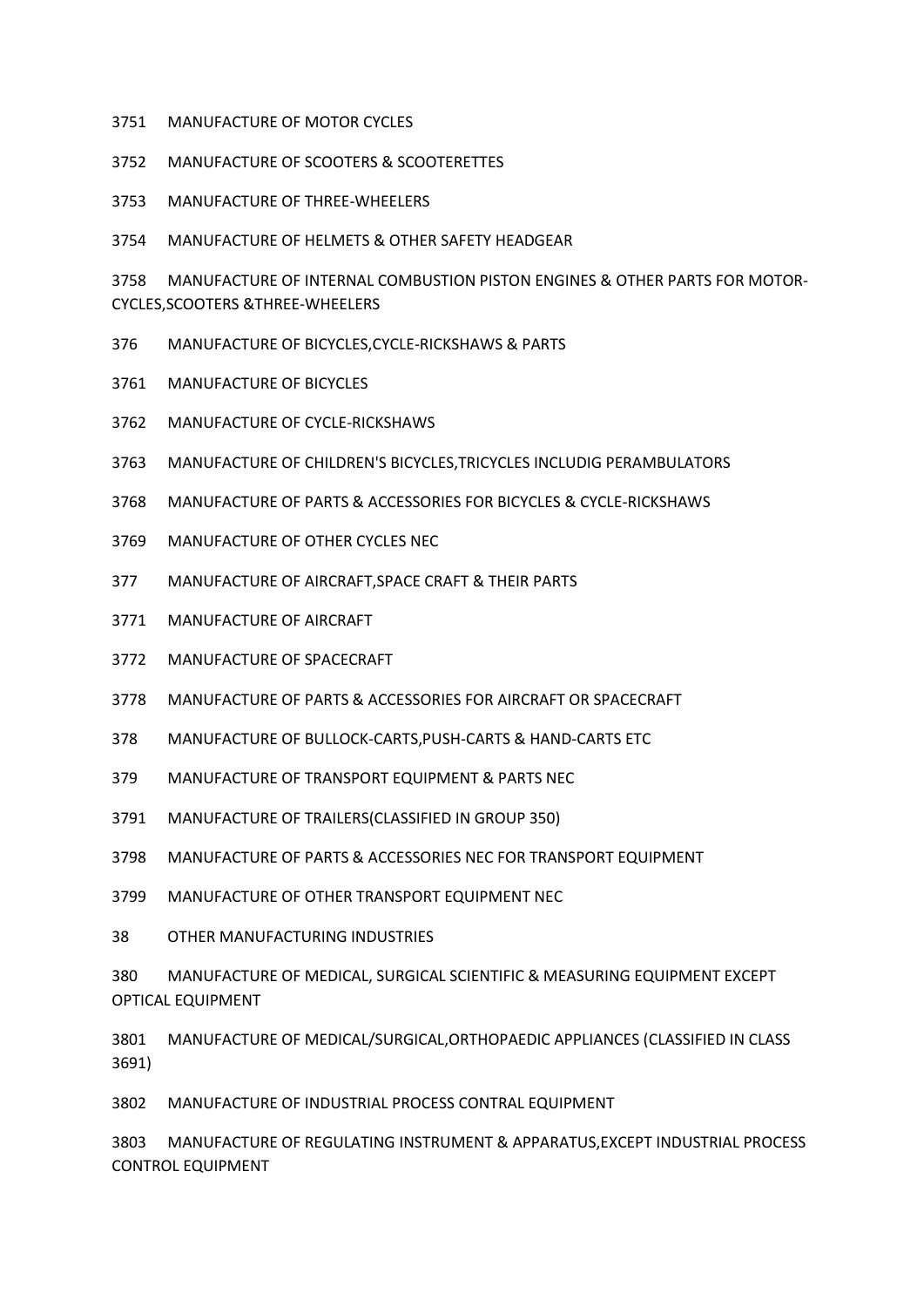MANUFACTURE OF SUPPLY METERS FOR ELECTRICITY,WATER OR GAS

MANUFACTURE OF SENSITIVE BALANCES & MATHEMATICAL CALCULATING INSTRUMENT

MANUFACTURE OF LABORATORY & SCIENTIFIC INSTRUMENTS NEC

 MANUFACTURE OF NAVIGATIONAL,METEOROLOGICAL,GEOPHYSICAL INSTRUMENTS OCEANOGRAPHIC&SPECIAL INSTRUMENT FOR AIR NAVIGATION

 MANUFACTURE OF PARTS & ACCESSORIES FOR INSTRUMENTS & APPARATUS INCLUDING IN THIS GROUP

 MANUFACTURE OF OTHER MEDICAL,SURGICAL,SCIENTIFIC & MEASURING EQUIPMENT(HYDROMETERS,THERMOMETERS ETC.)

381 MANUFACTURE OF PHOTOGRAPHIC,CINEMATOGRAPHIC & OPTICAL GOODS & EQUIPMENT

MANUFACTURE OF OPICAL GLASS(EXCEPT MIRORGLASS)AND LENSES.

MANUFACTURE OF OPTICAL INSTRUMENTS

MANUFACTURE OF PHOTOGRAPHIC CAMERAS

MANUFACTURE OF CINEMATOGRAPHIC EQUIPMENTS CAMERAS AND PROJECTORS

 MANUFACTURE OF PARTS AND ACCESSORIES NEC FOR PHOTOGRAPHIC/CINEMATOGRAPHIC AND OPTICALS GOODS

 MANUFACTURE OF OTHER PHOTOGRAPHIC, AND CINEMATOGRAPHIC AND OPTICAL GOODS AND EQUIPMENT NEC

382 MANUFACTURE OF WATCHES AND CLOCKS

MANUFACTURE OF MECHANICAL CLOCKS AND TABLE TIME PIECES

MANUFACTURE OF MECHANICAL WATCHES

MANUFACTURE OF ELECTRONIC/QUARTZ CLOCKS AND TABLE TIME PIECES

MANUFACTURE OF ELECTRONIC/QUARTZ WATCHES

 MANUFACTURE OF PARTS AND ACCESSORIES OF ALL TYPES OF WATCHES,CLOCKS AND TABLE TIME PIECES

MANUFACTURE OF OTHER WATCHES AND CLOCKS NEC

383 MANUFACTURE OF JEWELLERY AND RELATED ARTICLES

MANUFACTURE OF GOLD JEWELLERY

MANUFACTURE OF SILVER JEWELLERY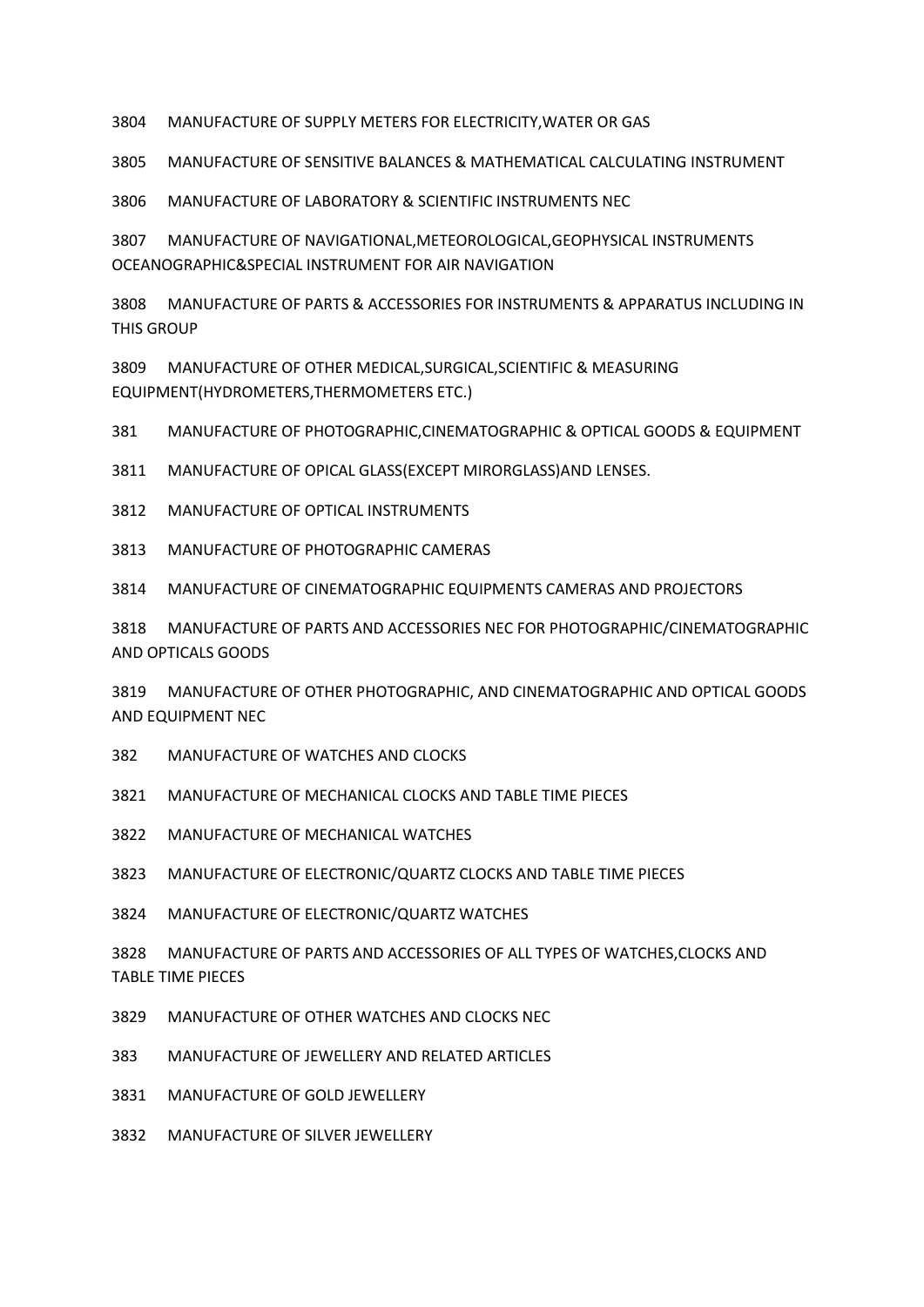MANUFACTURE OF JEWELLERY OF OTHER PRECIOUS METALS OR METALS CLAD WITH PRECIOUS METALS

MANUFACTURE OF PRECIOUS/SEMI-PRECIOUS STONE JEWELLERY

 MANUFACTURE OF GOLD AND SILVER ARTICLES INCLUDING PRESENTATION COINS OF GOLD AND SILVER

DIMOND CUTTING AND POLISHING BY HAND

OTHER GEM CUTTING AND POLISHING BY HAND

 MANUFACTURE OF SYNTHETIC STONE JEWELLERY,COSTUME JEWELLERY AND IMITATION **JFWFLLFRY** 

MANUFACTURE OF ZARI AND OTHER JEWELLERY AND RELATED ARTICLES NEC

384 MINTING OF CURRENCY COINS

385 MANUFACTURE OF SPORTS AND ATHLETIC GOODS

 MANUFACTURE OF CARROM BOARDS AND TABLES FOR BILLIARDS,TABLE TENNIS AND OTHER PARLOUR GAMES

 MANUFACTURE OF BILLIARD STICKS,HOCKEY STICKS,CRICKET BATS,STUMPS AND OTHER CRICKET ACCESSORIES

MANUFACTURE OF RACKETS FOR BADMINTON,LAWN TENNIS,TABLE TENNIS,ETC

MANUFACTURE OF BALLS INCLUDING THOSE OF BILLIARDS

MANUFACTURE OF ATHLETIC/GYMNASIUM ARTICLES AND EQUIPMENT

MANUFACTURE OF SPORT AND ATHLETIC GOODS NEC

386 MANUFACTURE OF MUSICAL INSTRUMENTS (MANUFACTURE OF TOY MUSICAL INSTRUMENT IS CLASSIFIED IN GROUP 389)

MANUFACTURE OF MUSICAL INSTRUMENTS BY HAND

MANUFACTURE OF MUSICAL INSTRUMENTS OTHER THAN BY HAND

387 MANUFACTURE OF STATIONERY ARTICLES NEC

MANUFACTURE OF FOUNTAIN PENS,BALL-PENS AND REFILLS

 MANUFACTURE OF PENCILS (PENCILS FOR COSMETIC/TOILET USES IS CLASSIFED IN GROUP 305)

MANUFACTURE OF FILE COVERS,FILE BOARDS AND SIMILAR ARTICLE

MANUFACTURE OF STAPLING MACHINES AND PUNCHERS ETC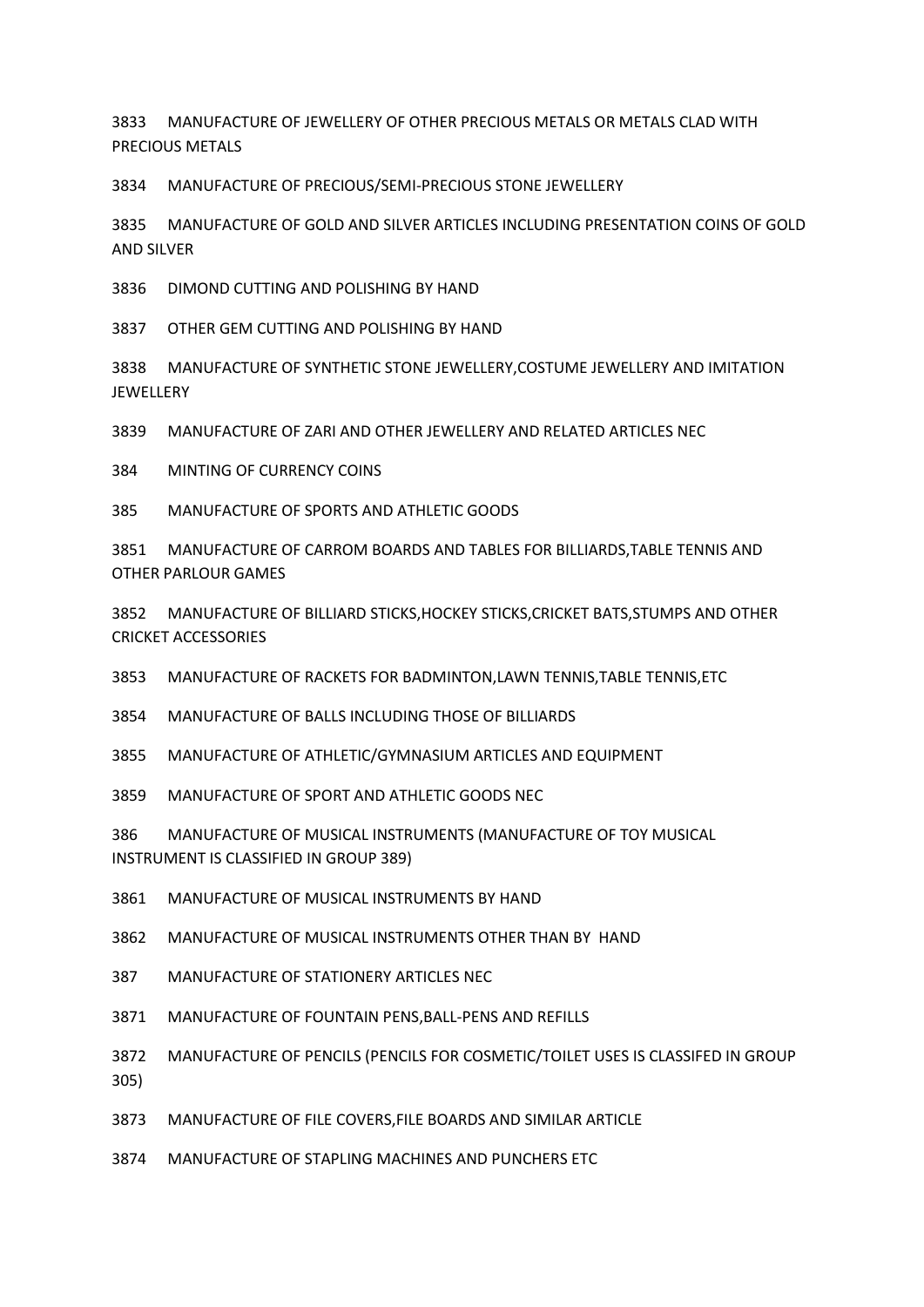3875 MANUFACTURE OF PIN AND CLIPS (SAFETY PINS,HAIR PINS,CURLING GRIPS AND HAIR CURLERS GROUP 349 & 389)

3876 MANUFACTURE OF CARBONS AND RIBBONS FOR TYPEWRITERS,COMPUTER SERIAL/LINE PRINTERS ETC

3877 MANUFACTURE OF RUBBER STAMPS

3879 MANUFACTURE OF OTHER STATIONERY ARTICLE NEC

388 MANUFACTURE OF ITEMS SOLARS CELLS,COOKERS,AIR AND WATER HEATING SYSTEMS AND OTHER RELATED ITEMS

389 MANUFACTURE OF MISCELLANEOUS PRODUCTS NEC

3891 MANUFACTURE OF BRUSHES/DUSTERS AND SIMILAR ARTICLES OF FEATHERS(EXCEPT OF PLASTIC)

3892 MANUFACTURE OF ADVERTISING SIGN-BOARDS AND DISPLAY ETC

3893 MANUFACTURE BY HAND OF CHILDREN'S PLAY EQUIPMENT INCLUDING TOY AND TOY MUSICAL INSTRUMENTS NEC(GROUP279)

3894 MANUFACTURE OF OTHER THAN BY HAND OF CHILDREN'S PLAY EQUIPMENT (SEE NOTES FOR 3893)

3895 MANUFACTURE OF ARTICLES FROM BONES,IVORY AND HORNS,ETC

3896 MANUFACTURE OF WIGS AND FALLS BEARDS,ETC

3897 MANUFACTURE OF UMBRELLAS,SUN-UMBRELLAS AND PART THEREOF

3898 MANUFACTURE OF NOVELTIES,LAMPSHADES,PRESENTATION ARTICLES,BADGES ETC,INCLUDING ARTIFICIAL FLOWERS

3899 MANUFACTURE OF OTHER MISCELLANEOUS PRODUCTS NEC

39 REPAIR OF CAPITAL GOODS

390 REPAIR OF AGRICULTURAL MACHINERY/EQUIPMENT

391 REPAIR OF PRIME-MOVERS,BOILERS,STEAM-GENERATING PLANTS AND NUCLEAR REACTORS

392 REPAIR OF MACHINE TOOLS

393 REPAIR OF INDUSTRIAL MACHINERY OTHER THAN MACHINE TOOLS

3931 REPAIR OF MACHINERY AND EQUIPMENT USED BY CONSTRUCTION AND MINING INDUSTRIES

3932 REPAIR OF INDUSTRIAL MACHENERY USED FOODAND TEXTILE INDUSTRIES

3933 REPAIR OF INDUSTRIAL MACHINERY OTHER THAN FOR FOOD AND TEXTILE INDUSTRIES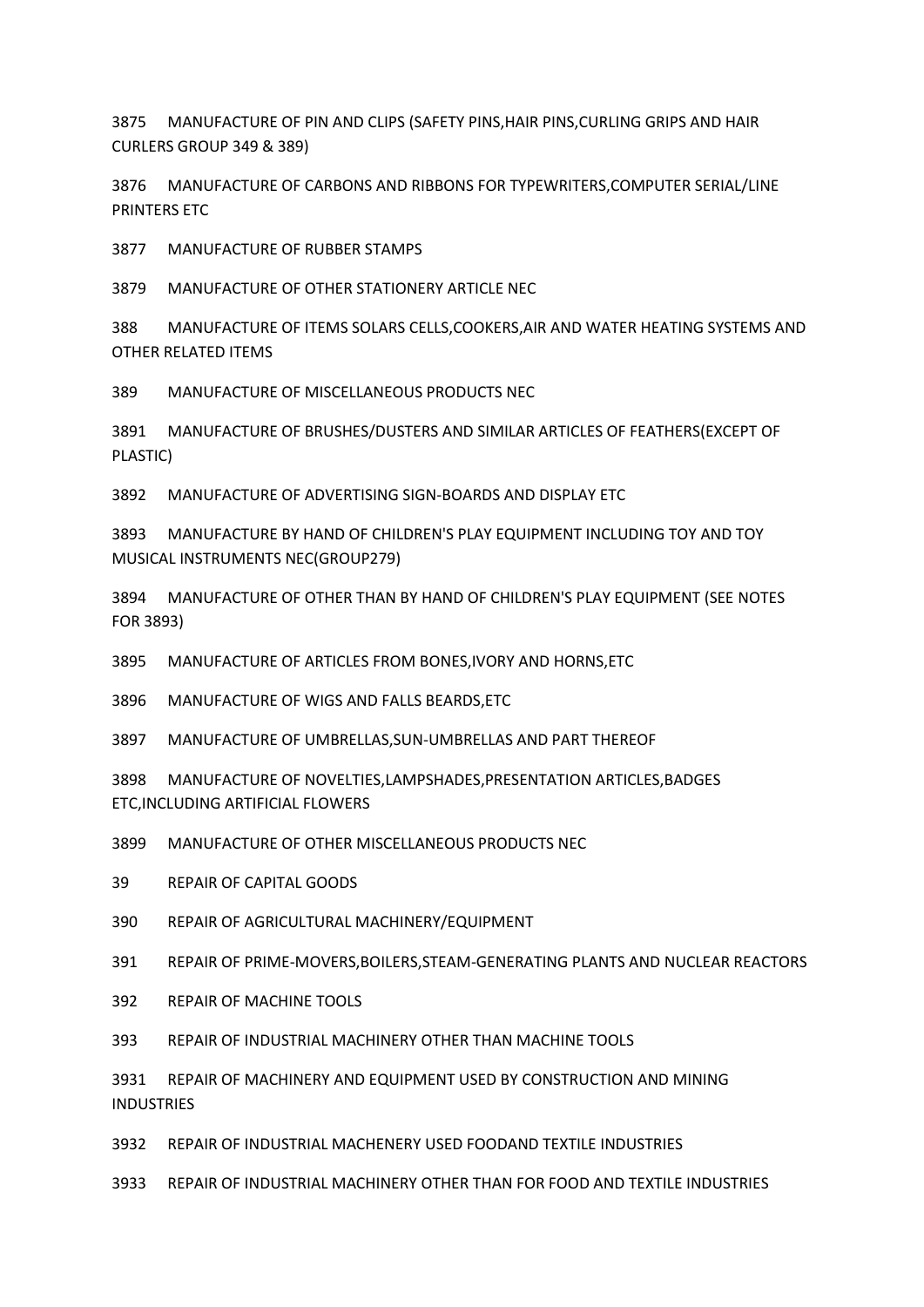394 REPAIR OF OFFICE, COMPUTING AND ACCOUNTING MACHINERY

3941 REPAIR AND MAINTENANCE OF COMPUTERS AND COMPUTER BASED SYSTEM

3942 REPAIR OF OFFICE,COMPUTING AND ACCOUNTING MACHINERY OTHER THAN COMPUTERAND COMPUTER BASED SYSTEM

395 REPAIR OF ELECTRICAL INDUSTRIAL MACHINERY AND APPARATIS

396 REPAIR OF APPARATUS FOR RADIO-BROADCASTING OR TELEVISION TRANSMISSION:RADAR,RADIO REMOTE C TELEPHONY

397 REPAIR OF LOCOMOTIVES AND OTHER RAILROAD EQUIPMENT

3971 REPAIR OF LOCOMOTIVES

3972 REPAIR OF RAILWAYORTRAMWAY COACHES AND WAGONS AND OTHER RAILWAY EQUIPMENT

398 REPAIR OF HEAVY MOTOR VEHICLES

399 REPAIR OF MACHINERY AND EQUIPMENT NEC

3991 REPAIR OF INDUSTRIAL/COMMERCIAL REFRIGERATING AND AIR-CONDITIONING PLANTS & FIRE-FIGHTING EQUIPMENT

3992 REPAIR OF GENERAL PURPOSE NON-ELECTRICAL AND EQUIPMENT NEC

3993 REPAIR OF SPECIAL PURPOSE MACHINERY AND EQUIPMENT NEC

4 ELECTRCITY,GAS AND WATER

40 ELECTRICITY GENERATION,TRANSMISSION AND DISTRIBUTION

400 GENERATION AND TRANSMISSION OF ELECTRIC ENERGY

4001 GENERATION AND TRANSMISSION OF ELECTRIC ENERGY PRODUCED IN HYDRO-ELECTRIC POWER PLANTS

4002 GENERATION AND TRANSMISSION OF ELECTRIC ENERGY PRODUCED IN COAL-BASED THERMAL POWER PLANTS

4003 GENERATION AND TRANSMISSION OF ELECTRIC ENERGY PRODUCED IN OIL BASED THERMAL POWER PLANTS

4004 GENERATION AND TRANSMISSION OF ELECTRIC ENERGY PRODUCED IN GAS-BASED THERMAL POWER PLANTS

4005 GENERATION AND TRANSMISSION OF ELECTRIC ENERGY PRODUCED IN ATOMIC-REACTOR POWER PLANTS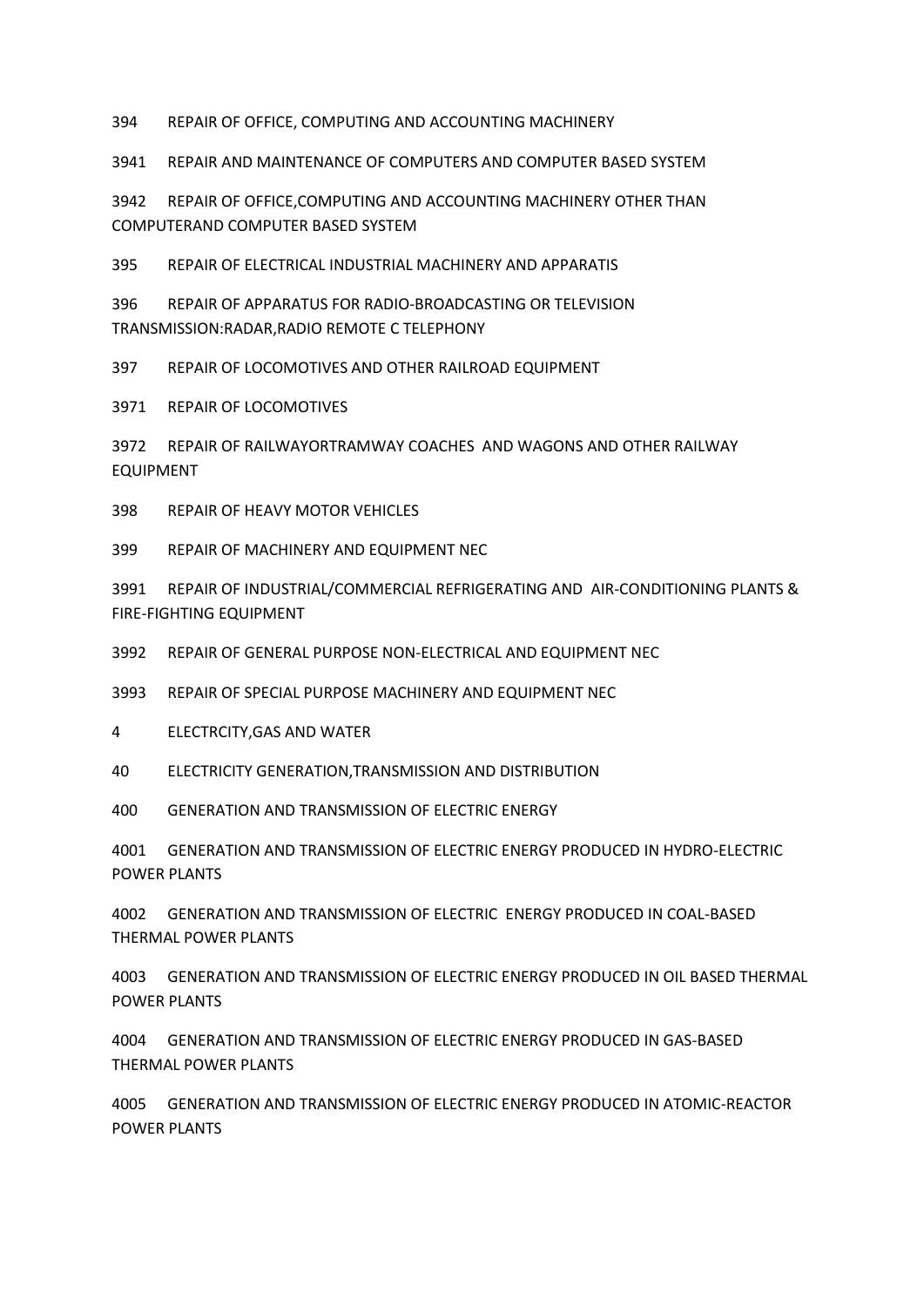401 DISTRIBUTION OF ELECTRIC ENERGY TOHOUSE-HOLDS,INDUSTRIAL,COMMERCIAL AND OTHER USERS

41 DIVISION: GAS AND STEAM GENERATION AND DISTRIBUTION THROUGH PIPES

410 GENERATION OF GAS IN GASWORKS AND DISTRIBUTION THROUGH MAINS TO HOUSEHOLDS,INDUSTRIAL,COMMERCIAL & OTHER USERS

42 DIVISION: WATER WORKS AND SUPPLY

420 WATER SUPPLY I.E.COLLECTION, PURIFICATION AND DISTRIBUTION OF WATER

43 DIVISION :NON-CONVENTIONALENERGY GENERATION AND DISTRIBUTION

430 GENERATION OF SOLAR ENERGY

431 GENERATION AND DISTRIBUTION OF BIG-GAS ENERGY

432 GENERATION OF ENERGY THROUGH WIND MILLS

439 GENERATION AND DISTRIBUTION OFOTHER NON-CONVENTIONAL ENERGY N.E.C.

5 CONSTRUCTION

50 CONSTRUCTION

500 CONSTRUCTION AND MAINTENANCE OF BUILDINGS

5001 CONSTRUCTION OF RESIDENTIAL BUILDING INCLUDING ADDITION AND ALTERATIONS IN THE EXISTING ONES

5002 CONSTRUCTION OF NON-RESIDENTIAL BUILDINGS INCLUDING ADDITIONS & ALTERTIONS IN EXISTING ONES

5003 ESTABLISHMENTS ENGAGED IN REPAIR AND MAINTENANCE OF BUILDINGS

501 CONSTRUCTION AND MAINTENANCE OF ROADS,RAILBEDS BRIDGES,TUNNEL,PIPELINES,ROPEWAYS,PORTS,RUNWAY ETC.

502 CONSTRUCTION/ERECTION AND MAINTENANCE OF POWER TELECOMMUNICATION AND TRANSMISSION LINES

503 CONSTRUCTION AND MAINTENANCE OF WATERWAYS AND WATER RESERVOIRS SUCH AS BUNDS,DAMS,CANALS,WELLS.ETC.

504 CONSTRUCTION AND MAINTENANCE OF HYDRO-ELECTRIC PROJECTS

505 CONSTRUCTION AND MAINTENANCE OF POWER PLANTS EXCEPT HYDRO-ELECTRIC PROJECTS

506 CONSTRUCTION AND MAINTENANCE OF INDUSTRIAL PLANTS EXCLUDING POWER PLANTS

509 CONSTRUCTION AND MAINTENANCE N.E.C.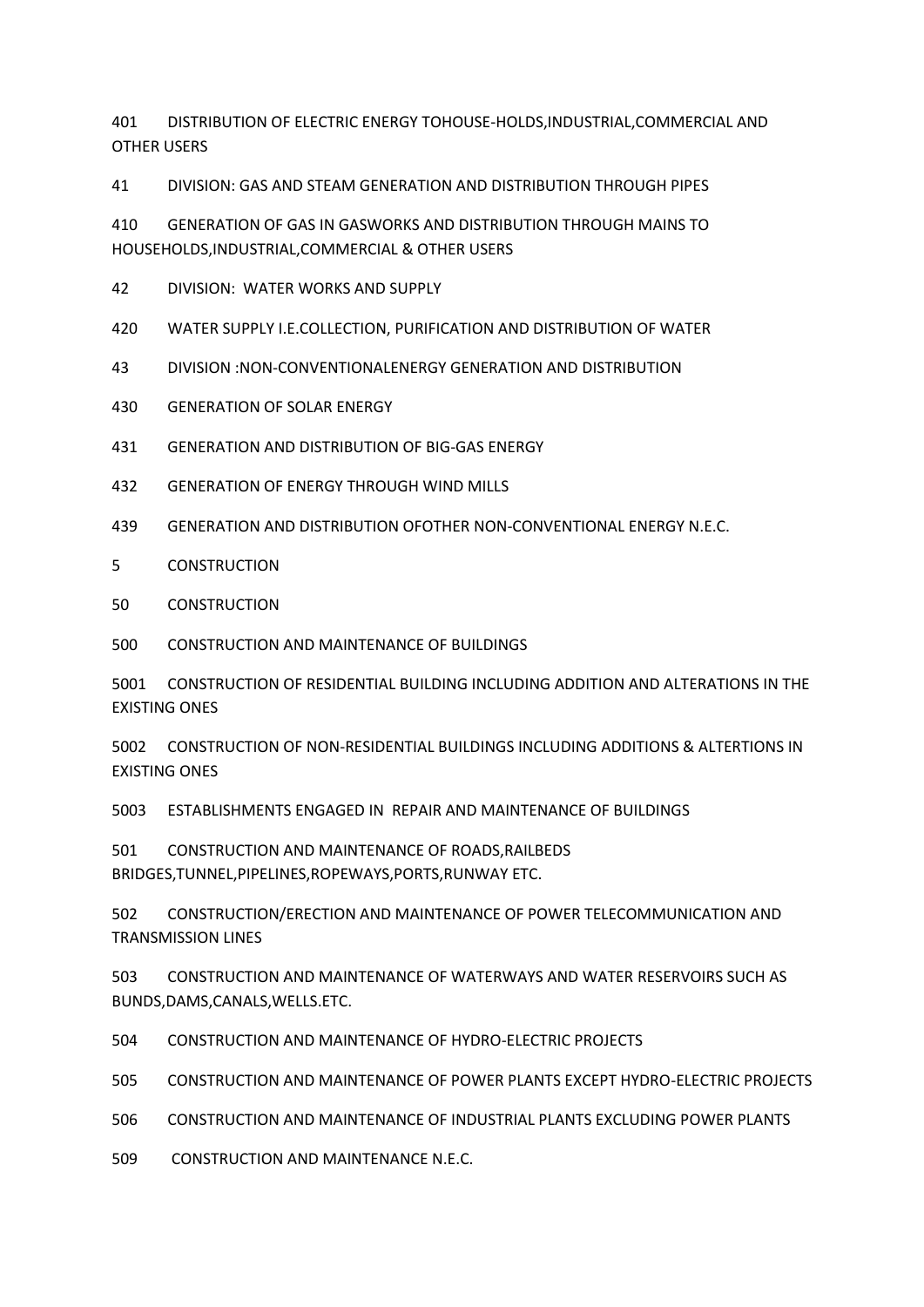51 ACTIVITIES ALLIEDTO CONSTRUCTION

510 PLUMBING AND DRAINAGE

511 HEATING ANDAIR-CONDITIONING INSTALLATION,LIFT INSTALLATION,SOUND-PROOFING ETC.

512 SETTING OF TILES,MARBLE,BRICKS,GLASSAND STONE

513 TIMBER WORKS(SUCH AS FIXING OF DOORS,WINDOWS, PANELS);STRUCTURAL STEEL WORKS;R.C.C WORKSANDROOFTRUSSES

5131 TIMBER WORK SUCH AS FIXING OF DOORS,WINDOWS AND PANELS ETC.

5132 STRUCTURAL STEEL WORKS,R.C.C. WORKS AND BINDING OF BARS AND ROOF TRUSSES

514 ELECTRICAL INSTALLATION WORK FOR CONSTRUCTIONS

515 PAINTING AND DECORATING WORK FOR CONSTRUCTIONS

- 519 OTHER ACTIVITIES ALLIES TO CONSTRUCTION N.E.C.
- 6 WHOLESALE AND RETAIL TRADE AND RESTAURANTS AND HOTELS

60 WHOLESALE TRADE IN AGRICULTURAL RAW MATERIALS LIVE ANIMALS FOOD,BEVERAGES,INTOXICANTS AND TEXTILES

- 600 WHOLESALE TRADE IN CEREALS AND PULSES
- 6001 PROCUREMENT AGENCIES DEALING PRIMARILY IN CEREALS AND PULSES
- 6002 WHOLESALE TRADE IN CEREALS AND PULSES OTHER THAN BY PROCUREMENT AGENCIES
- 601 WHOLESALE TRADE IN BASIC FOOD-STUFFS(OTHER THAN CEREALS AND PULSES)
- 6011 WHOLESALE TRADE IN FRUITS
- 6012 WHOLESALE TRADE IN VEGETABLES
- 6013 WHOLESALE TRADEIN SPICES IN PRIMARY FORMS
- 6014 WHOLESALE TRADE IN RAW MILK
- 6015 WHOLESALE TRADE IN MEAT,FISH AND EGGS
- 6019 WHOLESALE TRADE IN OTHER BASIC FOODSTUFFS N.E.C.
- 602 WHOLESALE TRADE IN TEXTILEFIBRESOF VEGETABLE/ANIMAL ORIGIN
- 6021 PROCUREMENT AGENCIES DEALING PRIMARILY IN COTTON AND JUTE
- 6022 WHOLESALE TRADE IN COTTON AND JUTE,OTHER THAN BY PROCUREMENT AGENCIES
- 6023 WHOLESALE TRADE IN RAW WOOL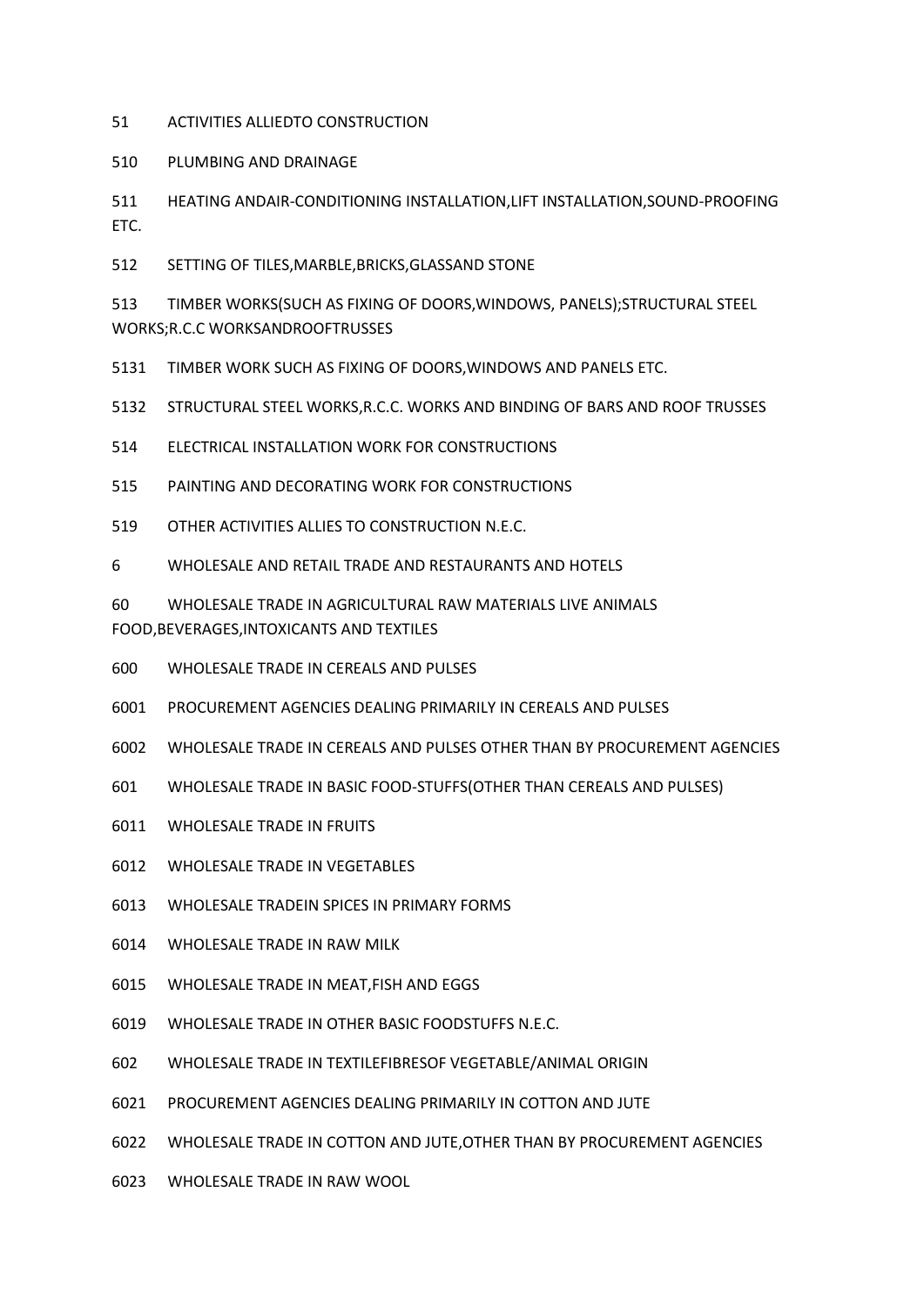WHOLESALE TRADE IN RAW SILK

 WHOLESALE TRADE IN OTHER TEXTILE FIBRESOF VEGETABLEANIMALS ORIGIN N.E.C(WHOLESALE TRADE IN GROUP615)

 WHOLESALE TRADE IN UN-MANUFACTURED TOBACCO,PAN LEAVES OPIUM,GANJA AND CINCHONA ETC.

- WHOLESALE TRADE IN UNMANUFACTURED TOBACCO
- WHOLESALE TRADE IN PAN LEAVES
- WHOLESALE TRADE IN OPIUM,GANJA AND CINCHONA ETC.
- 604 WHOLESALE TRADE IN STRAW,FODDER AND OTHER ANIMAL POULTRY FEED
- WHOLESALE TRADE IN STRAW AND FODDER
- WHOLESALE TRADE IN OTHER ANIMAL POULTRY FEED
- 605 WHOLESALE TRADE IN LIVE ANIMALS AND POULTRY
- WHOLESALE TRADE IN LIVE ANIMALS
- WHOLESALE TRADE IN POULTRY
- 606 WHOLESALE TRADE IN MANUFACTURED FOODSTUFFS
- WHOLESALE TRADE IN DAIRY PRODUCTS
- WHOLESALE TRADE IN SUGAR,CONFECTIONARY AND BAKERY PRODUCTS
- WHOLESALE TRADE IN EDIBLE OILS AND FATS
- WHOLESALE TRADE IN MANUFACTURED/PROCESSES SPICES

WHOLESALE TRADE IN OTHER MANUFACTURED FOODSTUFFS N.E.C.

607 WHOLESALE TRADE IN TEA,COFFEE,COCOA,TOBACCO PRODUCTS AND BEVERAGES OTHER THAN INTOXICANTS

- WHOLESALE TRADE IN TEA,COFFEE AND COCOA
- WHOLESALE TRADE IN MANUFACTURED TOBACCO AND TOBACCO PRODUCTS
- WHOLESALE TRADE IN BEVERAGES OTHER THAN INTOXICANTS

608 WHOLESALE TRADE IN INTOXICANTS LIKEWINESAND LIQUORS INCLUDING INCIDENTAL BOTTLING

609 WHOLESALE TRADE IN TEXTILES AND TEXTILE PRODUCTS,LIKE ALL KINDS OF YARN,FABRICS,GARMENTS ETC.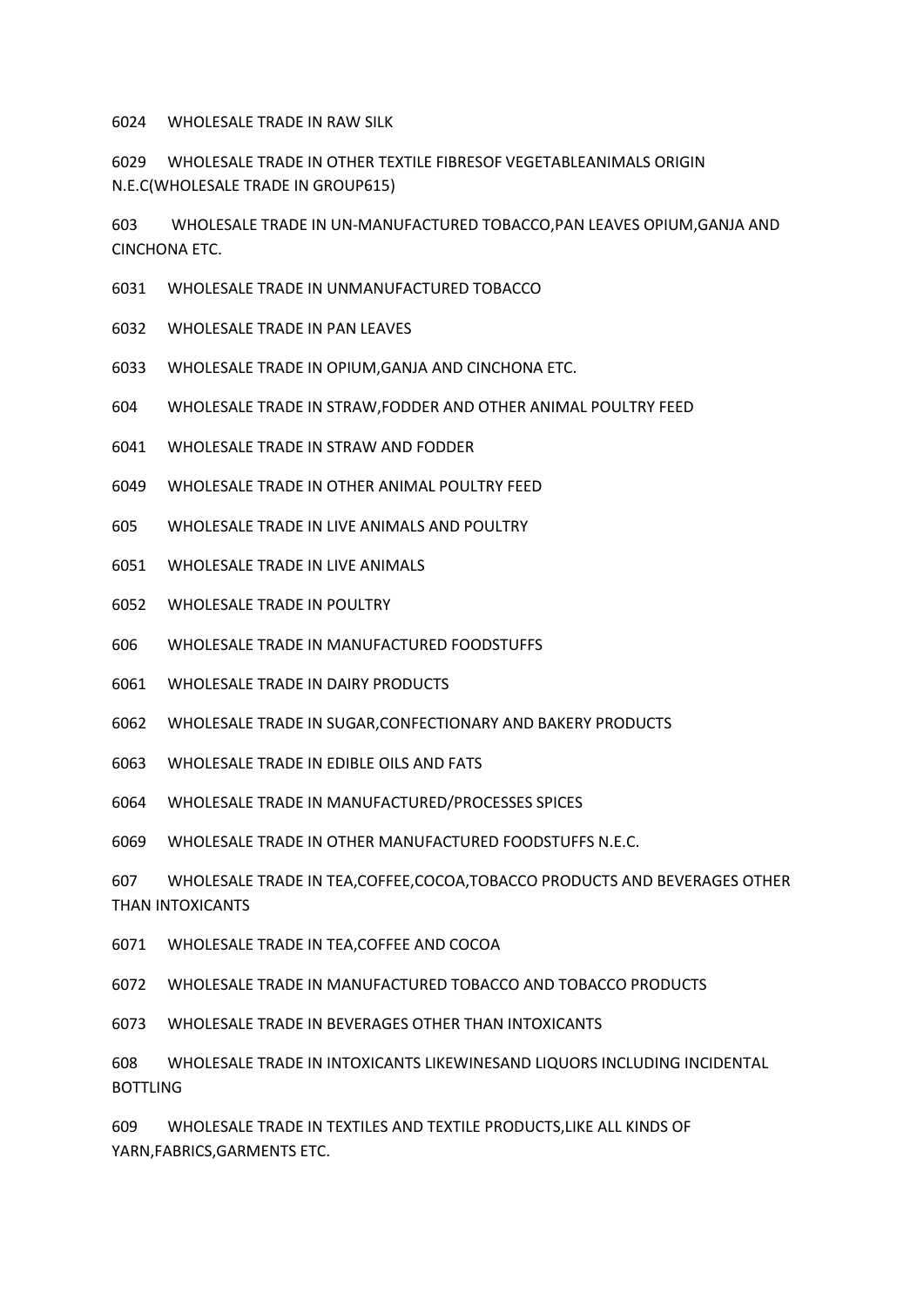6091 WHOLESALETRADE IN YARNS

6092 WHOLESALE TRADE IN TEXTILE ARTICLES

6093 WHOLESALE TRADE IN MADE-UP TEXTILE ARTICLES (EXCEPT GARMENTS)SUCH AS BLANKETS,CARPETS,FELTS,ETC.

6094 WHOLESALE TRADE IN NEW REDYMADE GARMENTS(EXCEPT HOSIERY/KNITTED GARMENTS)

6095 WHOLESALE TRADE IN HOSIERY/KNITTED TEXTILE PRODUCTS

6096 WHOLESALE TRADE IN USED/SECOND-HAND GARMENTS

6099 WHOLESALE TRADE IN TEXTILES AND CLOTHING ACCESSORIES,N.E.C.

61 WHOLESALE TRADE IN WOOD,PAPER,SKIN,LEATHER AND FUR,FUEL AND ORES,AND METALS

610 WHOLESALE TRADE IN WOOD,CANE,BAMBOO AND THATCHES ETC.

611 WHOLESALE TRADE IN PAPER AND OTHER STATIONERY GOODS

612 WHOLESALE TRADE IN SKIN,LEATHER,FUR AND THEIR PRODUCTS.

613 WHOLESALE TRADE IN FUEL AND LIGHTING PRODUCTS

614 WHOLESALE TRADE IN PETROL,MOBILE OIL AND ALLIED PRODUCTS.

615 WHOLESALE TRADE IN MEDICINES AND CHEMICALS

616 WHOLESALE TRADE IN FERTILIZERS AND PESTICIDES

617 WHOLESALE TRADE IN TOILETRY,PERFUMERY AND COSMETICS

618 WHOLESALE TRADE IN METAL,PORCELAIN ANDGLASS UTENSILS,CROCKERY AND CHINAWARE.

619 WHOLESALE TRADE IN ORES AND METALS

6191 WHOLESALE TRADE IN ORES.

6192 WHOLESALE TRADE IN METALS IN PRIMARY FORM(WHOLESALE TRADE IN PRECIOUS IS INCLUDED IN GROUP 637)

62 WHOLESALE TRADE IN ALL TYPES OF MACHINNERYE QUIPMENT INCLUDING TRANSPORT EQUIPMENT

620 WHOLESALE TRADE IN AGRICULTURAL AND INDUSTRIAL MACHINERY

6201 DISTRIBUTION OF AGRICULTURAL MACHINERY AND EQUIPMENT

6202 DISTRIBUTION OF INDUSTRIAL MACHINERY AND EQUIPMENT OTHERTHAN ELECTRICAL/ELECTRONIC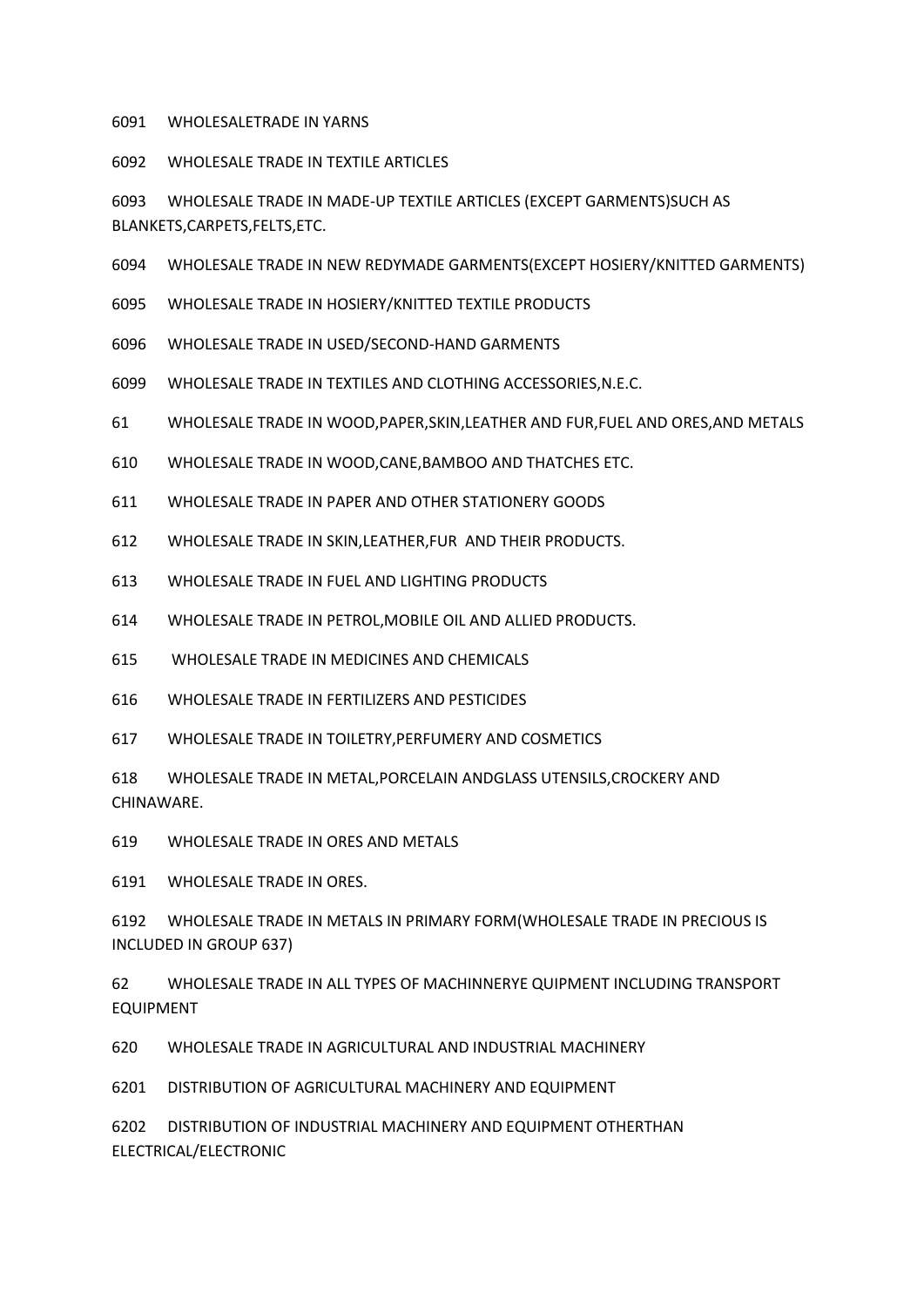- 621 WHOLESALE TRADE IN ELECTRICAL MACHINERY AND EQUIPMENT
- 622 WHOLESALE TRADE IN ELECTRONIC EQUIPMENT AND ACCESSORIES
- 623 WHOLESALE TRADE IN TRANSPORT AND STORAGE EQUIPMENT.
- 6231 DISTRIBUTION OF HEAVY MOTOR VECHICLES AND CLASSIFIED IN GROUP 373
- 6232 DISTRIBUTION OF MOTOR VEHICLES CLASSIFIED IN GROUP 374

6233 DISTRIBUTION OF MOTOR CYCLES,SCOOTERS AND THREE WHEELER ETC.CLASSIFIED IN GROUP 375

6234 DISTRIBUTION OF CYCLES,RICKSHAWS AND OTHER NON-MECHANICAL TRANSPORT EQUIPMENT

- 6235 DISTRIBUTORS OF OTHER TRANSPORT EQUIPMENT N.E.C.
- 6236 DISTRIBUTORS OF STORAGE EQUIPMENT.
- 63 WHOLESALE TRADE NOT ELSEWHERE CLASSIFIED
- 630 WHOLESALE TRADE IN FURNITURE FIXTURES
- 631 WHOLESALE TRADE IN RUBBER,PLASTIC AND THEIR PRODUCTS
- 632 WHOLESALE TRADE IN BUILDING MATERIALS
- 633 WHOLESALE TRADE IN HARDWARE AND SANITARY FIXTURES
- 634 WHOLESALE TRADE IN HOUSEHOLD EQUIPMENT,APPLIANCES N.E.C.
- 635 WHOLESALE TRADE IN SCIENTIFIC,MEDICAL AND SURGICAL INSTRUMENTS
- 636 WHOLESALE TRADE IN WATCHES/CLOCKS,EYEGLASSES AND SPECTACLE FRAMES
- 637 WHOLESALE TRADE IN PRECIOUS METALS,STONES AND JEWELLARY
- 638 WHOLESALE TRADE IN WASTES AND METAL SCRAPS
- 639 WHOLESALE TRADE IN MISCELLANEOUS GOODS N.E.C.
- 6391 WHOLESALE TRADE IN PHOTOGRAPHIC EQUIPMENT
- 6392 WHOLESALE TRADE IN GAMES,TOYS AND SPORTS GOODS
- 6399 WHOLESALE TRADE IN OTHER GOODS N.E.C.
- 64 COMMISSION AGENTS

640 COMMISSION AGENT DEALING IN AGRICULTURAL RAW MATERIAL,LIVE ANIMALS FOOD,BEVERAGES,INTOXICANTS & TEXTILES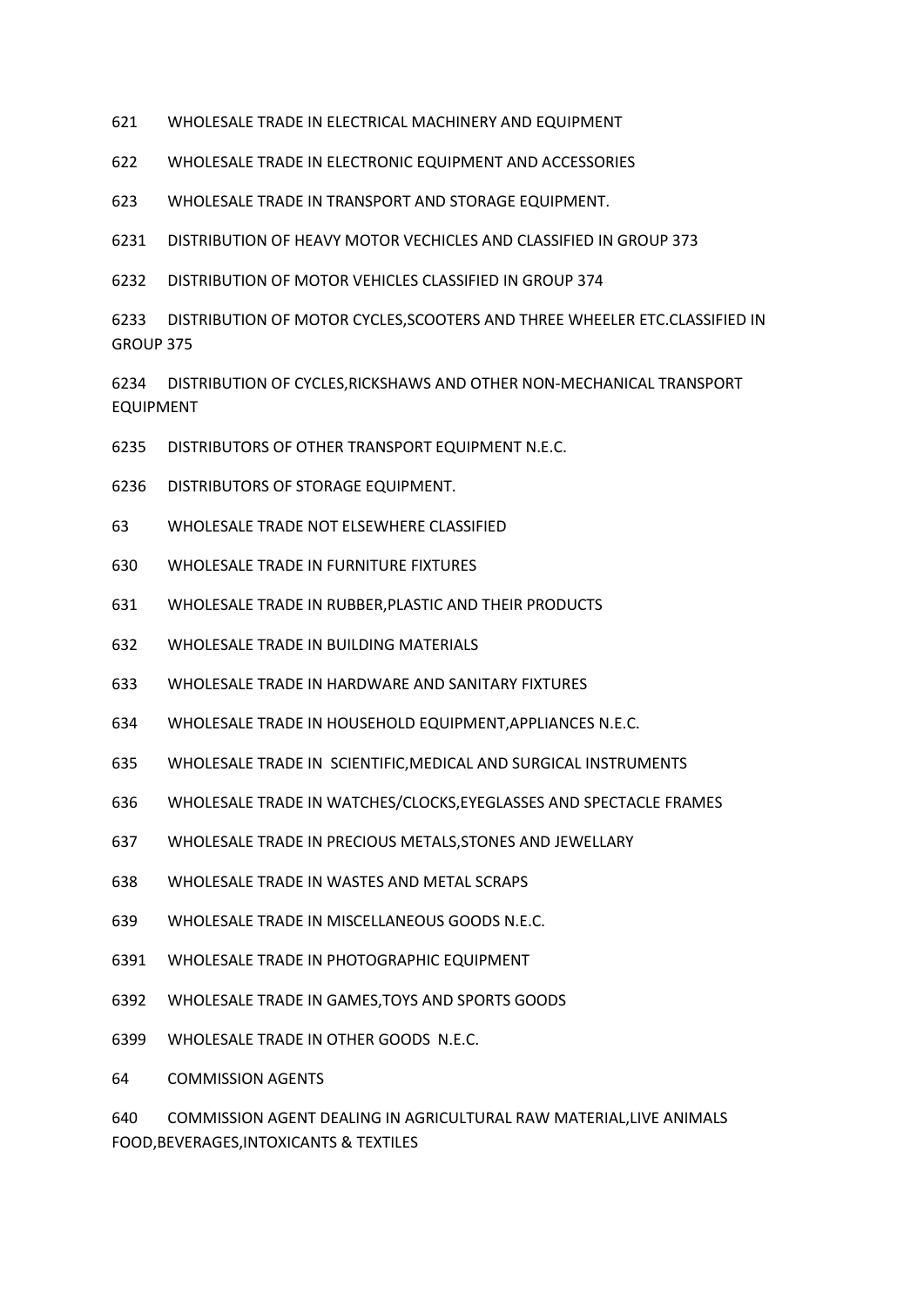641 COMMISSION AGENT DEALING IN WOOD,PAPER,SKIN,LEATHER AND FUR,FUEL,PETROLEUM,CHEMICALS ,COSMETICS

642 COMMISSION AGENT DEALING IN MACHINERY AND EQUIPMENT

649 OTHER COMMISSION AGENTS N.E.C.

65 RETAIL TRADE IN FOOD AND FOOD ARTICLES,BEVERAGES,TOBACCOO AND INTOXICANTS

650 SPECIALISED RETAIL TRADE IN CEREALS AND PULSES,TEA,COFFEE,SPICES,FLOUR AND OTHER BASIC FOOD ITEMS

- 651 RETAIL TRADE IN VEGETABLS AND FRUITS
- 652 RETAIL TRADE IN MEAT,FISH AND POULTRY
- 653 RETAIL TRADE IN SWEETMEAT,BAKERY PRODUCTS,DAIRY PRODUCTS AND EGGS
- 654 RETAIL TRADE IN AERATED WATER,SOFT DRINKS AND ICE CREAM
- 655 RETAIL TRADE IN PAN,BIDI AND CIGRATTE
- 656 RETAIL TRADE IN WINE AND LIQUOR,NOT CONSUMED ON THE SPOT
- 659 RETAIL TRADE IN FOOD AND FOOD ARTICLES,BEVERAGES,TOBACCO AND INTOXICNTS N.E.C.
- 66 RETAIL TRADE IN TEXTILES
- 660 RETAIL TRADE IN TEXTILES
- 6601 EXCLUSIVES SHOWROOMS OF MILLS
- 6602 RETAIL TRADE IN TEXTILES OF HANDLOOM AND KHADI SECTOR
- 6603 OTHER RETAILERS DEALING IN TEXTILES OF MILL OR POWERLOOM SECTORS
- 6609 OTHER DEALERS IN TEXTILES N.E.C.
- 661 RETAIL TRADE IN READYMADE GARMENTS,HOSIERY/KNITTED GARMENTS ETC.
- 6611 RETAIL TRADE IN HOSIERY GOODS
- 6612 RETAIL TRADE IN READYMADE GARMENTS EXCEPT HOSIERY GOODS
- 6613 RETAIL TRADE IN SECOND-HAND GARMENTS
- 67 RETAIL TRADE IN FUELS AND OTHER HOUSEHOLD UTILITIES AND DURABLES
- 670 RETAIL TRADE IN FIREWOOD,COAL,KEROSENE OIL AND COOKING GASES
- 6701 RETAIL TRADE IN FIREWOOD,COAL AND CINDER COAL DUST
- 6702 RETAIL TRADE IN KEROSENE OIL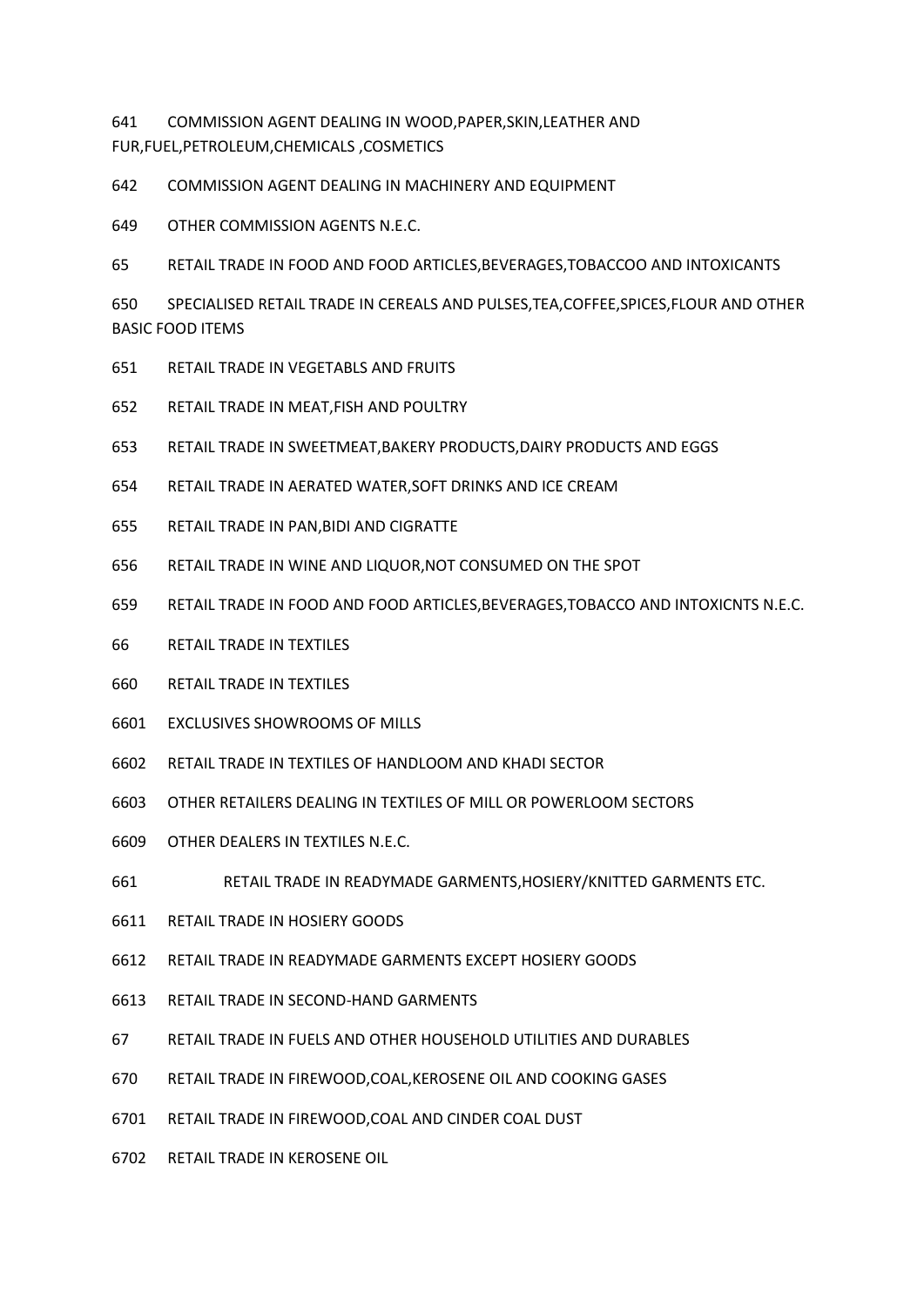- 6703 RETAIL TRADE IN COOKING GASES
- 671 RETAIL TRADE IN FOOTWEAR
- 672 RETAIL TRADE IN CROCKERY,GLASS-WARE AND PLASTIC WARE
- 6721 RETAIL TRADE IN CROCKERY AND GLASSWARE (INCLUDING MELAMINE CROCKERY)
- 6722 RETAIL TRADE IN PLASTIC WARES
- 673 RETAIL TRADE IN UTENSILS
- 674 RETAIL TRADE IN FURNITURE
- 675 RETAIL TRADE IN ELECTRIC/ELECTRONIC EQUIPMENT(INCLUDING WATCHES AND CLOCKS)

6751 RETAIL TRADE IN HOUSEHOLD ELECTRIC EQUIPMENT AND APPLIANCES (AIRCONDITIONERS,REFRIGERtors&room-coolers)

- 6752 RETAIL TRADE IN AUDIO/VIDEO HOUSEHOLD EQUIPMENT(TV SETS,TRANSISTORS,VCRS ETC)
- 6753 RETAIL TRADE IN WATCHS AND CLOCKS
- 6754 RETAIL TRADE IN PHOTOGRAPHIC EQUIPMENT(CAMERAS PHOTO-FILMS,ETC)
- 6759 RETAIL TRADE IN OTHER ELECTRIC AND ELECTRONIC GOODS NEC
- 676 RETAIL TRADE IN JEWELLERY
- 679 RETAIL TRADE IN FUEL AND OTHER HOUSEHOLD UTILITIES AND DURABLES NEC
- 6791 RETAIL TRADE IN GAS STOVES AND OTHER COOKING APPLIANCES
- 6792 RETAIL TRADE IN SEWING AND KNITTING MACHINES
- 6799 RETAIL TRADE IN OTHER HOUSEHOLD UTILITIES AND DURABLES NEC
- 68 RETAIL TRADE NOT ELSEWHERE CLASSIFIED
- 680 RETAIL TRADE IN BOOKS,MAGAZINES & STATIONERY(DISTRIBUTION OF NEWSPAPERS)
- 681 RETAIL TRADE IN AGRICULTURAL INPUTS,VIZ.SEEDS,FERTILIZERS & PESTICIDES
- 682 RETAIL TRADE IN MOTOR FUELS
- 683 RETAIL TRADE IN BUILDING MATERIALS
- 684 RETAIL TRADE IN AGRICULTURAL MACHINERY AND EQUIPMENT

685 RETAIL TRADE IN INDUSTRIAL MACHINERY AND EQUIPMENT ELECTRICAL AND NON-ELECTRICAL

686 RETAIL TRADE IN TRANSPORT EQUIPMENT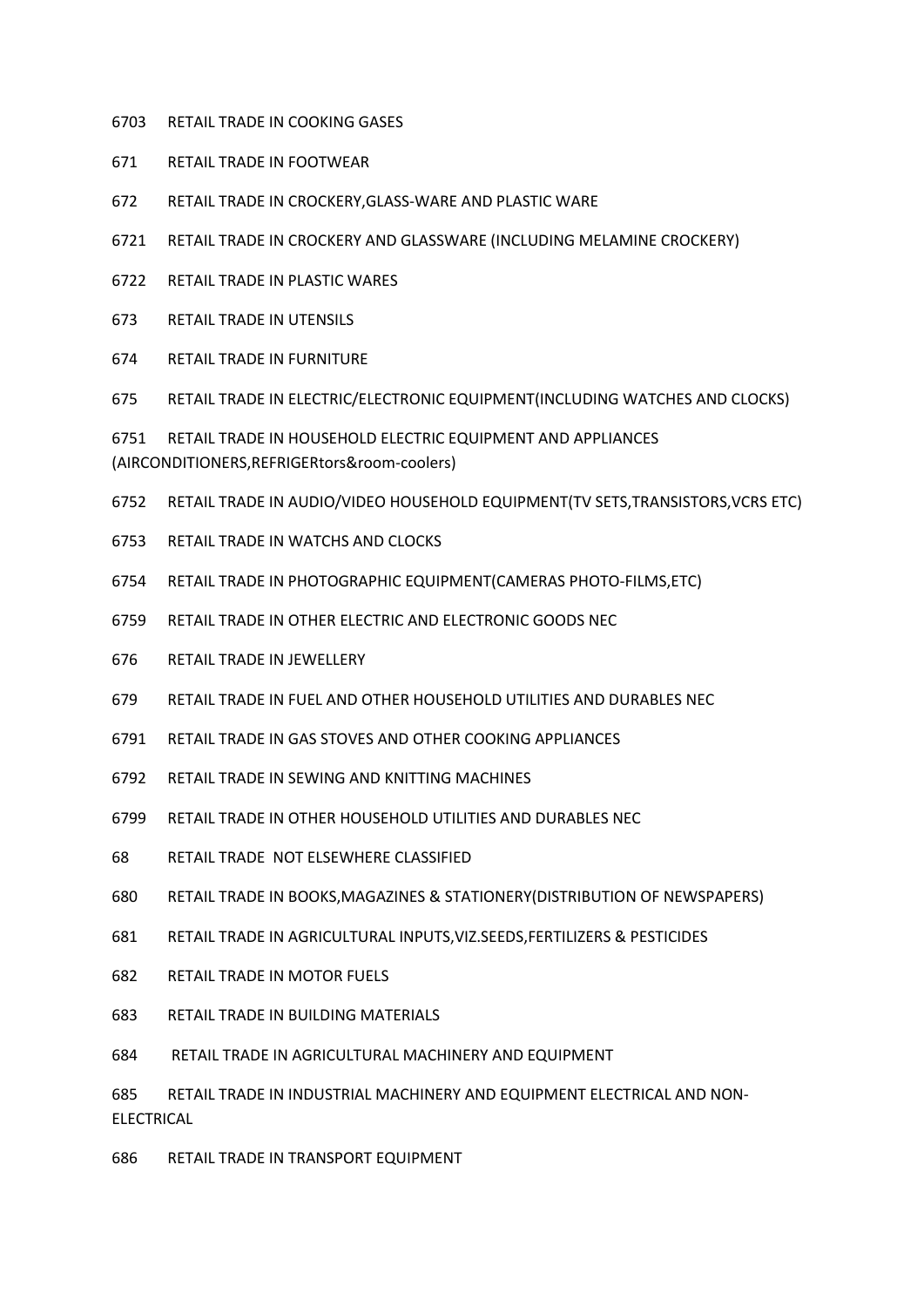- 687 RETAIL TRADE IN PHARMACEUTICAL,MEDICAL AND ORTHOPAEDIC GOODS
- 688 NON-SPECIALISED RETAIL TRADE INCLUDING NON-STORE RETAIL TRADE
- 6881 SUPER BAZARS AND OTHER CO-OPERATIVE STORES
- 6882 FAIR PRICE SHOPS
- 6883 GENERAL STORES
- 6884 RETAIL SALE VIA MAIL ORDER HOUSES
- 6885 RETAIL SALE VIA STALLS AND MARKETS
- 6886 RETAIL SALE VIA HOUSE-TO-HOUSE OR OTHERAMBULANTSALES
- 6888 OTHER NON-STORE RETAIL SALES NEC
- 6889 OTHER NON-SPECIALISED RETAIL TRADE NEC
- 689 RETAIL TRADE NEC
- 6891 RETAIL TRADE IN SUN-GLASSES,SPECTACLE FRAMES,ETC
- 6892 JUNK SHOPS(WASTE ARTICLES,ETC)

6899 OTHER RETAIL TRADE NEC

69 RESTAURANTS AND HOTELS

690 RESTAURANTS,CAFES AND OTHER EATING AND DRINKING PLACES (THIS GROUP INCLUDES SALES OF PREPARES FOODS)

691 HOTELS,ROOMING HOUSES,CAMPS AND OTHER LODGING PLACES

7 TRANSPORT,STORAGES AND COMMUNICATION

70 LAND TRANSPORT

700 RAILWAY TRANSPORT

- 701 PASSANGER TRANSPORT BY BUS(INCLUDING TRAMWAYS)
- 702 PASSENGER TRANSPORT BY MOTOR VEHICLES OTHER THAN BY BUS

703 FREIGHT TRANSPORT BY MOTOR VEHICLES

704 PASSENGER OR FREIGHT TRANSPORT VIA HACKNEY-CARRIAGES BULLOCK-CARTS,EKKAS,TONGAS ETC.

705 TRANSPORT VIA ANIMALS LIKE HORSES,ELEPHANTS,MULES,CAMELS.ETC.

706 TRANSPORT BY MAN(INCLUDING RICKSHAW PULLER,HANDCART PULLERS,PORTERS,COOLIES,ETC.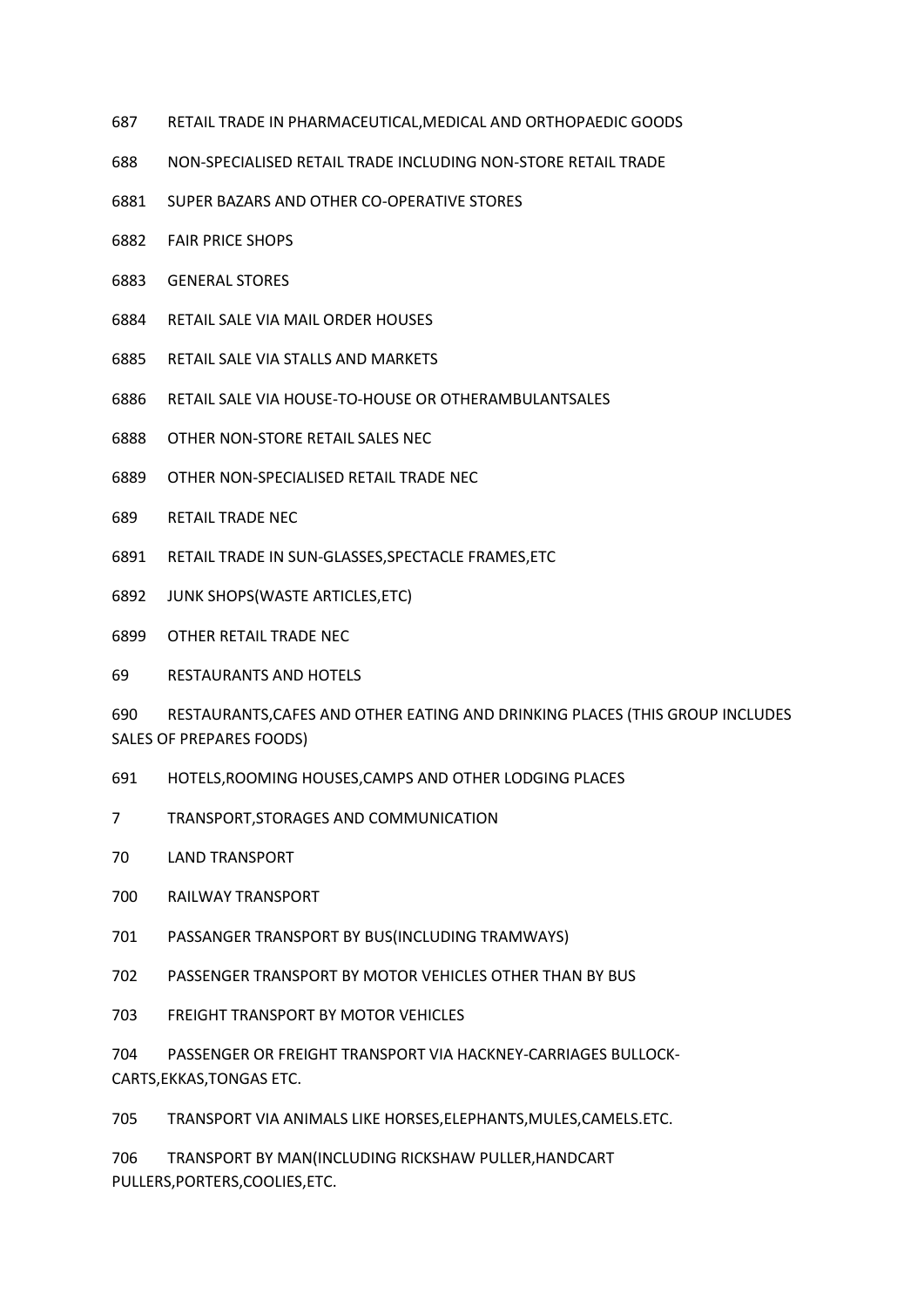707 PIPE-LINE TRANSPORT

708 SUPPORTING SERVICES TO LAND TRANSPORT,HIGHWAY BRIDGES,TOLL ROADS,VEHICULAR TUNNELS AND PARKING ETC.

709 0THER LAND TRANSPORT

- 7091 ROPEWAYS
- 7099 OTHER LAND TRANSPORT N.E.C.
- 71 WATER TRANSPORT
- 710 OCEAN AND COASTAL WATER TRANSPORT

711 INLAND WATER TRANSPORT

712 SUPPORTING SERVICES TO WATER-TRANSPORT,MAINTENANCE OF PIERS,DOCKS,PILOTAGE,LIGHT HOUSES ETC.

72 AIR TRANSPORT

720 AIR TRANSPORT CARRIERS (OF PASSENGERS NAD FREIGHT)

721 SUPPORTING SERVICES OF AIR TRANSPORT,AIRPORTSFLYING FACILITIES,RADION BEACONS,FLYING CONTROL CENTRES

73 SERVICES INCINDENTAL TO TRANSPORT NOT ELSEWHERE CLASSIFIED

730 CARGO HANDLING INCIDENTAL TO LAND TRANSPORT

731 CARGO HANDLING INCIDENTAL TO WATER TRANSPORT

732 CARGO HANDLING INCIDENTAL TO AIR TRANSPORT

733 RENTING AND LEASING OF MOTOR VEHICLES,WITHOUT OPERATOR FOR PASSENGER TRANSPORT(GROUP 850)

734 RENTING AND LEASING OF MOTOR VEHICLES,WITHOUT OPERATOR FOR FREIGHT TRANSPORT

735 RENTING AND LEASING OF AIR CRAFT

736 RENTING AND LEASING OF SHIPS

737 ACTIVITIES OF TOURIST AND TRAVEL AGENTS

738 ACTIVITIES OF TRANSPORT AGENTS OTHER THAN TOURIST AND TRAVEL AGENTS

739 OTHER SERVICES INCIDIENTAL TO TRNASPORT N.E.C.

74 STORAGE AND WAREHOUSING SERVICES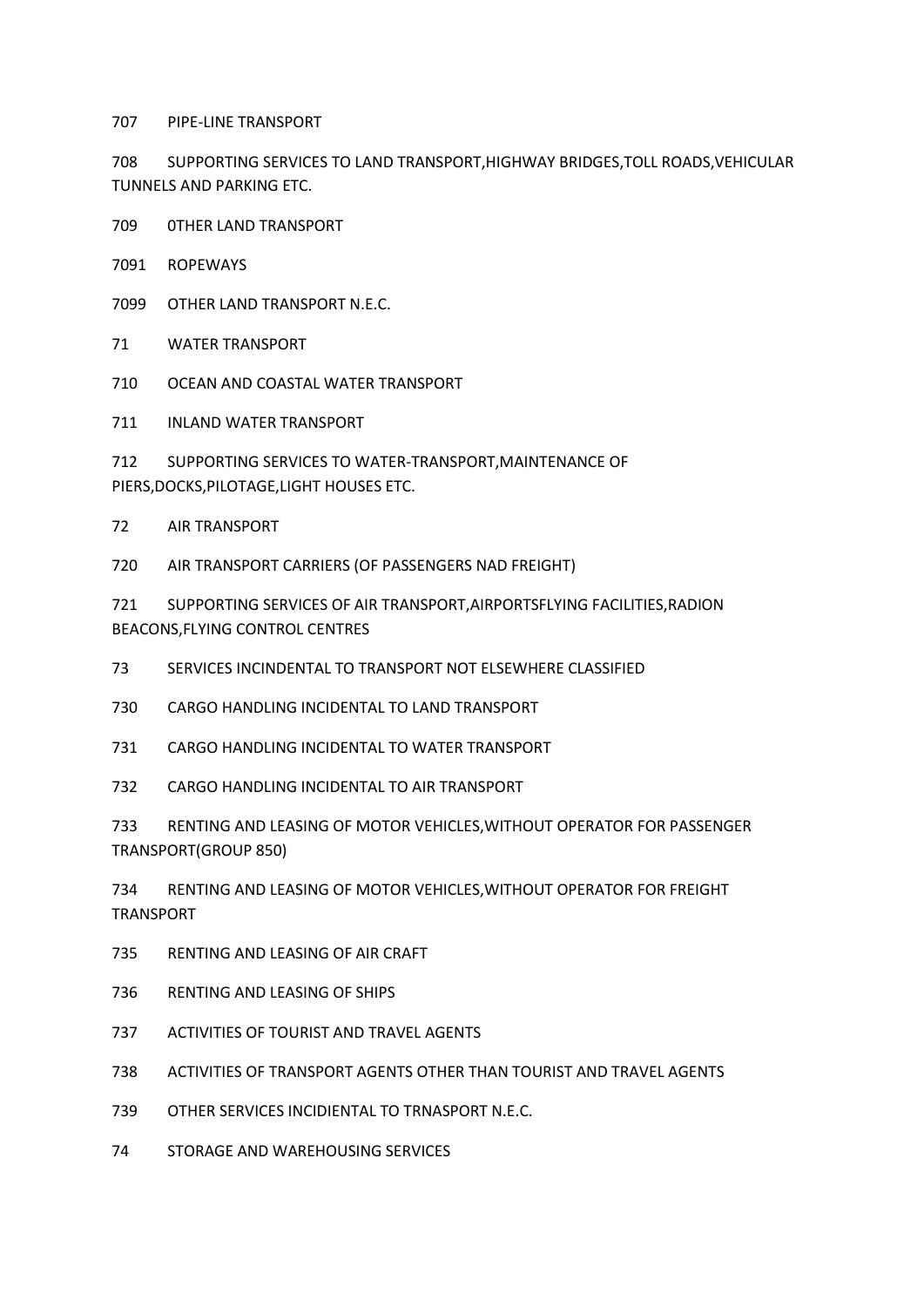740 WAREHOUSING OF AGRICULTURAL PRODUCTS WITHOUT REFRIGERATION

741 WAREHOUSING OF AGRICULTURAL PRODUCTS WITH(COLD STORAGE)

749 STORAGE AND WAREHOUSING SERVICES NEC (FURNITURE,GAS,AUTOMOBILES,OILCHEMICAL&TEXTTILES)

75 COMMUNICATION SERVICES

750 POSTAL ,TELEGRAPHIC,WIRELESS AND SIGNAL COMMUNICATION SERVICES

751 COURIER ACTIVITIES OTHER THAN POST(PICKING & DELIVERY OF MAILTYPE & LETTERS,SMALL PARCELS AND PACKAGES)

752 TELEPHONE COMMUNICATION SERVICES

759 COMMUNICATION SERVICES NEC

8 FINANCING,INSURANCE,REAL ESTATE AND BUSINESS SERVICES

80 BANKING ACTIVITIES,INCLUDING FINANCIAL SERVICES

800 DEPOSIT ACTIVITIES(CENTRAL BANKS,COMMERICAL BANKS,SAVING BANKS,SAVING AND LOAN ASSOCIATION )

801 OTHER CREDIT ACTIVITIES(THISGROUP INCLUDES ACTIVITIESOF SUCH UNITS WHOSE CHIEF ACTIVITIES ISMAKING LOANS)

8011 FINANCIAL LEASING COMPANIES ACTIVITIES

8012 HOUSING FINANCE COMPANIES ACTIVITIES

8013 COMERCIAL LOAN COMPANIES ACTIVITIES

8019 OTHER CREDIT ACTIVITIES NEC(UN-INCORPORATED FINANCIAL INSTITUTIONS ARE CLASSIFIED IN GROUP 802 )

802 OTHER BANKING ACTIVITIES

8021 MUTUAL-BENEFIT FINANCIAL COMPANIES

8022 CHIT FUND COMPANIES

8023 TRUST COMPANIES

8024 NON-OPERATING FINANCIAL HOLDING COMPANIES

8029 OTHER BANKING ACTIVITIES NEC (PROVIDENT & INSURANCE SERVICES ARE CLASSIFIED IN DIVISION 81)

803 SECURITIES DEALING ACTIVITIES (BROKERS,DEALERS&AND CENTRAL EXCHANGINGDEALING IN ALL KINDS OG NEGOTIABLE INSTUMENTS)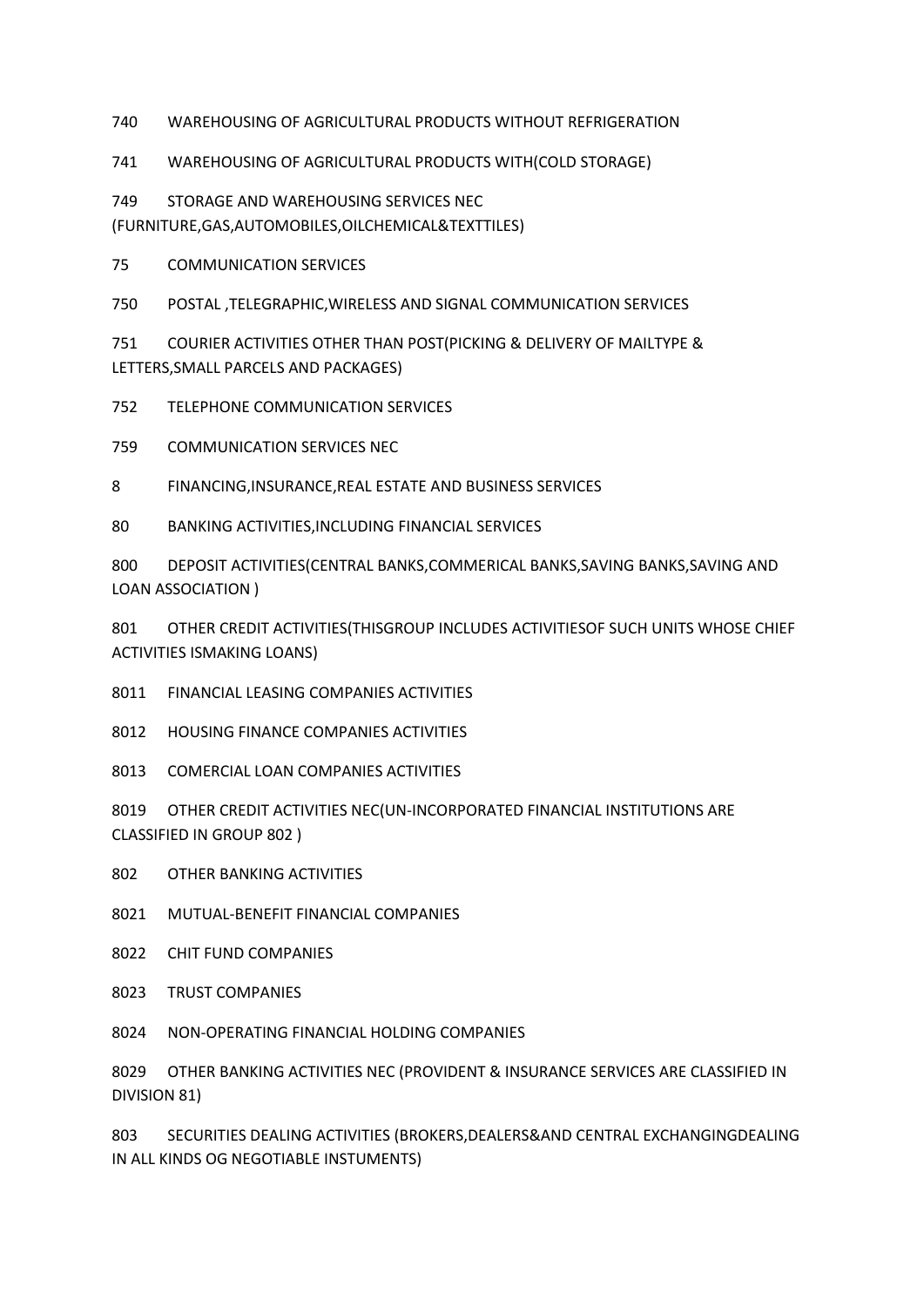- 804 FINANCIAL SERVICES OTHER THAN SECURITIES DEALING ACTIVITIES
- 8041 INVESTMENT REACHER AND COUNSELLING ACTIVITIES
- 8049 OTHER FINANCIAL SERVICES NEC
- 81 PROVIDENT AND INSURANCE SERVICES
- 810 PROVIDENT SERVICES
- 8101 PROVIDENT SERVICES MANAGED BY GOVT.
- 8102 PROVIDENT SERVICES MANAGE BY NON-GOVT.INSTITUTIONS

811 INSURANCE CARRIERS LIFE

812 DEPOSIT/CREDIT GUARANTY INSURANCE SERVICES

819 INSURANCE CARRIERS OTHER THAN LIFE SUCH AS FIRE,MARINE ACCIDENT,HEALTH INCLUDING AGENTS,VALUERS ETC)

82 REAL ESTATE ACTIVITIES

820 PURCHASE,SALE,LETTING AND OPERATING OF RESIDENTIAL NON-RESIDENTIAL BUILDINGS,DEVELOPING &SUBDIVIDING ESTATE INTO LOTS

8201 PURCHASE,SALE,LETTING & OPERTING OF REAL ESTATE-RESIDENTIAL AND NON-RESIDENTIAL **BUILDING** 

8202 DEVELOPING AND SUBDIVIDING REAL ESTATEINTO LOTS

8203 LESSORS OF REAL PROPERTY

8204 REAL ESTATE AGENTSBROKERS AND MAMAGERS ENGAGED INRENTING, BUYING AND SELLING,MANAGING &APPRAISING REAL ESTATE

83 LEGAL SERVICES

830 LEGAL SERVICES SUCHAS THOSE RENDERED BY ADVOCATES,BARRISTERS,SOLICITORS,MUKATIARS,ETC

84 OPERATION OFLOTTERIES

840 BULK PURCHASE AND SALE OF LOTTERY TICKETS

841 SALE OF LOTTERY TICKETS TO INDIVIDUALS

85 RENTING AND LEASING(FINANCIAL LEASING IS CLASSIFIEDIN FINANCIAL ACTIVITIES)NOT ELSEWHERE CLASSIFIED

850 RENTING OF TRANSPORT EQUIPMENT WITHOUT OPERATOR NEC

8501 RENTING OF CYCLES,RICKSHAWS AND OTHER NON-MOTORISED TRANSPORT EQUIPMENT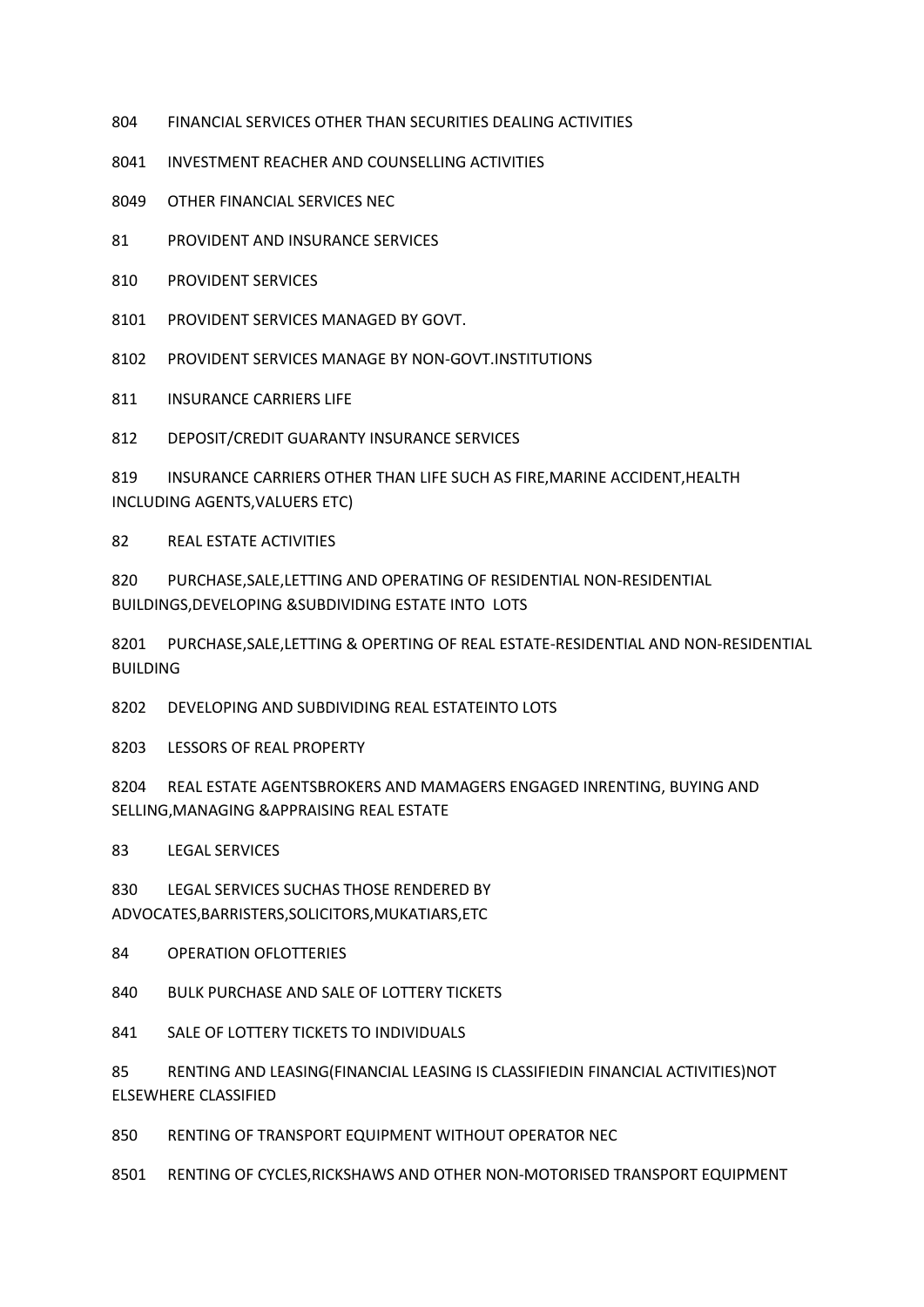8502 RENTING OF MOTOR CYCLES,SCOOTERS AMD MOPEDS

8509 RENTING OF OTHER TRANSPORT EQUIPMENT NEC (IN GROUP 854)

851 RENTING OF AGRICULTURAL MACHINERY AND EQUIPMENT WITHOUT OPERATOR

852 RENTING OF OFFICE ACCOUNTING AND COMPUTING MACHINERY AND EQUIPMENT,WITHOUT OPERATOR(IN GROPU 892)

853 RENTING OF OTHER INDUSTRIAL MACHINERY AND EQUIPMENT (THIS GROUP INCLUDES OFALL KINDOF MACHINERY WHICH IS USED AS INVESTMENT GOODS

854 RENTING OF PERSONAL AND HOUSEHOLD GOODS(CLASSIFIED IN GROUP 956)

89 BUSINESS SERVICES NOT ELSEWHERE CLASSIFIED

890 AUCTIONEERING SERVICES

891 ACCOUNTING BOOK-KEEPING AND AUDITING ACTIVITIES INCLUDING TAX CONSULTANCY **SERVICES** 

892 DATA PROCESSING,SOFTWARE DEVELOPMENT AND COMPUTER CONSULTANCY SERVICES

8921 COMPUTER CONSULTANCY SERVICES(COMPUTER HARDWARE ANALYSIS AND DESIGN,SHOULD BE DONE ON A FEE OR CONTRACT BASIS)

8922 SOFTWARE SUPPLY SERVICES(ANALYSIS OF USER'S NEEDS AND PROBLEMS AND OFFERING THA MOST ECONOMICAL SOLUTION)

8923 DATA PROCESSING SERVICES(PROVISION OF SUCH SERVICES ON AN HOURLY OR TIME-SHARE BASIS;ON A FEE OR CONTRACT BASIS)

8924 DATA BANK ACTIVITIES (THE DATA MAY BE ACCESSIBLE TO LIMITED USERS AND CAN BE SORTED ON DEMAND)

893 BUSINESS AND MANAGEMENT CONSULTANCY ACTIVITIES

8931 PROJECT MANAGEMENT ACTIVITIES (FARM MANAGEMENT ACTIVITIES ARE CLASSIFIED IN CLASS 039.9)

8932 MARKET RESEARCH SERVICES

8933 BUSINESS AND MANAGEMENT CONSULTANCY ACTIVITIES(LEGAL ADVICE AND REPRESENTATION IS CLASSIFIED IN DIVISION 83

894 ARCHITECTURAL AND ENGINEERING AND OTHER TECHNICAL CONSULTANCY ACTIVITIES

895 TECHNICAL TESTING AND ANALYSIS SERVICES(THIS GROUP INCLUDES TESTINGOF ALL TYPES OF MATERIALS & PRODUCTS

896 ADVERTISING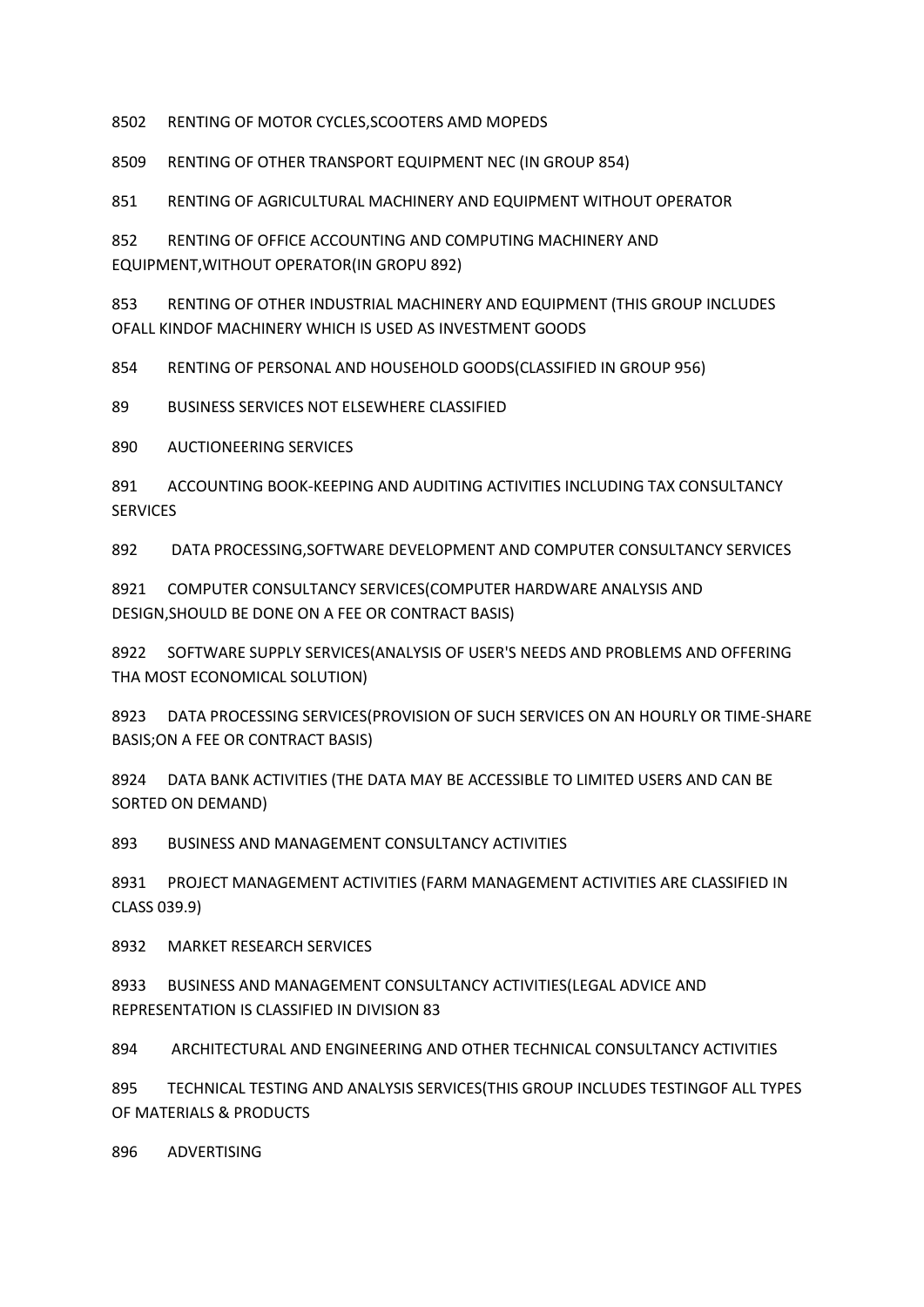897 PRESS AGENCY ACTIVITIES.(THIS GROUP INCLUDES NEWS SYNDICATE AND NEWS AGENCY NEWS REPORTERS ETC.)

898 RECRUITMENT AND PROVISION OF PERSONNEL

899 OTHER BUSINESS SERVICES N.E.C.

8991 DETECTIVE AND PROTECTIVE SERVICES

8992 BUILDING CLEANING SERVICES

8993 PACKAGING SERVICES(PACKING ACTIVITIES INCIDENTAL TO TRANSPORT ARE CLASSIFIED IN DIVISION 73)

8994 FASHION DESIGNING SERVICES

8995 PHOTOSTAT,BLUE-PRINTING,XEROXING-COPYING OF DOCUMENTS AND CYCLOSTYLING **SERVICES** 

8996 SERVICES RENDERED BY LIAISON OFFICES

8999 OTHER BUSINESS SERVICES N.E.C.

9 COMMUNITY,SOCIAL AND PERSONAL SERVICES

90 PUBLIC ADMINISTRATION AND DEFENCE SERVICES

900 PUBLIC SERVICES IN THE UNION GOVT.INCLUDING DEFENCE SERVICES

901 PUBLIC SERVICES IN STATE GOVT.INCLUDING POLICE SERVICES

902 PUBLIC SERVICES IN LOCAL BODIES,DEPARTMENTSAND OFFICES ENGAGED IN ADMINISTRATION

903 PUBLIC SERVICES IN QUASI-GOVT.BODIES

91 SANITARY SERVICES

910 SANITATION,GABRAGEAND SEWAGE DISPOSAL,DRAINAGE SYSTEM,WORK CONNECTED WITH PUBLIC HEALTH & SANITATION

92 EDUCATION,SCIENTIFIC AND RESEARCH SERVICES

920 EDUCATIONAL SERVICES RENDERED BY TECHNICAL OR VOCATIONAL COLLEGES,SCHOOLS AND OTHER INSTITUTIONS

921 EDUCATIONAL SERVICES RENDERED BY NON-TECHNICAL COLLEGES,SCHOOLS,UNIVERSITIES AND OTHER INSTITUTIONS

922 RESEARCH AND SCIENTIFIC SERVICES NOT CLASSIFIED ELSEWHEREAND MEDICAL RESEARCH ORGANISATIONS ETC.

93 HEALTH AND MEDICAL SERVICES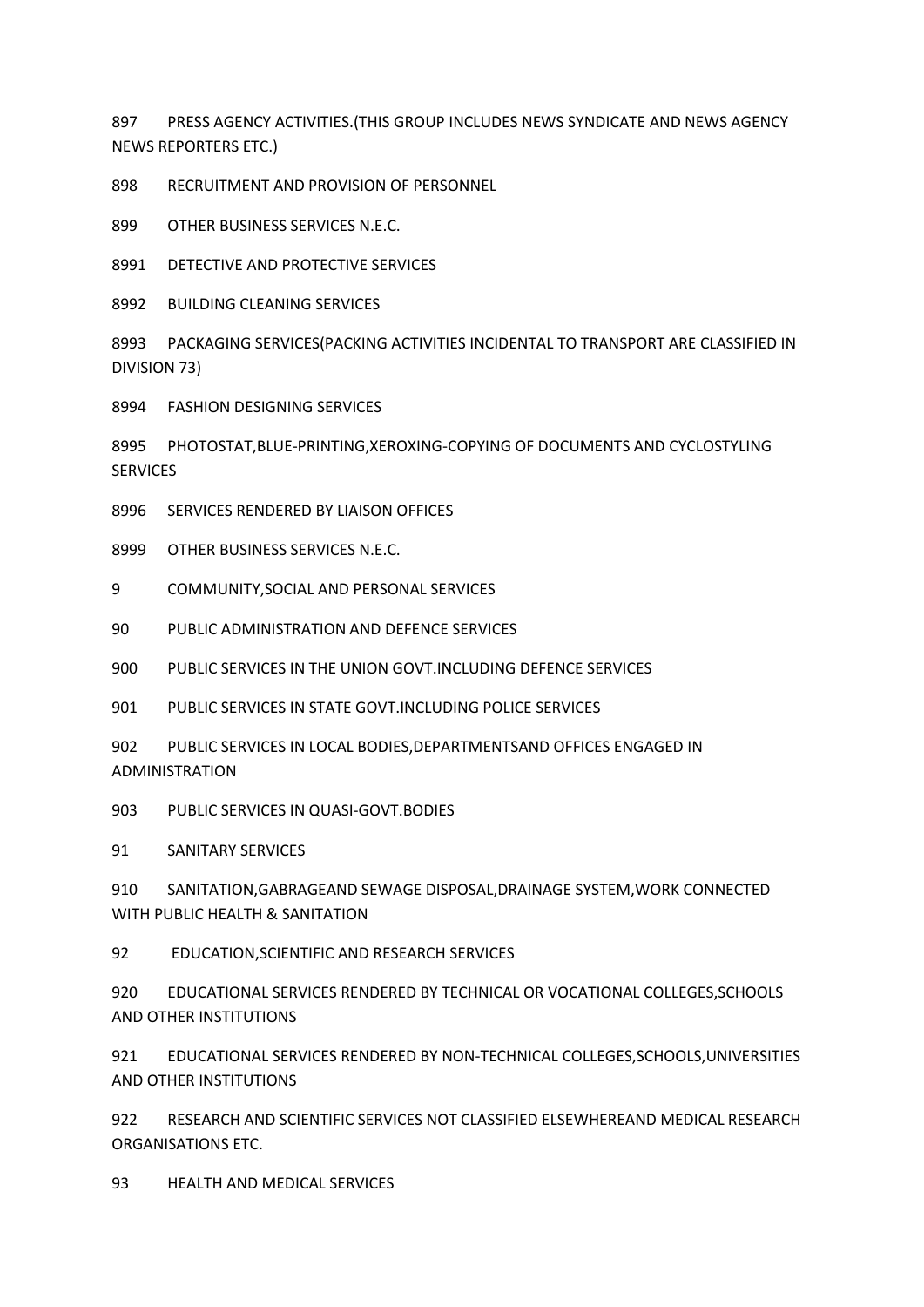930 HEALTH AND MEDICAL SERVICES RENDERED BY,HOSPITAL,DISPENSARIES,NURSING HOME,MATERNAL AND CHILD WELFARE,ETC

9301 HEALTH AND MEDICAL SERVICES ETC.-ALLOPATHIC

9302 HEALTH AND MEDICAL SERVICES ETC.-AYURVEDIC

9303 HEALTH AND MEDICAL SERVICES ETC.-UNANI

9304 HEALTH AND MEDICAL SERVICES ETC.-HOMOEOPATHIC

9309 HEALTH AND MEDICAL SERVICES ETC.-N.E.C.

931 VETERINARY SERVICES (INCLUDING BIRDS HOSPITAL)

94 COMMUNITY SERVICES

940 RELIGIOUS SERVICES RENDERED BT ORGANISATIONS OR INDIVIDUALS

941 WELFARE OF THE COMMUNITY, RELIEF SOCIETIES, CRECHES, HOMES FOR THE AGED AND PHYSICALLY HANDICAPPED ETC.

942 SERVICES RENDERED BY BUSINESS,PROFESSIONAL AND LABOUR ORGANISATIONS N.E.C.

943 SERVICES RENDERED BY COOPERATIVE SOCIETIES N.E.C.

949 COMMUNITY SERVICES N.E.C.

95 RECREATIONAL AND CULTURAL SERVICES

950 MOTION PICTURE AND VIDEO FILM PRODICTION

951 MOTION PICTURE DISTRIBUTION AND PROJECTION SERVICES

952 STATE PRODUCTION AND RELATED SERVICES

953 AUTHORS,MUSIC COMPOSERS,SINGERS,DANCERS,MAGICIANS AND OTHER INDEPENDENT ARTISTES N.E.C.

954 RADIO AND TELEVISION BROADCASTING AND RELATED SERVICES

955 OPERATION OF CIRCUSES AND RACE TRACKS

956 LIBRARIES,MUSEUMS,POTANICAL AND ZOOLOGICAL GARDENS,ZOOS,GAME SANCTURIES ETC.

9561 LIBRARIES AND INFORMATION CENTRE

9562 MUSEUMS

9563 BOTANICAL AND ZOOLOGICAL GARDEN

9564 ZOOS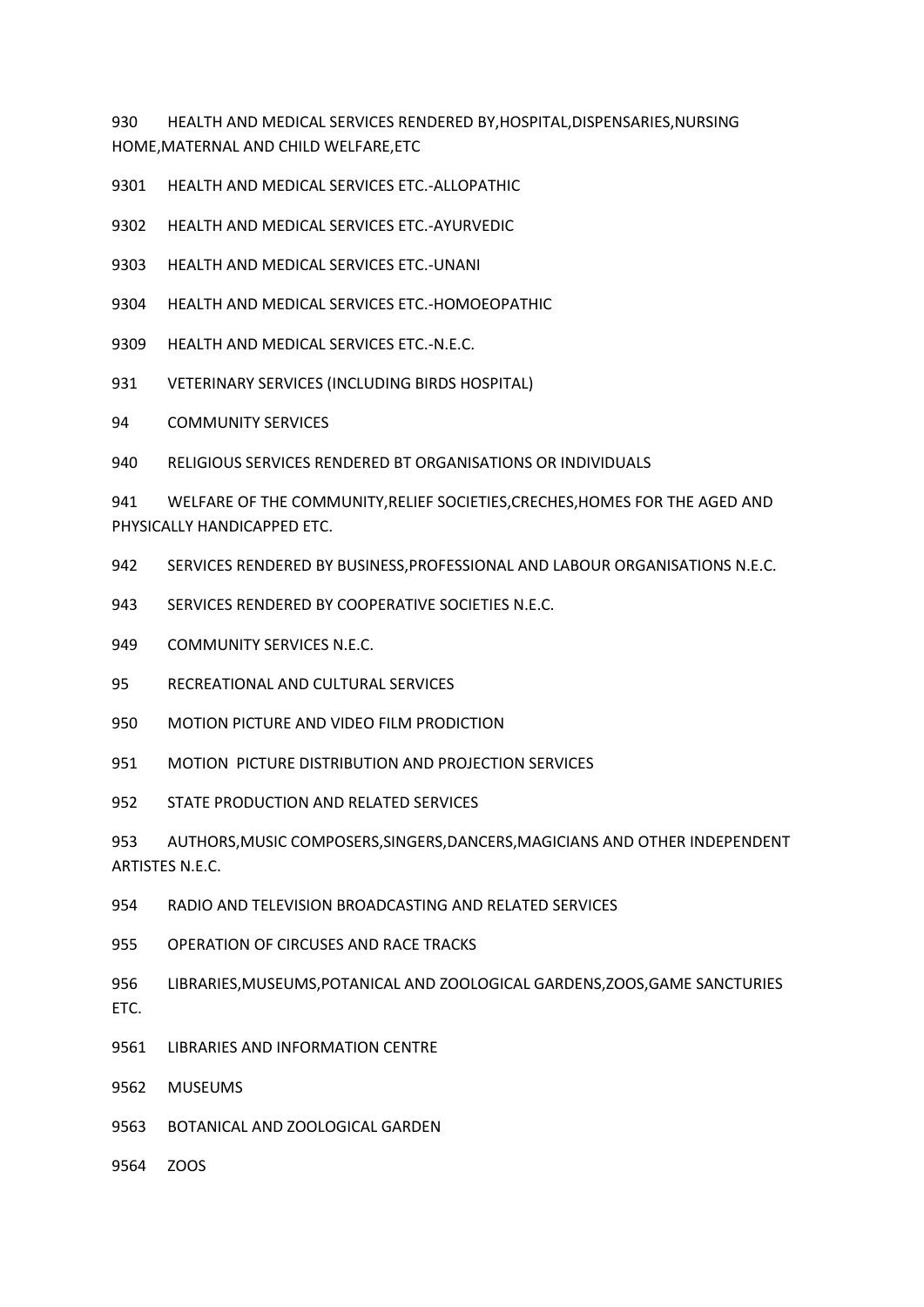9565 GAME SANCTURIES

- 9566 PLANETORIA
- 9567 RUNNING OF CROCODILE,TURTLE AND SNAKE FARMS FOR PRESERVATION OF THE SPECIES
- 957 AUDIO AND VIDEO CASSETTE LIBRARIES
- 958 VIDEO PARLOURS,ELECTRONIC GAMES AND OTHER AMUSEMENTS CENTRES NEC.
- 959 RECREATIONAL SERVICES N.E.C.
- 9591 GYMNASIA

9599 OTHER RECREATIONAL SERVICES, OPERATION OF LIGHT AND SOUND SHOWS AND ORGANISING OF FESTIVALS ETC.

- 96 PERSONAL SERVICES
- 960 DOMESTIC SERVICES
- 961 LAUNDRY,CLEANING AND DYEING SERVICES
- 962 HAIR DRESSING BY BARBERS,HAIR DRESSING SALOONS AND BEAUTY SHOPS ETC
- 963 PORTRAIT AND COMMERCIAL PHOTOGRAPHIC STIDIES
- 964 TAILORING ESTABLISHMENTS
- 969 PERSONAL SERVICES N.E.C.
- 97 REPAIR SERVICES
- 970 REPAIR OF FOOTWEAR AND OTHER LEATHER GOODS
- 971 REPAIR OF HOUSEHOLD ELECTRICAL APPIIANCES

972 REPAIR OF TV,VCR,RADIO,TRANSISTOR,TAPE-RECORDER,REFRIGERATOR & OTHER ELECTRONIC APPLIANCES

973 REPAIR OF WATCHES,CLOCKS AND JEWELLERY

974 REPAIR OF MOTOR VEHICLES AND MOTOR CYCLES EXCEPT TRUCKS,LORRY AND OTHER HEAVY VEHICLES

- 975 REPAIR OF BICYCLES AND CYCLE RICKSHAWS
- 979 REPAIR ENTERPRISES N.E.C.
- 98 INTERNATIONAL AND OTHER EXTRA TERRITORIAL BODIES
- 980 INTERNATIONAL AND OTHER EXTRA TERRITORIAL BODIES
- 99 SERVICES NOT ELSEWHERE CLASSIFIED